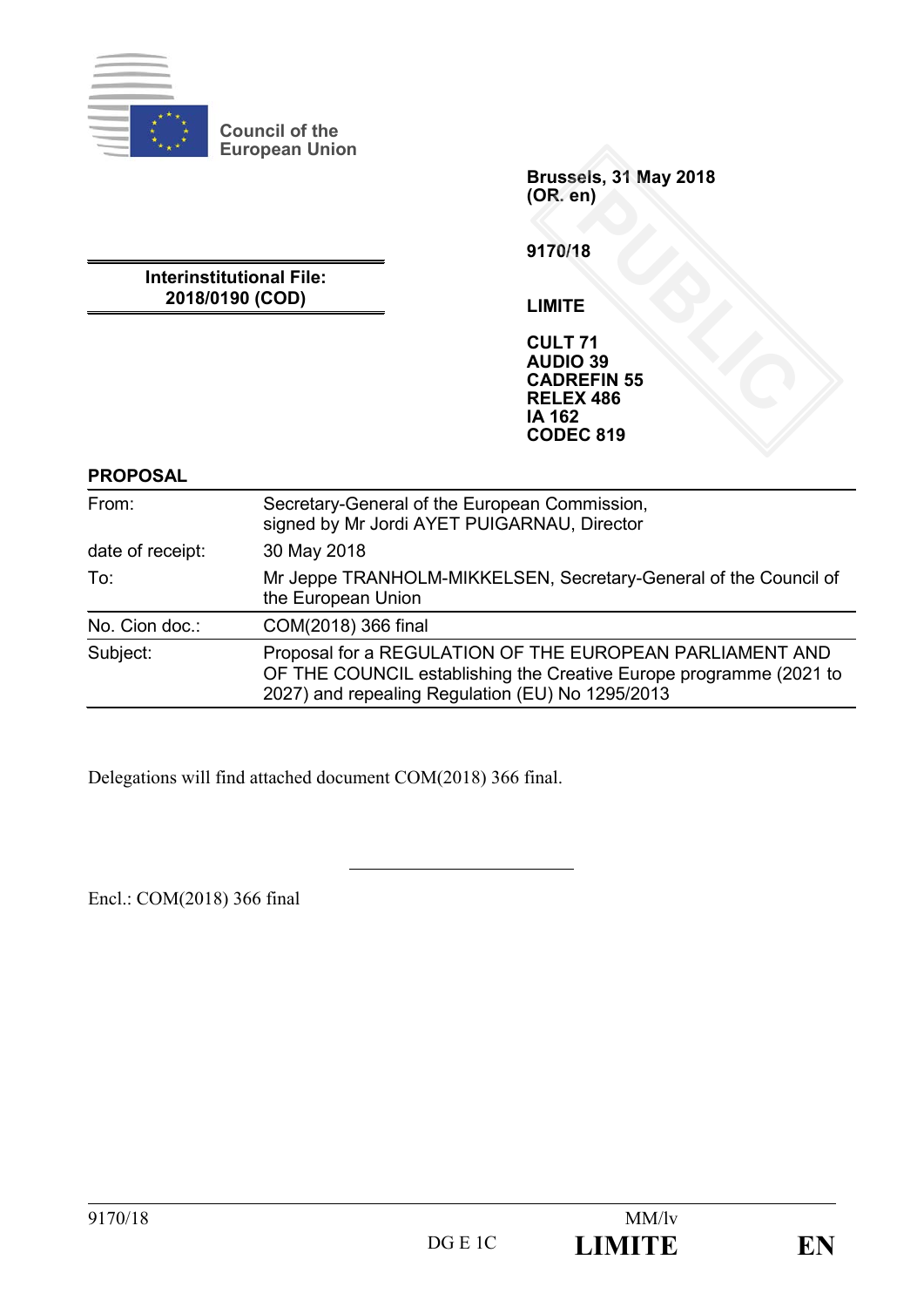

EUROPEAN **COMMISSION** 

> Brussels, 30.5.2018 COM(2018) 366 final

2018/0190 (COD)

Proposal for a

# **REGULATION OF THE EUROPEAN PARLIAMENT AND OF THE COUNCIL**

**establishing the Creative Europe programme (2021 to 2027) and repealing Regulation (EU) No 1295/2013**

(Text with EEA relevance)

{SEC(2018) 274 final} - {SWD(2018) 290 final} - {SWD(2018) 291 final}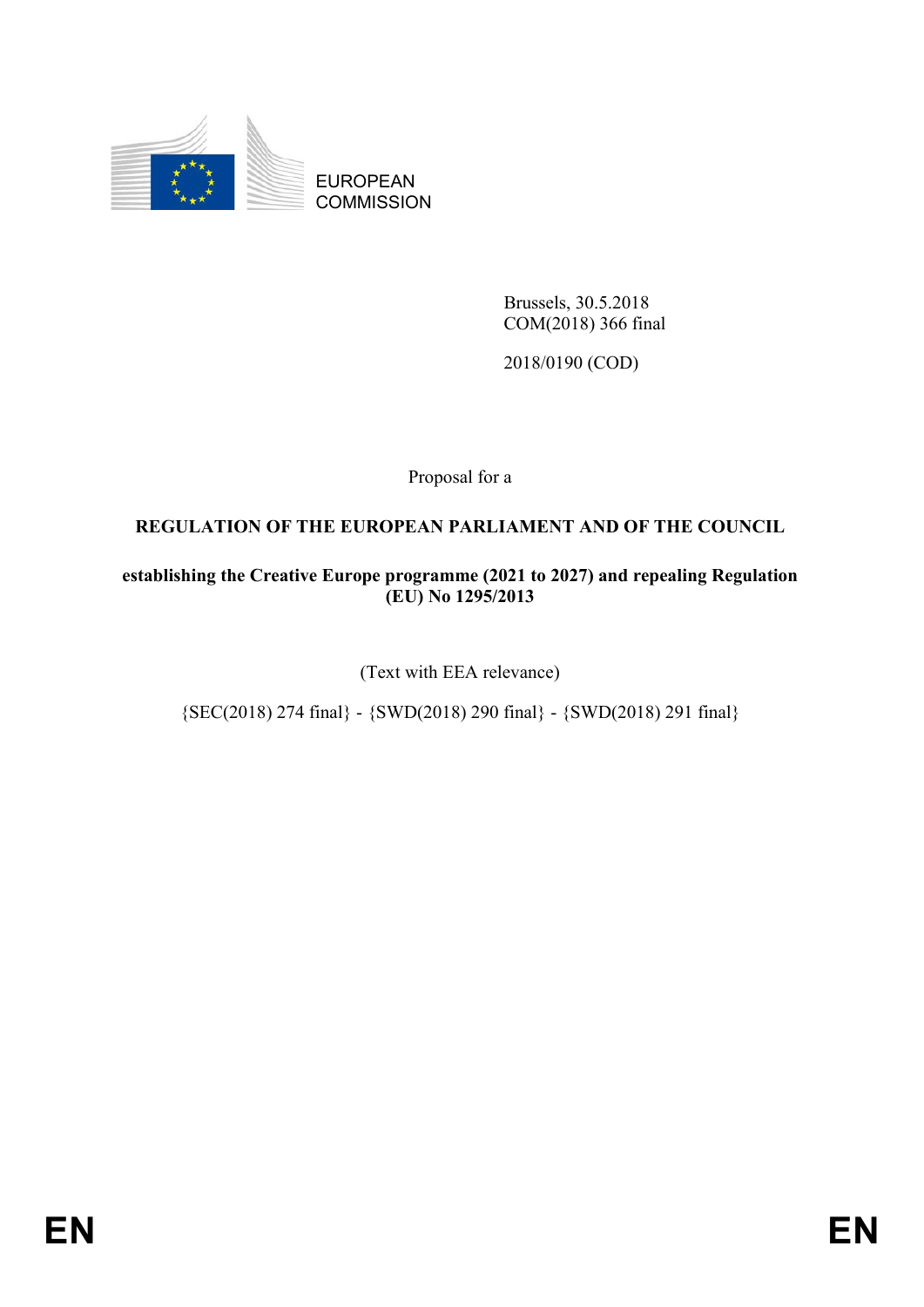## **EXPLANATORY MEMORANDUM**

# **1. CONTEXT OF THE PROPOSAL**

## **Reasons and objectives**

Europe's rich cultural heritage and dynamic cultural and creative sectors are a part of European identity. Culture and cultural expressions manifest themselves strongly in the daily life of the Union's citizens and can contribute to wellbeing, active citizenship, common values, social inclusion and the development of intercultural dialogues as well as of a free, pluralistic and diverse media environment. The cultural and creative sectors fully contribute to the Union's economic development, generating jobs and growth, and are thus key for Europe's future.

These sectors have also the power to shape our aspirations and relations to others and to the world, as well as the places and landscapes where we live or the lifestyles we develop. They promote European excellence on the world stage, reinforcing the Union's global position.

European support to culture and the audiovisual sector has been provided through various funding programmes for many years. The Creative Europe programme 2014-2020 constitutes a unique platform for coordinated and constructive support to them across the continent. The current proposal builds on this experience and sets out to continue and strengthen well working elements, including via a reinforced budget which reflects the European Union's commitment to the sectors and the recognition of their essential role in our Union. Through the many activities and projects it will fund, the proposal will be a key enabler to reinforce European cultural and creative sectors, and to unlock their full potential in an economic, social and international perspective.

Article 3 of the Treaty on European Union states that the "*Union's aim is to promote peace, its values and the well-being of its people*" and, among others, "*it shall respect its rich cultural and linguistic diversity, and shall ensure that Europe's cultural heritage is safeguarded and enhanced"*. Along these lines, the Commission's reflection paper on the future of EU finances states that *"the EU budget supports this aim, working together with national budgets and complementing other efforts at European and national level*".

To promote the competitiveness and cultural and linguistic diversity of the audiovisual industry, the EU has used several instruments combining legislation, policy support and funding. The Digital Single Market strategy for Europe calls for a modernisation of the legal framework which in turn requires the adaptation of the EU financial support to the audiovisual industry, to reflect new market trends, changing consumers' patterns and the increasing convergence between linear and non-linear services.

However, the cultural and creative sectors are facing a number of challenges.

First, the cultural and creative sectors in Europe have to face increased competition from new and strong global players such as search engines and web based social platforms. This has led to the need to develop new business models and realise the potential for growth by taking advantage of digital technologies in order to be competitive in a global market.

Second, the digital shift is bringing about a change in paradigm, having a massive impact on how cultural goods are created, managed, disseminated, accessed, consumed and monetised, changing the value propositions which prevailed in the analogue era. Digitisation has facilitated the distribution of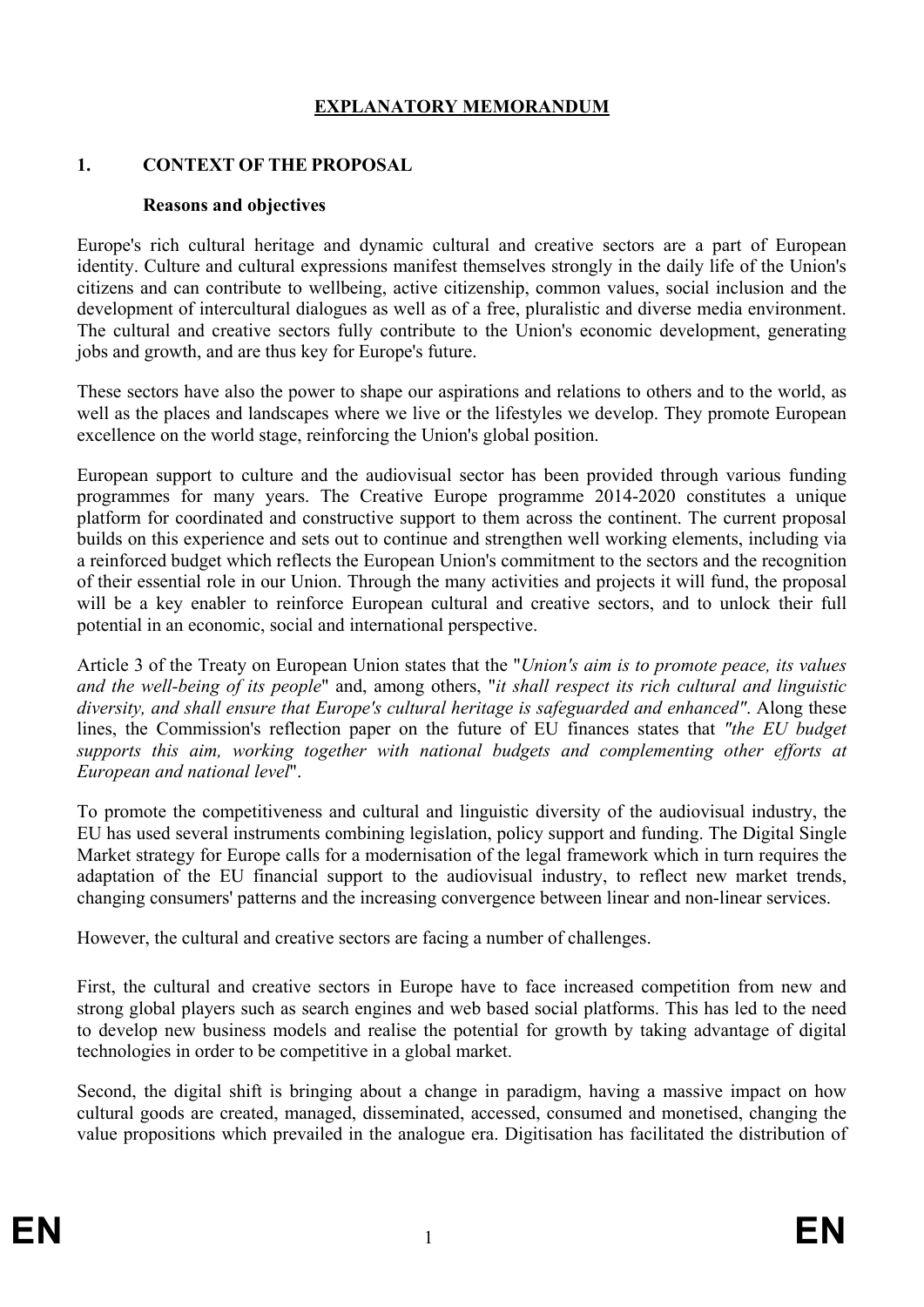cultural and creative content and services, but it has also intensified competition of content across borders on a global scale.

Third, there is a highly fragmented market for cultural and creative works stemming largely from Europe's cultural and linguistic diversity, which results in the cultural and creative sectors being essentially fragmented along national and linguistic lines and lacking critical mass. This diversity is part of Europe's cultural richness.

At the same time, the transnational circulation of works remains limited. It is therefore important to stimulate the transnational circulation and co-production of works across borders and to develop more effective solutions to reach audiences across borders.

Fourth, market concentration is a growing concern. In certain cultural and creative fields, a trend is emerging where a limited number of major players account for a large part of global sales.

Fifth, Europe's audiovisual industry is internationally recognised but it is not competitive enough within the Digital Single Market. 80% of European films are national productions but co-productions travel better than national films. In some countries, audio-visual professionals need to strengthen their capacity to operate.

Finally, there is a growing phenomenon of disinformation. Content industries, in particular the news media sector, are at the core of the fight to maintain a culture of healthy democratic debate. Artistic freedom and diverse and free media environment are central to conveying diverging opinions and perspectives. They contribute to pluralistic societies where citizens are able to make informed choices, including in the context of political elections.

These challenges of a trans-national nature require a targeted European approach to optimise the potential of the sectors to contribute to jobs, growth and social inclusion, including for the most disadvantaged and hard-to-reach groups. They are common to all EU Member States and have crossborder dimensions. Indeed, while action at national level is important, the single Member States on their own do not have enough leverage to fully address them.

The aim of this initiative is to build on the Creative Europe Programme's achievements and scale up efforts with a view to meeting the objectives set in relation to more recent policy developments. The new Creative Europe programme intends to offer opportunities for operators to develop technologically and artistically innovative European trans-border initiatives to exchange, co-create, coproduce and distribute European works and make them accessible to a wide and diverse audience. It will intensify testing new business models enabling creators to make best use of digital technology for creation and audience development.

In order to face increasingly competitive international markets, the new Programme will support crossborder partnerships and networks as well as new collaboration models, to encourage the scaling up of Europe's cultural and creative sectors. This will strengthen the position of European actors in the European and global markets for instance by supporting their international presence, marketing and branding. The programme will invest in developing creative capacities of artists and industry professionals by allowing them to collaborate across borders. It will support initiatives that allow more people to participate in culture and thus contribute to a socially more inclusive European society.

The revised Audiovisual Media Services Directive will provide further opportunities for the promotion of European works, but accompanying support measures are needed to help make European nonnational works more widely available across Europe and beyond. The new Programme will tackle the challenges that the audiovisual sector is facing – including the digital shift – by fostering cooperation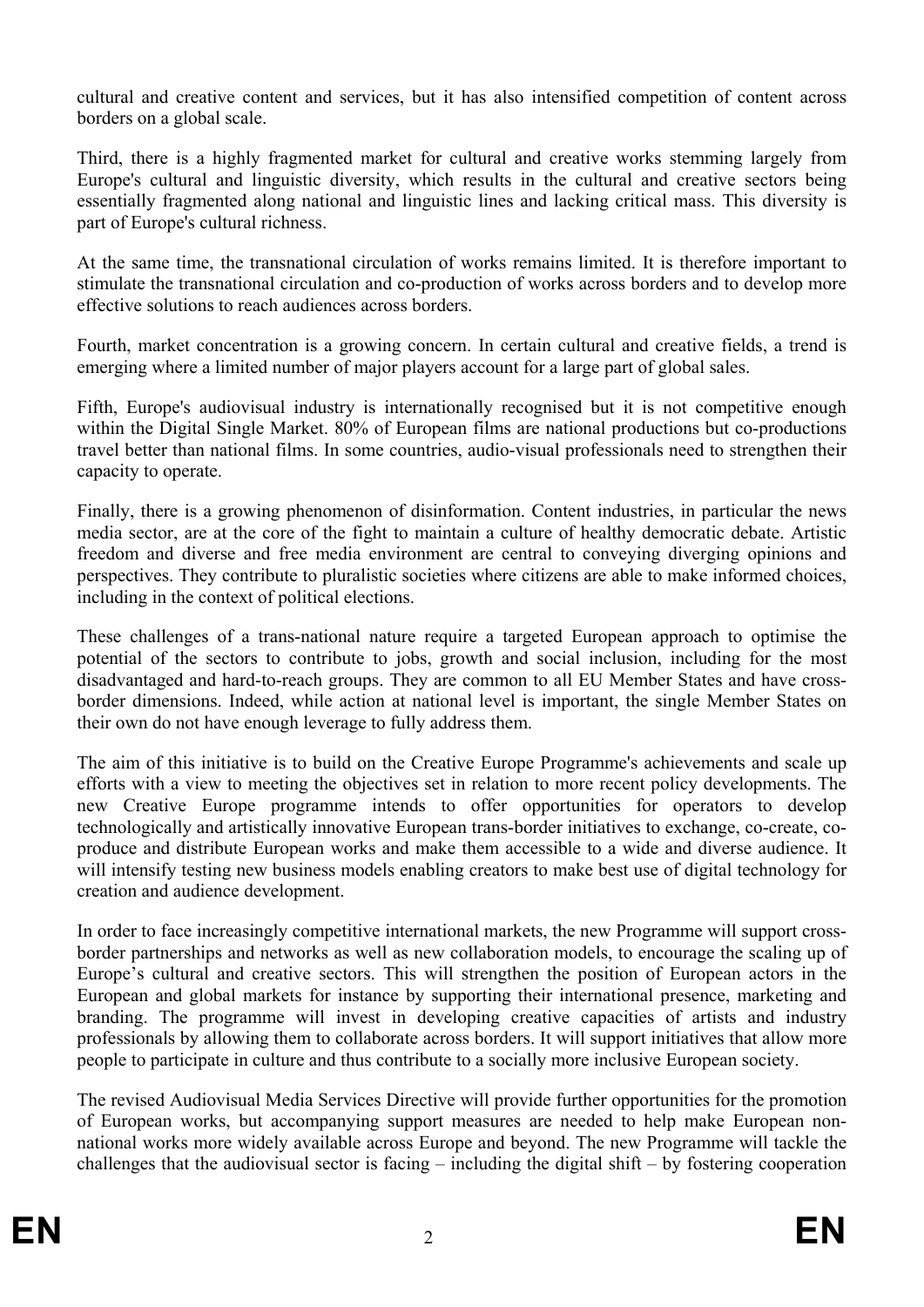across the value chain – from the early stages of production to distribution and exhibition. It will specifically support projects with high circulation potential and a global market approach and access to content across all platforms.

The new Programme will also support actions aiming at reinforcing Europe's news media sector, journalistic freedom, diversity and pluralism of journalistic content, as well as a critical approach to media content through media literacy.

This proposal provides for a date of application as of 1 January 2021 and is presented for a Union of 27 Member States, in line with the notification by the United Kingdom of its intention to withdraw from the European Union and Euratom based on Article 50 of the Treaty on European Union received by the European Council on 29 March 2017.

## **Consistency with existing policy provisions**

This initiative contributes to the ambition expressed in Rome in March 2017 by the 27 Member States and EU institutions for a Union *"where citizens have new opportunities for cultural and social development and economic growth [...]; a Union which preserves our cultural heritage and promotes cultural diversity"*[1](#page-4-0) *.* This ambition was confirmed at the Gothenburg Leaders' Summit in November 2017 and by the European Council in December 2017, which highlighted the 2018 European Year of Cultural Heritage<sup>[2](#page-4-1)</sup> as a pivotal opportunity to increase awareness of the social and economic importance of culture and heritage.

It is consistent with the Communication on Strengthening European Identity through Education and Culture<sup>[3](#page-4-2)</sup>, where the Commission stated that it is "in the shared interest of all Member States to harness *the full potential of education and culture as drivers for jobs, economic growth, social fairness, active citizenship as well as a means to experience European identity in all its diversity".*

The initiative is in line with the 2018 Commission Communication on a New European Agenda for Culture[4](#page-4-3) , the 2016 Joint EEAS/Commission Communication "Towards an EU strategy for international cultural relations"[5](#page-4-4) and the 2014 Commission Communication "Towards an integrated approach to cultural heritage for Europe"<sup>[6](#page-4-5)</sup>, which all plead for a stronger role for culture in the further social, economic and international development of our Union.

The initiative is consistent with the 2018 Commission Communication "Tackling online disinformation: a European Approach"<sup>[7](#page-4-6)</sup>, in particular with its overarching objective of promoting "diversity of information, in order to enable citizens to make informed decisions based on critical thinking, through support to high quality journalism, media literacy, and the rebalancing of the relation between information creators and distributors".

Finally, the initiative takes into account the renewed EU Industrial Policy strategy, adopted in September 2017<sup>[8](#page-4-7)</sup>, which highlighted the need to upgrade European industry for the digital age by

- <span id="page-4-0"></span> $\frac{1}{2}$  [Rome Declaration, March 2017](http://www.consilium.europa.eu/en/press/press-releases/2017/03/25/rome-declaration/)
- <span id="page-4-1"></span><sup>2</sup> EYCH 2018[: https://europa.eu/cultural-heritage/](https://europa.eu/cultural-heritage/)<br> $\frac{3}{2}$  COM(2017) 673 final
- <span id="page-4-2"></span> $\frac{3}{4}$  [COM\(2017\) 673 final](http://eur-lex.europa.eu/legal-content/EN/TXT/?uri=COM%3A2017%3A673%3AFIN)
- <span id="page-4-3"></span> $^{4}$  COM(2018) 267 final.
- <span id="page-4-4"></span> $\frac{5}{6}$  [JOIN/2016/029](http://eur-lex.europa.eu/legal-content/EN/TXT/?uri=JOIN%3A2016%3A29%3AFIN)
- <span id="page-4-5"></span> $\frac{6}{7}$  [COM/2014/0477 final](https://eur-lex.europa.eu/legal-content/EN/TXT/?uri=CELEX:52014DC0477)
- <span id="page-4-6"></span> $\frac{7}{8}$  [COM\(2018\) 236 final](https://eur-lex.europa.eu/legal-content/EN/TXT/?qid=1526930757252&uri=CELEX:52018DC0236)

<span id="page-4-7"></span>[COM\(2017\) 479 final](http://eur-lex.europa.eu/legal-content/EN/TXT/?uri=COM:2017:479:FIN)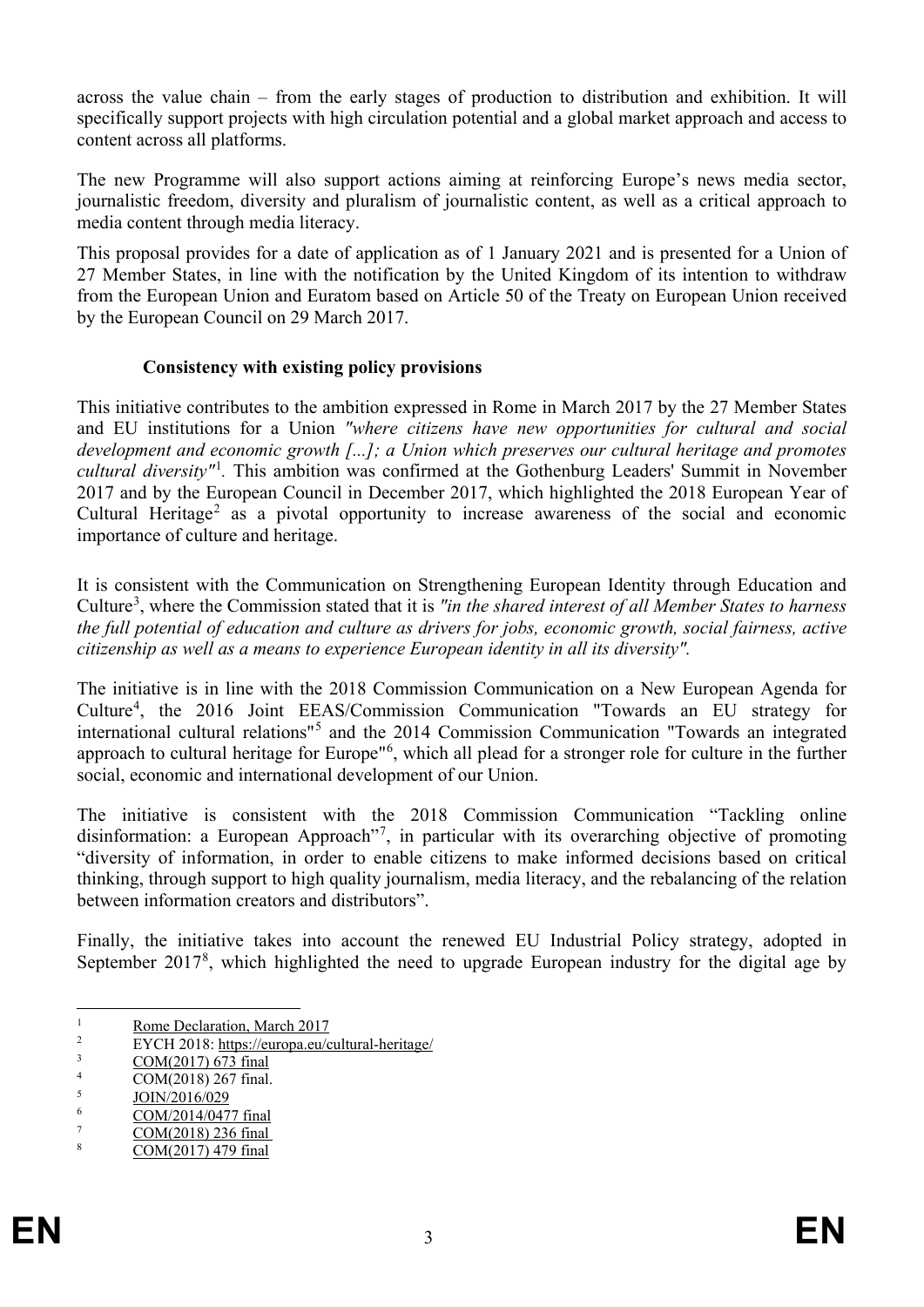supporting innovation and creativity, supporting skills development and providing a favourable environment for entrepreneurship and the scale-up of dynamic small and medium-sized enterprises.

Concerning more particularly the audiovisual sector, the MEDIA strand will accompany EU Digital Single Market policies. These include in particular the proposals to modernise the copyright framework as well as the revised Audiovisual Media Services Directive. The latter will strengthen the capacity of European audiovisual players to finance, produce and disseminate works that can be sufficiently visible on the different media available ( such as TV, cinema or Video on Demand) and are attractive to audiences in an increasingly open and competitive market within Europe and beyond. Support must be scaled up in order to address recent market developments, including the stronger position of global distribution platforms in comparison to national broadcasters traditionally investing in the production of European works.

The Commission proposal for the 2021-2027 Multiannual Financial Framework set a more ambitious goal for climate mainstreaming across all EU programmes, with an overall target of 25% of EU expenditure contributing to climate objectives. The contribution of this programme to the achievement of this overall target will be tracked through an EU climate marker system at an appropriate level of disaggregation, including the use of more precise methodologies where these are available. The Commission will continue to present the information annually in terms of commitment appropriations in the context of the annual draft budget.

To support the full utilisation of the potential of the programme to contribute to climate objectives, the Commission will seek to identify relevant actions throughout the programme preparation, implementation, review and evaluation processes.

The Programme will promote gender equality and contribute to achieving a more balanced gender participation in the cultural and creative industries.

# **Consistency with other Union policies and programmes**

The Programme will be consistent and complementary to other Union instruments, in particular Erasmus+, the Funds covered by Regulation (…) [the Common Provisions Regulation], including the European Social Fund and the European Regional Development Fund, the Horizon Europe Programme as well as the external financing instruments. Based on the Treaty's mainstreaming provision and the new political approach based on cultural crossovers, as set out in the New European Agenda for Culture, the programme aims at developing synergies with the following policy areas.

# (1) Synergies with **education and youth** policies

The future Erasmus programme will be an important complement to the Creative Europe programme. Cooperation between institutions and organisations active in education, training and youth, supported by Erasmus+, will help equip individuals with the knowledge, skills and competences needed to face social and economic challenges as well as fulfil their potential for innovation, creativity and entrepreneurship, in particular within the digital economy. Activities linked to reinforcing all aspects of creativity in education and enhancing individual key competencies, will constitute a major link between both programmes. In addition, within the framework of the European Solidarity Corps, there will be increased opportunities to attract young people dedicated to restoring or preserving cultural heritage sites.

# (2) Synergies with the **Rights and Values** programme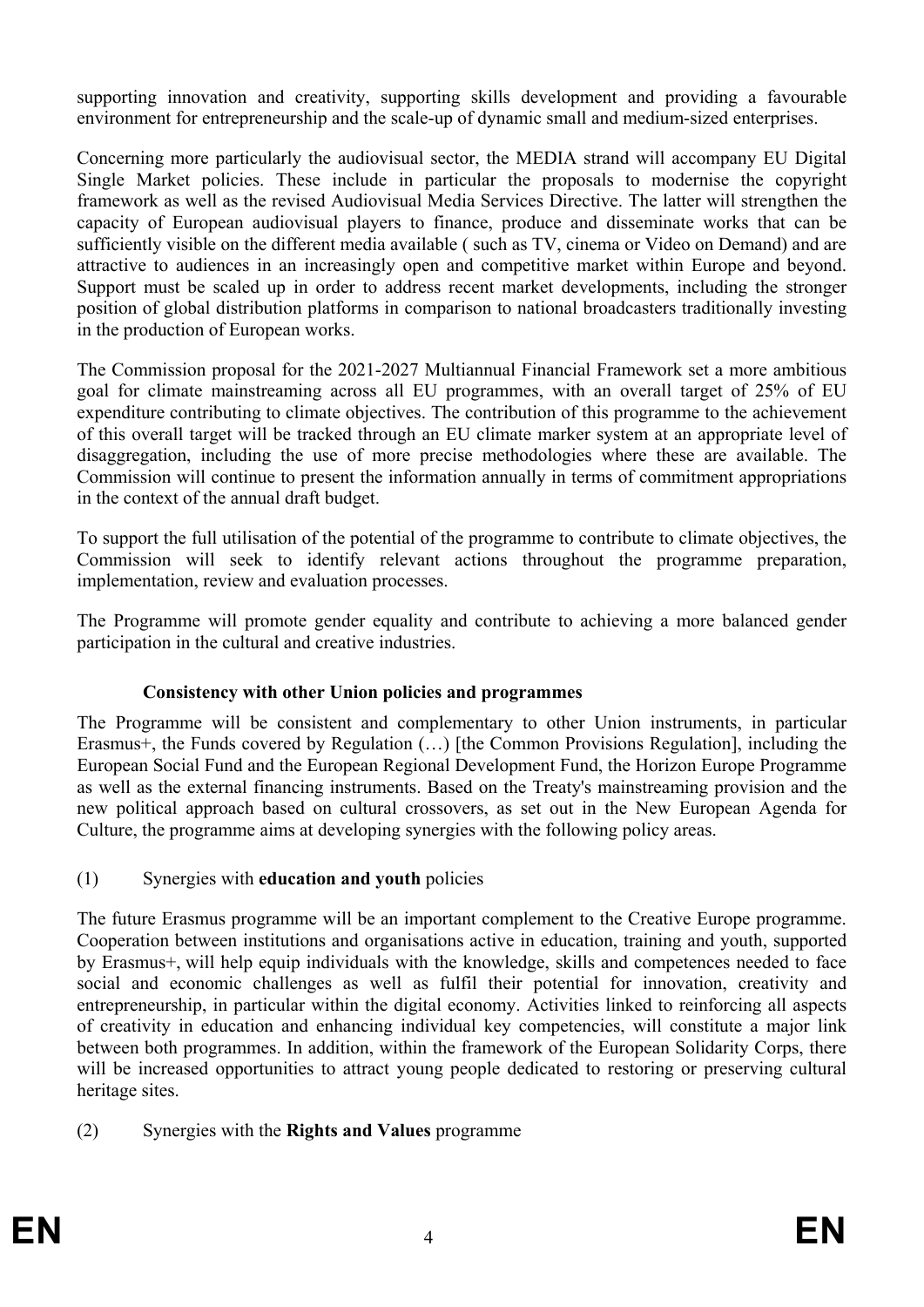There are strong links – notably in the fields of media pluralism, European identity, values and cultural heritage – between the Creative Europe programme and the Rights and Values programme that will empower citizens through the promotion and protection of rights, values and equality and through creating opportunities for engagement, participation and remembrance.

# (3) Synergies with **employment and social** policies

The future European Social Fund + will be a major building block of the "Investing in People, Social Cohesion and Values" cluster. It will provide support to citizens by investing in human capital, supporting (youth) employment, social innovation, the acquisition of basic digital skills and the integration of migrants, and by supporting the most deprived (social inclusion). As such, there are strong links with the objectives of the Creative Europe programme. Cultural and linguistic diversity – which Creative Europe aims at reinforcing, for example through enhancing the circulation of European cultural and audiovisual works across borders – are important aspects of inclusive societies as they contribute to intercultural dialogue. Furthermore, by reinforcing the competitiveness of cultural and creative sectors, the programme favours the creation of jobs in these sectors.

# (4) Synergies with **regional, urban and rural** policies

The EU's regional, urban and rural development policies are instrumental in promoting the restoration of cultural heritage and supporting cultural and creative industries. Potential synergies will be ensured to reinforce the complementarity between these instruments and Creative Europe, which can support peer learning on meaningful long-term cultural investment plans for creative industries, tourism, social inclusion, cultural heritage restauration based on quality standards of renovation of cultural heritage and increasing their contribution to the objectives of the regional and urban development and financial self-sustainability of cultural projects.

# (5) Synergies with the **Single Market**

Creative Europe will complement the actions funded by the future Single Market Programme where the aspects of empowering people and fostering creative talent in the respective sectors are concerned. Synergies can also be found with tourism which has a cultural dimension and can be seen as a way of enhancing mutual understanding among people. Creative Europe will focus its interventions, where adequate, on the creativity and cultural elements of certain creative industries (such as design and fashion) by concentrating on promotion or skills development, cross-border cooperation and mobility. Complementarity will be also ensured with actions supporting the tourism industry.

# (6) Synergies with **Digital** programme

Within the Digital Europe programme two leadership projects will assure the continuation of deployment activities linked to the #Digital4Culture strategy. The leadership project on digital transformation of the cultural heritage sector will continue to support European initiative launched during the European Year on Cultural Heritage 2018. The part of the programme focusing on digital skills has synergies with issues such as media literacy and film education.

# (7) Synergies with the EU **research and innovation** programme

Pooling resources in order to apply the latest technologies and stimulate new scientific approaches can greatly improve the understanding, preservation and dissemination of cultural heritage and in the cultural and creative sector in general. Potential synergies will need to be strengthened to reinforce the complementarity between these instruments and Creative Europe, so that the cultural and creative sectors fully benefit from the advances of European research.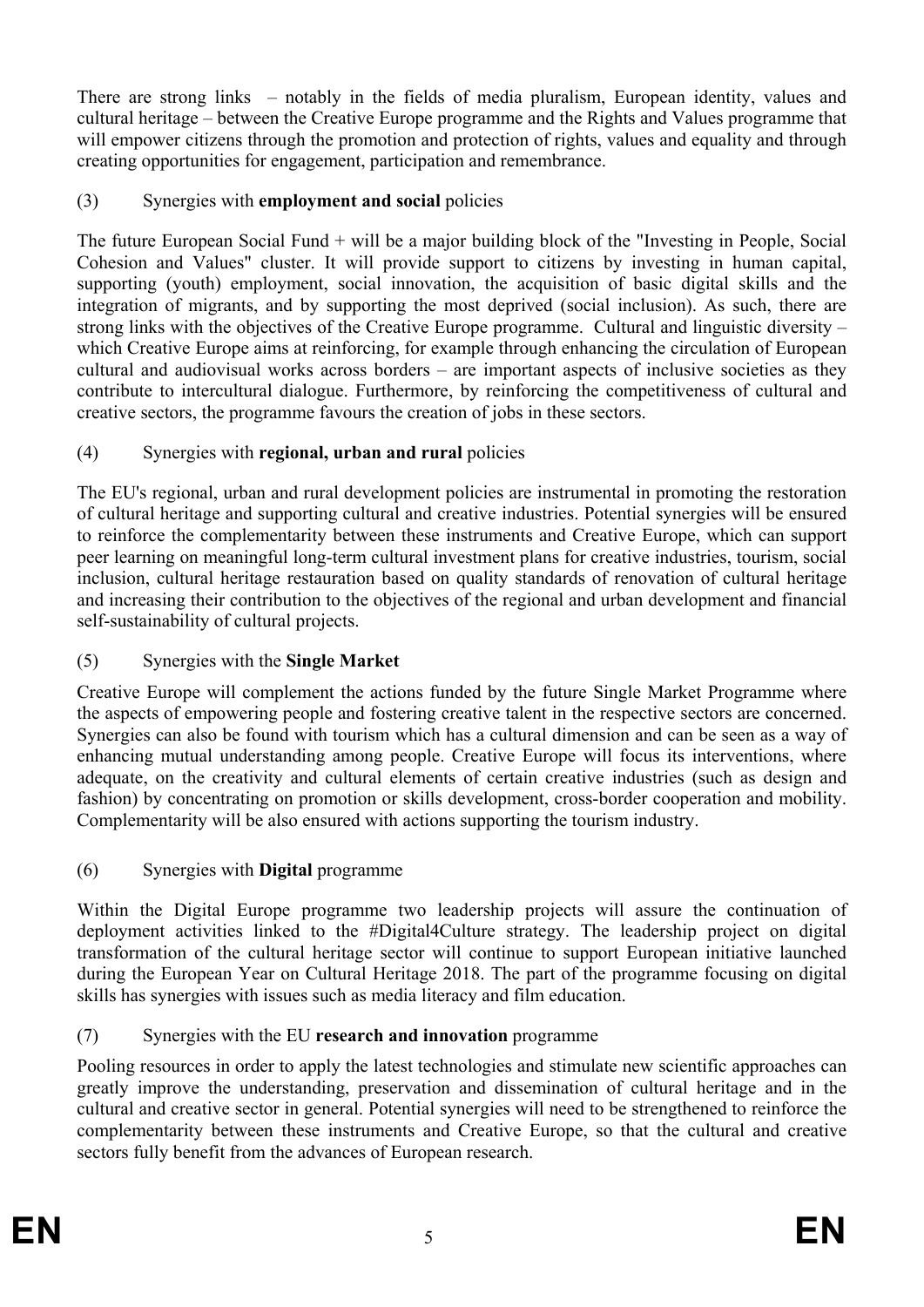In the Horizon Europe programme, the cluster on "Inclusive, Resilient and Secure Societies" includes support research and innovation activities for the development of ICT technologies for the digitisation and preservation of tangible and intangible cultural heritage.

The "Digital Industry" cluster foresees, within the Next Generation Internet area of interventions, research activities which are closely linked to the cultural and creative industries - e.g. Augmented reality/Virtual reality, immersive environments, human computer interfaces, new (social) media. It is also foreseen to continue efforts to achieve crossovers between the creative sectors, in particular the arts, and innovation in industry and society via the S+T+ARTS programme.

# (8) Synergies with the **external action** policies

Creative Europe and the international collaboration actions financed through the Union external programmes will complement each other.

The CULTURE strand intends to test shadowing schemes and other exchange initiatives with third countries for the European Capitals of Culture initiative or to open the Networks and Platforms schemes or the competition for the EU cultural Prizes to a limited extent to non-EU countries, to develop incentives to foster the inclusion of third country partners in projects where organisations in the EU are in the lead and to support promotional efforts in strategically important markets and festivals outside the EU Member States for which there is currently no specific budget.

# **2. LEGAL BASIS, SUBSIDIARITY AND PROPORTIONALITY**

# **Legal basis**

The initiative will be based on Articles 167 and 173 of TFEU. Article 167 TFEU specifies the Union's competences in the cultural field and calls for action by the European Union to contribute to the flowering of the cultures of the Member States, while respecting their national and regional diversity and at the same time bringing the common cultural heritage to the fore and, if necessary, to support and supplement Member State action in the area listed by this provision. Article 173 TFEU states that the Union and the Member States shall ensure that the conditions necessary for the competitiveness of the Union's industry exist, including taking action to encourage an environment favourable to initiative and to the development of undertakings.

# **Subsidiarity (for non-exclusive competence)**

The main EU added value comes from the strong transnational dimension of the programme as already demonstrated in the Creative Europe programme 2014-2020. The mid-term evaluation found the objectives and priorities of the programme to be overall coherent and complementary with those of national policies and programmes, thus respecting the principle of subsidiarity.

In particular, the multilateral transnational nature of Creative Europe provides a distinctive offer that is rarely matched by national funding, which tends to focus more on domestic activities and – to a lesser extent – on bilateral transnational cooperation. This multilateral transnational focus is highly valued by stakeholders and beneficiaries as a unique element of Creative Europe. Only a few other existing international funds support transnational cooperation in the cultural and creative sectors at all and those that do are of significantly smaller scale.

Elements of EU added value of the programme are: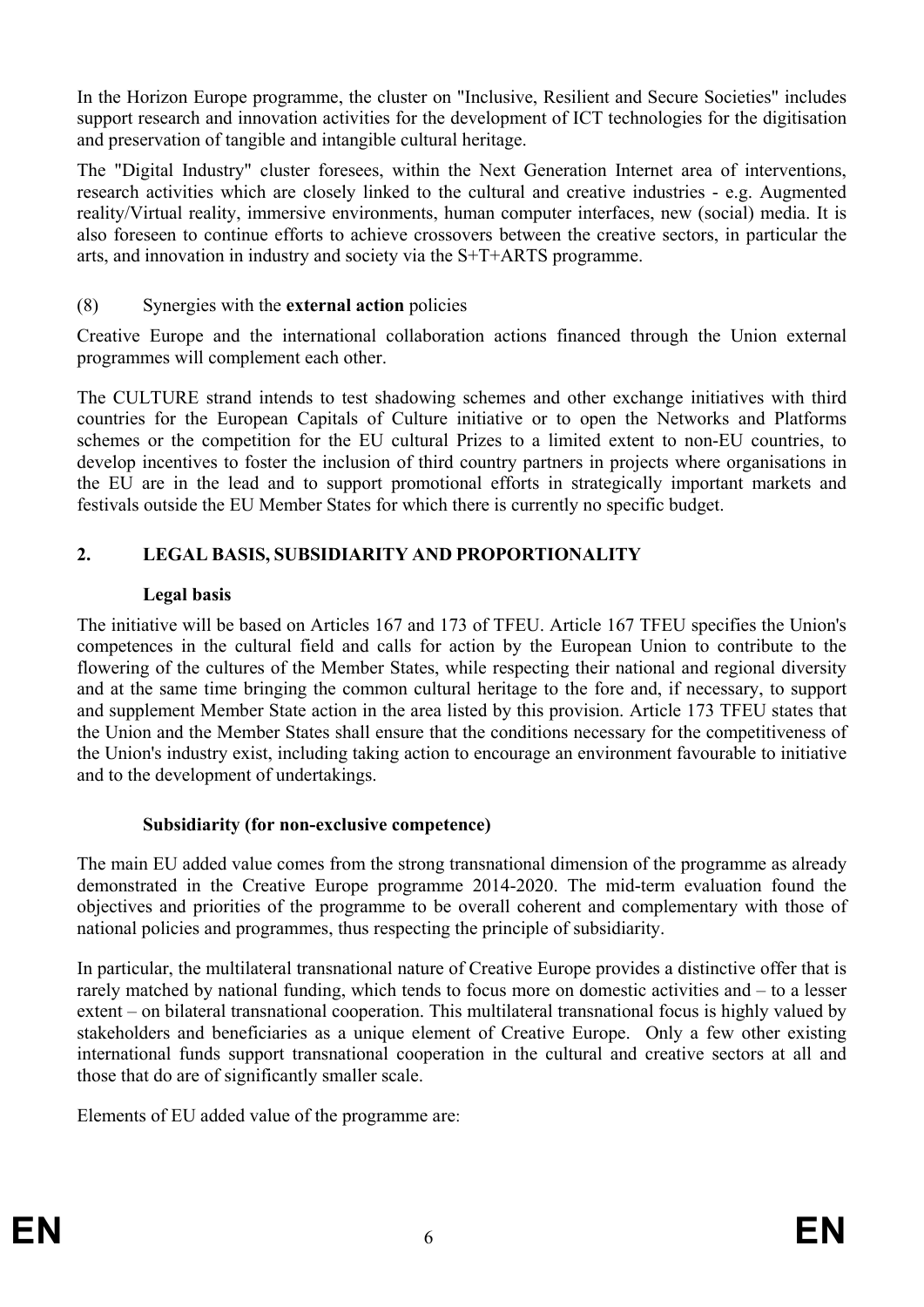- The cross-border circulation of cultural and creative works, in particular audiovisual works reaching out to larger and more diverse audiences within the Union and beyond, to reflect European diversity;
- Economies of scale and critical mass which EU support can foster, creating a leverage effect on additional funds; the reputational effect for programmes' beneficiaries increases the potential interest of partners and financial intermediaries and their trust in supported projects, facilitating access to additional funding; The creation of European networks and cross-border partnerships, which constitute the main and the most durable structuring elements of Creative Europe and support the overall capability of operators;
- Transnational networks also increase the capability of the culture and creative operators overall and especially for those working in niche fields and in the Member States where such capabilities are less developed;
- Result-oriented cross-border mobility for culture and creative operators leads to skills development and increased sectors' capacity;
- The mitigation of risks for cultural and creative organisations, which allows them to engage in projects with a European dimension and thus contributing to their overall economic strength;
- The programme has a strong societal focus; by supporting cultural and linguistic diversity, artistic and creative freedom as well as the development of a free, pluralistic and diverse media environment, it thus contributes to European social well-being and a shared European identity;
- While film support schemes at national level focus primarily on the production of works, EU support intervenes primarily on actions upstream (training, development) and downstream (distribution, promotion, exhibition) in order to ensure that European works circulate better across borders. As such, it promotes the free circulation of audiovisual media services enhanced by the Audiovisual Media Services Directive.

# **Proportionality**

The proposal complies with the proportionality principle in that it does not go beyond the minimum required in order to achieve the stated objective at European level and what is necessary for that purpose.

# **Choice of the instrument**

The new Creative Europe 2021-2027 builds on the current Creative Europe Programme (2014-2020), which brought together two independent sub-programmes (MEDIA and Culture) within a single framework. This takes into account the specific features of the different sectors, their different target groups, and their particular needs. This concerns in particular the opportunities of a common, crosssectoral strand where innovation and experimentation will be in the focus.

Maintaining the well-established brand of the Creative Europe programme, including the MEDIA brand, will help to ensure continued engagement as well as the visibility of EU support.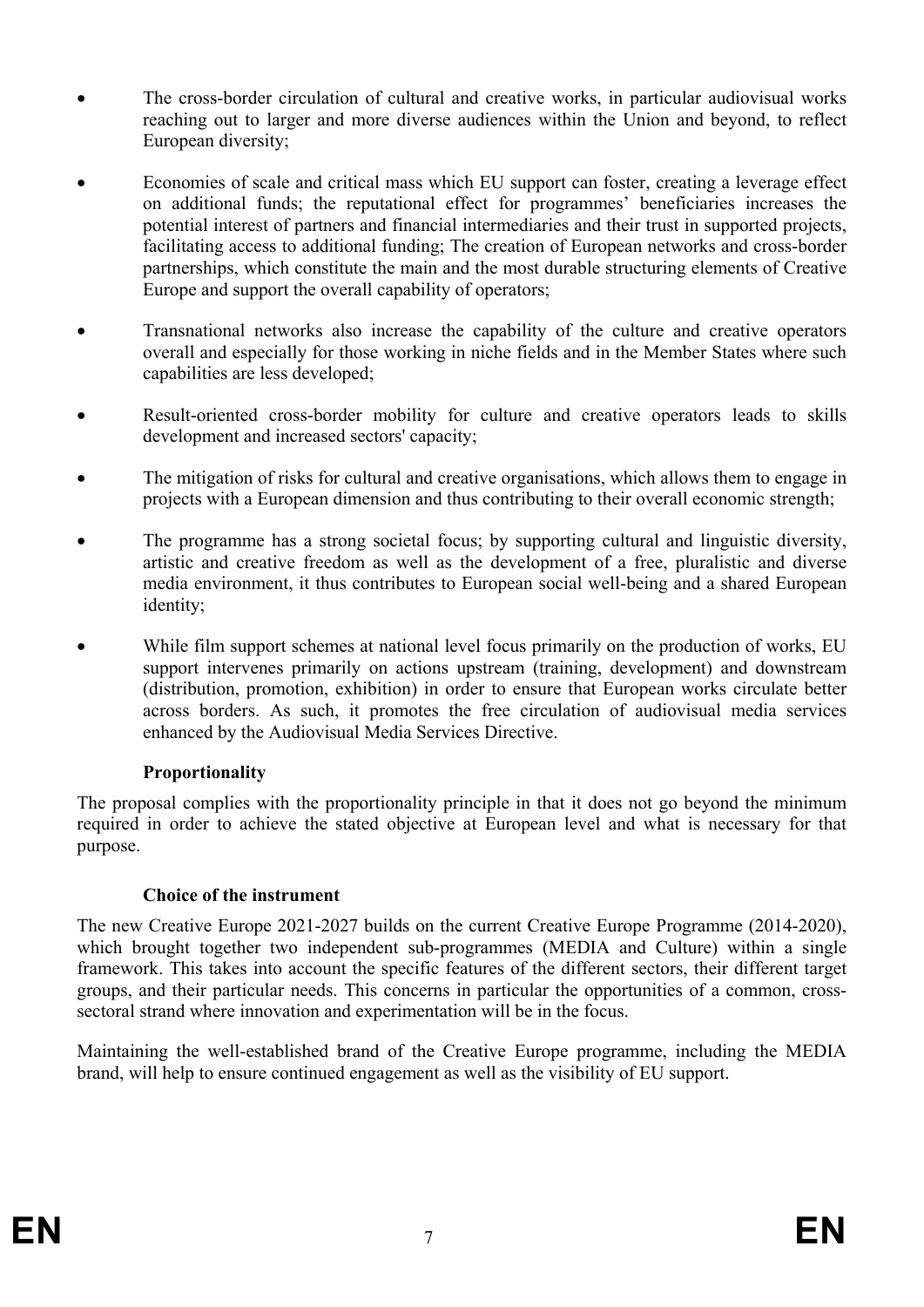#### **3. RESULTS OF RETROSPECTIVE EVALUATIONS, STAKEHOLDER CONSULTATIONS AND IMPACT ASSESSMENTS**

#### **Retrospective evaluations/fitness checks of existing legislation**

The interim evaluation of the Creative Europe Programme and an ex-post evaluation of the three predecessor programmes – Culture, MEDIA 2007 and MEDIA Mundus – were commissioned by the European Commission in 2016 and delivered in the period May 2016 to August 2017. The evaluations of the Creative Europe and predecessor programmes pursued the following objectives:

- To assess the relevance, coherence, effectiveness, efficiency, sustainability and EU added value (hereafter the evaluation criteria) of Creative Europe and predecessor programmes;
- To assess the contribution of Creative Europe to smart, sustainable and inclusive growth, to the new Commission priorities and sector strategies;
- To assess the long-term results and impact of the predecessor programmes.

According to the evaluation, Creative Europe was found to address both the ongoing and emerging needs of the cultural and creative sectors. With adequate support from the programme, the beneficiaries from the cultural and creative sectors across Europe can take action in response to the digital shift to display their work internationally in the spirit of cultural diversity, in particular through innovation and the development of new business models enhancing their competitiveness.

Creative Europe is also largely coherent with other EU priorities, funding and support mechanisms relevant to the cultural and creative sectors, including both sector-specific opportunities and generic financing, business, and economic support for SMEs.

The Creative Europe Programme was also found to deliver on the strategic EU priorities: the Programme is making an important contribution towards the EU2020 employment target and the priorities of the current Commission – stimulating investment for the purpose of job creation, and a deeper and fairer internal market with a strengthened industrial base, and also to sectoral strategies at EU-level, such as the objectives of the Digital Single Market.

The evaluation concluded that considering the size and range of the cultural and creative sectors at European level and the geographical areas covered by the evaluated Programmes, the size of the budgets of Creative Europe and its predecessor programmes were not sufficient to create major impact of a European scale and/or at sectoral level.

The evaluation showed further that the MEDIA sub-programme has effectively contributed to deepening the internal market. At the same time, MEDIA has grown in scope over the years without an equivalent increase in budget. Thus, the funding is spread too thinly across many priorities, weakening its potential impact.

## **Stakeholder consultations**

#### **THE OPEN PUBLIC CONSULTATION ON EU FUNDS IN THE AREA OF VALUES AND MOBILITY**

The purpose of the public consultation on EU funds in the area of values and mobility was to collect the views of all interested parties on how to make the most of every euro of the EU budget.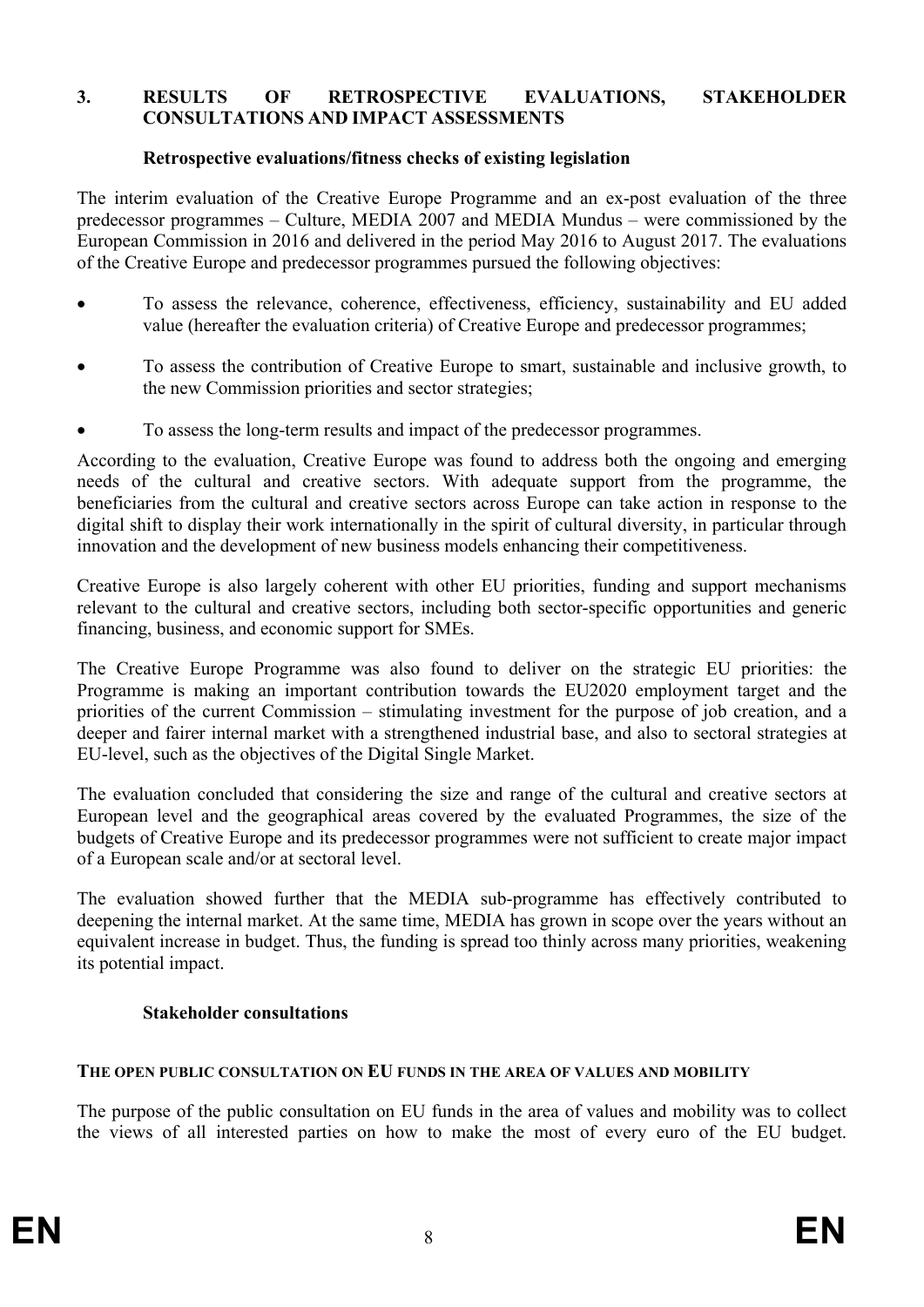Consultations have taken place in the context of evaluations of existing EU financial programmes covering several policy areas, including on current performance and future challenges.

Hereafter some of the main results:

- (1) According to the respondents, "Promoting European identity and common values" as well as "promoting rights and equality" are important common policy challenges to be addressed in those programmes. For the Creative Europe programme, economic challenges and cultural diversity are more important than "Promoting social inclusion and fairness".
- (2) "Supporting innovation", "Fostering European cultural diversity and cultural heritage", "Promoting European identity and common values" are considered as policies that fully or fairly well address the challenges by half or more of the respondents. Additionally 52 % of the respondents<sup>[9](#page-10-0)</sup> experienced in the Creative Europe programme consider that the policy to "Support competitiveness of European cultural and creative sectors" addresses the challenges fully or fairly well.
- (3) Around 80% of the respondents with some kind of experience in the above mentioned EU Programmes agree that these programmes add value to a large extent or to a fairly good extent to what Member States could achieve at national, regional and/or local levels.
- (4) The main obstacles identified by the respondents that could prevent the current programmes/funds from achieving their objectives are very similar regardless of the programme concerned: "Lack of budget of the programmes to satisfy demand"; "Insufficient support provided to small-scale stakeholders"; "Lack of support to first-time applicants" are identified as the main three obstacles.
- (5) Respondents with some kind of experience in one or more of the EU Programmes, agree that "the use of more simplified application forms", "facilitating structured network and partnerships", "facilitating funding for actions cutting across the sectors of action" as well as "better coordination between different programmes/funds" are the main steps to be taken to simplify and reduce the administrative burdens for beneficiaries.

# **OTHER OPEN PUBLIC CONSULTATIONS**

As part of the interim evaluation of the Creative Europe Programme, an open public consultation took place from 23 January to 24 April 2017. It included forward-looking questions regarding a possible successor programme to Creative Europe after 2020. Regarding the Creative Europe Culture and MEDIA sub-programmes, 90% and 80 % respectively of the respondents said that most of its priorities were still relevant or extremely relevant and more than a half agreed that the support provided by the Culture Sub-programme was either fully or partially complementary to national, EU or international funding. The most important opportunities mentioned by the survey respondents include shared cultural values, supporting cultural education, promoting cultural diversity, supporting internationalisation and promoting the significance of culture in society.

# **External expertise**

In addition to the results of the public consultation, the Commission has taken into account the results of the interim evaluation of the current Creative Europe programme carried out in 2017-2018,

<span id="page-10-0"></span><sup>&</sup>lt;sup>9</sup> 1839 replies were received from all over Europe.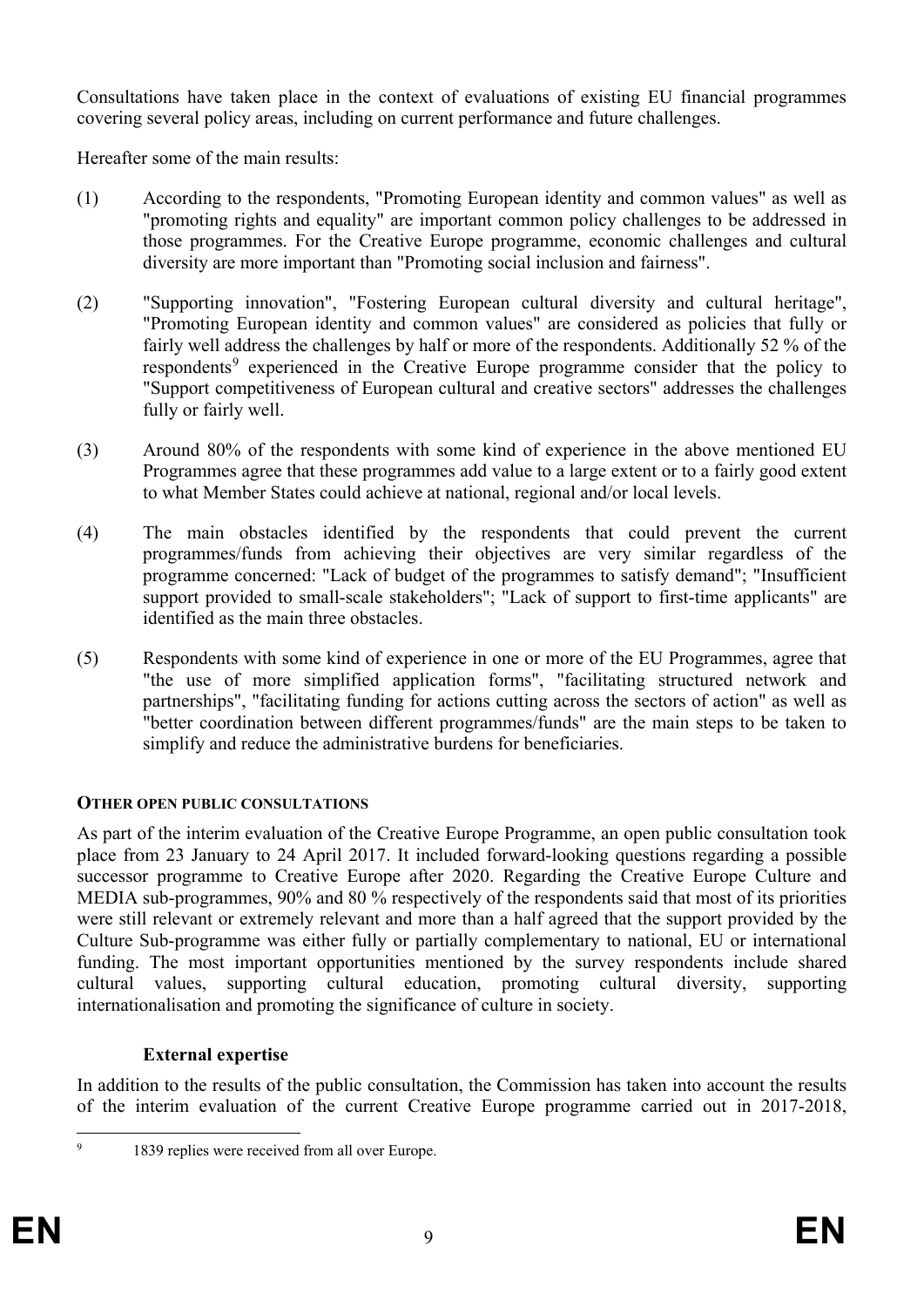feedback from various stakeholders, in particular in the context of the European Film Forum<sup>[10](#page-11-0)</sup> and a series of music stakeholder thematic meetings, findings of independent studies, as well as recommendations made by experts from Member States in the context of the Open Method of Coordination on culture and on the circulation of European films, and the structured dialogue with the sector over the period 2014-2018.

These various sources highlighted the many positive benefits of Creative Europe, but also identified areas for improvement and simplification. Whereas the current programme's overarching objectives (promotion of cultural and linguistic diversity, reinforcement of the competitiveness of the cultural and creative sectors) remain broadly valid, there is a need for some further integration and expansion in order to better respond to the needs and shortfalls identified, which have only been exacerbated in recent years:

- (1) Increasing pressure on European cultural diversity and heritage, combined with growing dominance and circulation works from third countries, in particular the US,
- (2) Insufficient circulation and audience reach of European works,
- (3) Insufficient and fragile competitiveness of the cultural and creative sectors,
- (4) Lack of training and mobility opportunities for artists and creative professionals,
- (5) Lack of internationalisation of European culture,
- (6) Difficulties in reaching audiences and in ensuring social inclusion,
- (7) Limited adaptation and preparedness for the digital shift,
- (8) Lack of capacity building of professionals and the professionalization of individuals,
- (9) Specific challenges for the audiovisual industry in the context of an increasingly integrated Digital Single Market,
- (10) Specific sectorial challenges, in particular for the music sector, the book and publishing sector and the architecture & heritage sector.

# **Impact assessment**

An impact assessment was prepared to support the "Creative Europe", "Rights and Values" and "Justice" programmes. Although the Commission has decided that it is more appropriate to take forward this work through two separate programmes, the findings of the combined impact assessment remain relevant and are applicable to both the culture and MEDIA sub-programmes.

The Regulatory Scrutiny Board gave a positive opinion to such impact assessment on 20 April 2018. At the same time, it highlighted that the links among the evaluations' findings, the input from stakeholders, the various objectives, and the rationale for the structure of the programme should be better explained. It also mentioned the need for additional guarantees that the monitoring and evaluation framework will allow for a robust and objective assessment of the level of success of the programme.

<span id="page-11-0"></span> <sup>10</sup> https://ec.europa.eu/digital-single-market/en/european-film-forum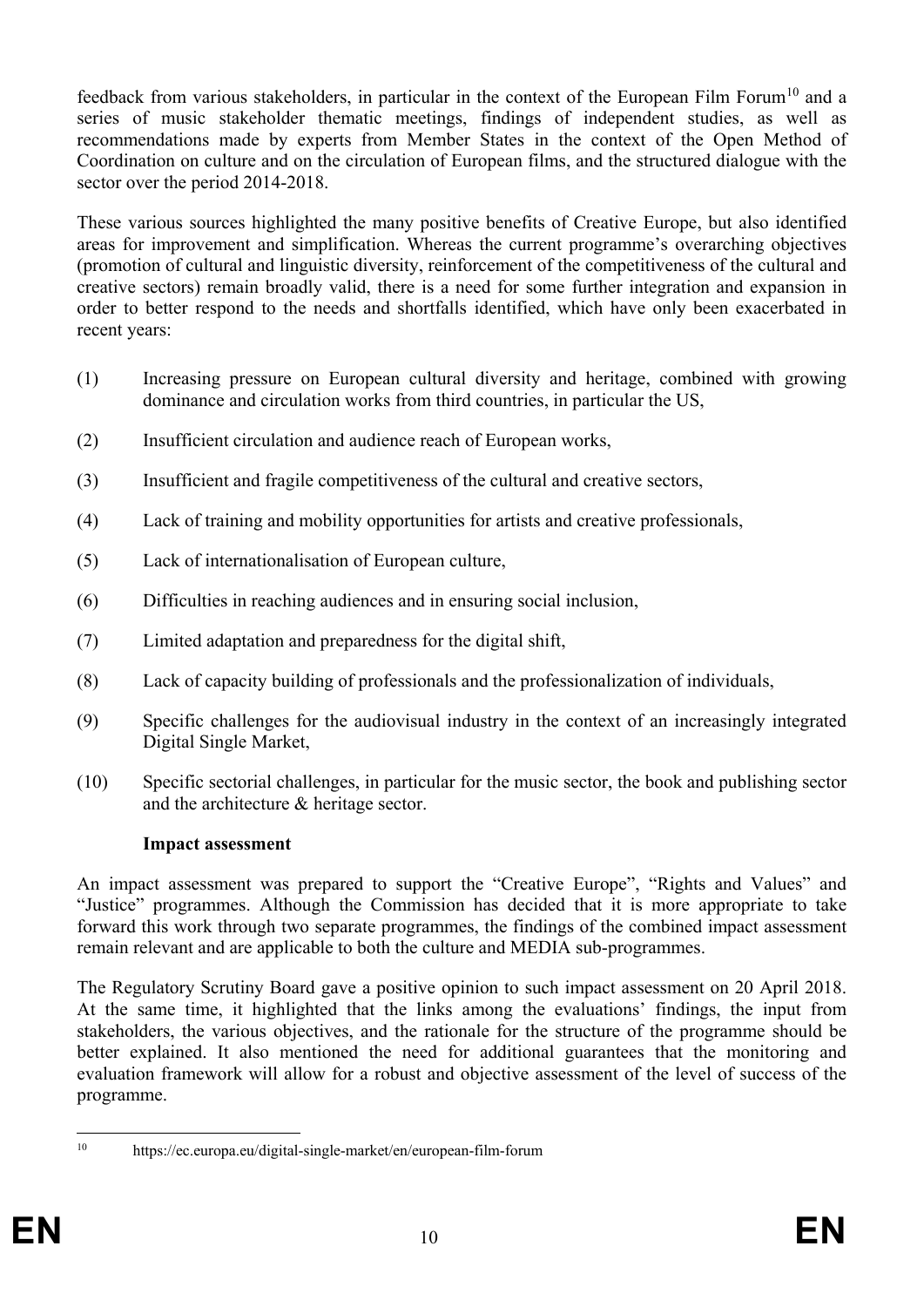This initiative takes into account the Board's comments. It builds on the structure of the existing Creative Europe programme and better reflects the feedback from stakeholders. For example, in response to a demand for more scalability, the new MEDIA strand will ensure the possibility to develop coordinated actions bringing together different parts of the audiovisual value chain.

Furthermore, the monitoring and evaluation system for the whole programme will be reinforced with appropriate impact and output indicators.

## **Simplification**

In order to simplify the future programme compared with the current Creative Europe programme:

- Greater flexibility will be imbedded within the programme in order to adapt work programmes to unforeseen circumstances or new technological or societal developments, and reward performance;
- Greater effectiveness and efficiency will be sought by an increased use of framework partnership agreements and cascading grants to provide financial stability and facilitate access to smaller players. The already successful exchange of learning during the implementation of projects and the dissemination of results of this learning will be further enhanced;
- MEDIA will introduce incentives to reward results, related in particular to the capacity of reaching out to large audiences (e.g., audiovisual projects that achieve good box office results);
- The future music sectorial actions, as well as the translation scheme will include award criteria rewarding market success and efforts to reach audiences;
- Effective transitions arrangements will be designed to facilitate the association to the new programme of the third countries which were previously associated to Creative Europe 2014/2020;
- Greater clarity will be provided within its guidelines, and processes and procedures will involve systematic use of e-forms and e-reports and lighter reporting requirements. A coherent set of rules (single rulebook) will be introduced, while leaving room for differentiated approaches when needed.

Substantial simplification measures such as lump sums, unit costs and flat rates have already been successfully introduced by other programmes and could be introduced in the new Creative Europe. The specificity of the cultural sector and the individual character of the supported actions have made the calculation and application of lump sum and flat-rates challenging (outside the literary translation scheme) but where the calculation basis can be lightened it would constitute a welcome reduction of administrative burden for beneficiaries. Lump sums will continue to be used in MEDIA in order to simplify financial management, when appropriate. The methodology for calculating the lump sums will foresee a regular monitoring to ensure alignment with real costs.

The complexity of funding rules of the current programmes, as well as their heterogeneity represents an obstacle for applicants. The use of a single entry point for external users to participate in the grants life cycle (i.e. a participant portal), including an overall grant management system has an important role to play in simplifying the access to the programme. MEDIA support will be made more effective by streamlining actions and their corresponding financial transactions; while CULTURE will continue focussing on the successful actions and tackle newly emerging market failures by specifically targeted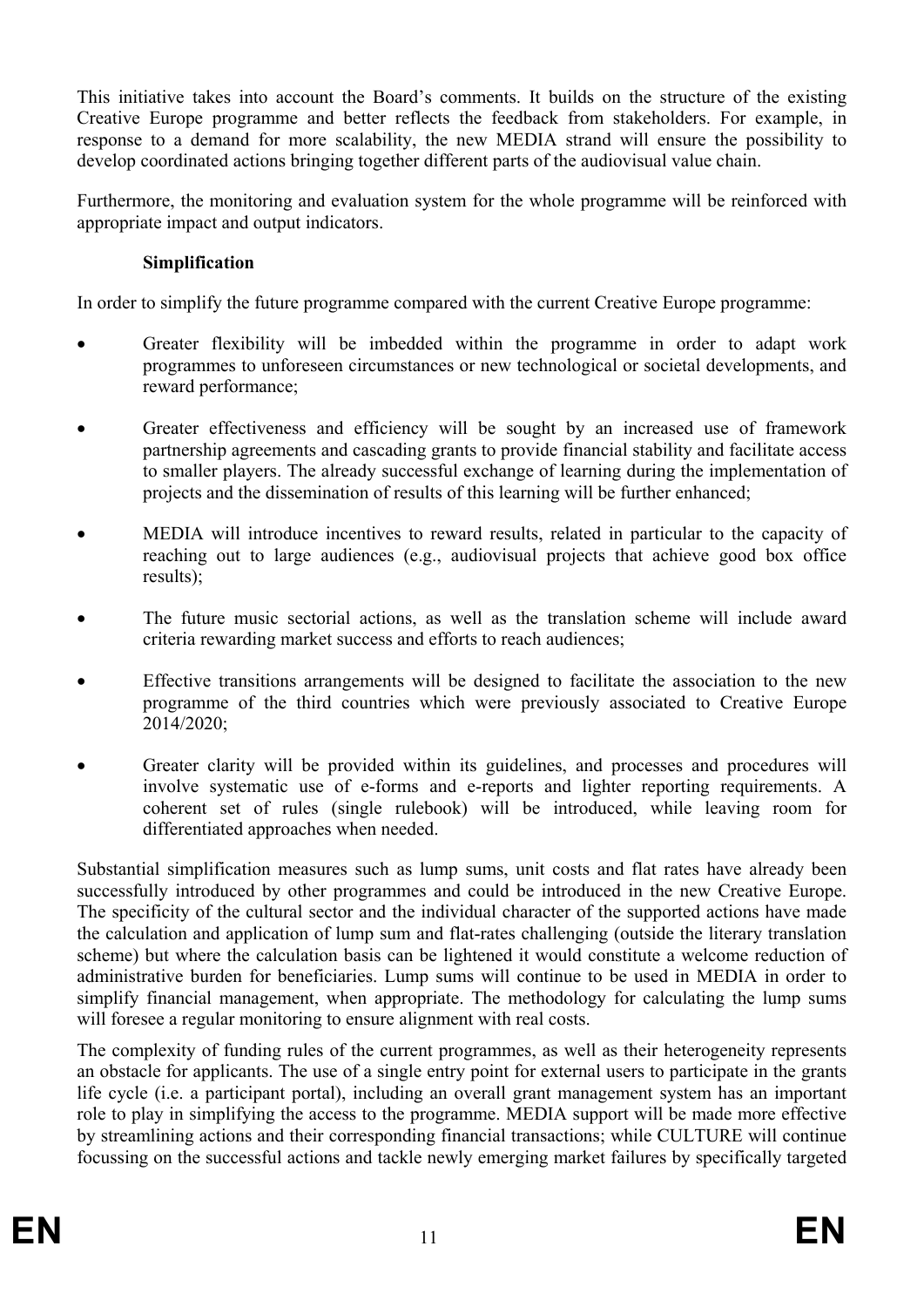sectoral action. Overall, stakeholders from the culture and creative sectors will be able to benefit of a "one-stop-shop" approach.

# **Fundamental rights**

This proposal is fully consistent with the Charter of fundamental rights of the EU. In particular, this proposal takes full account of Article 11 (freedom of expression), 13 (freedom of the arts and science), 15 (freedom to choose an occupation and right to engage in work), 21 (non-discrimination), 22 (cultural diversity), 23 (equality between women and men), 31 (fair and just working conditions) of the **Charter** 

# **4. BUDGETARY IMPLICATIONS**

The financial envelope for the implementation of the Creative Europe Programme for the period 1 January 2021 to 31 December 2027 will amount to EUR 1 850 000 000 (current prices).

Further details on the budgetary implications and the human and administrative resources required are provided in the Legislative and Financial Statement attached to this proposal.

# **5. OTHER ELEMENTS**

# **Implementation plans and monitoring, evaluation and reporting arrangements**

The existing funding programmes, with the exception of activities in the field of news media, are mainly implemented through direct management through the Executive Agency for Education, Audiovisual and Culture (EACEA) because this is cost-effective, as confirmed by the mid-term evaluation. According to the existing evaluations, there is no need to change management mode.

- Implementation of MEDIA will be simplified and streamlined, for example, by grouping together beneficiaries and reducing the number of underlying grant contracts and payment transactions. Building on the on-going streamlining of the Distribution schemes, which represent 30% of the MEDIA budget, the objective will be to reduce the overall MEDIA transactions by 30%, thus lowering administrative overheads and increasing the efficiency of the programme.
- Financial instruments providing guarantee and where needed equity type support to SMEs in the cultural and creative sectors will be implemented through the Invest EU Fund in indirect management mode by delegation agreements with implementing partners in line with the Financial Regulation.

Evaluations will be carried out in line with paragraphs 22 and 23 of the Interinstitutional Agreement of 13 April 2016<sup>[11](#page-13-0)</sup>, where the three institutions confirmed that evaluations of existing legislation and policy should provide the basis for impact assessments of options for further action. The evaluations will assess the programme's effects on the ground based on the programme indicators/targets and a detailed analysis of the degree to which the programme can be deemed relevant, effective, efficient, provides enough EU added value and is coherent with other EU policies. They will include lessons learnt to identify any lacks/problems or any potential to further improve the actions or their results and

<span id="page-13-0"></span><sup>&</sup>lt;sup>11</sup> Interinstitutional Agreement between the European Parliament, the Council of the European Union and the European Commission on Better Law-Making of 13 April 2016 (OJ L 123, 12.5.2016, p. 1).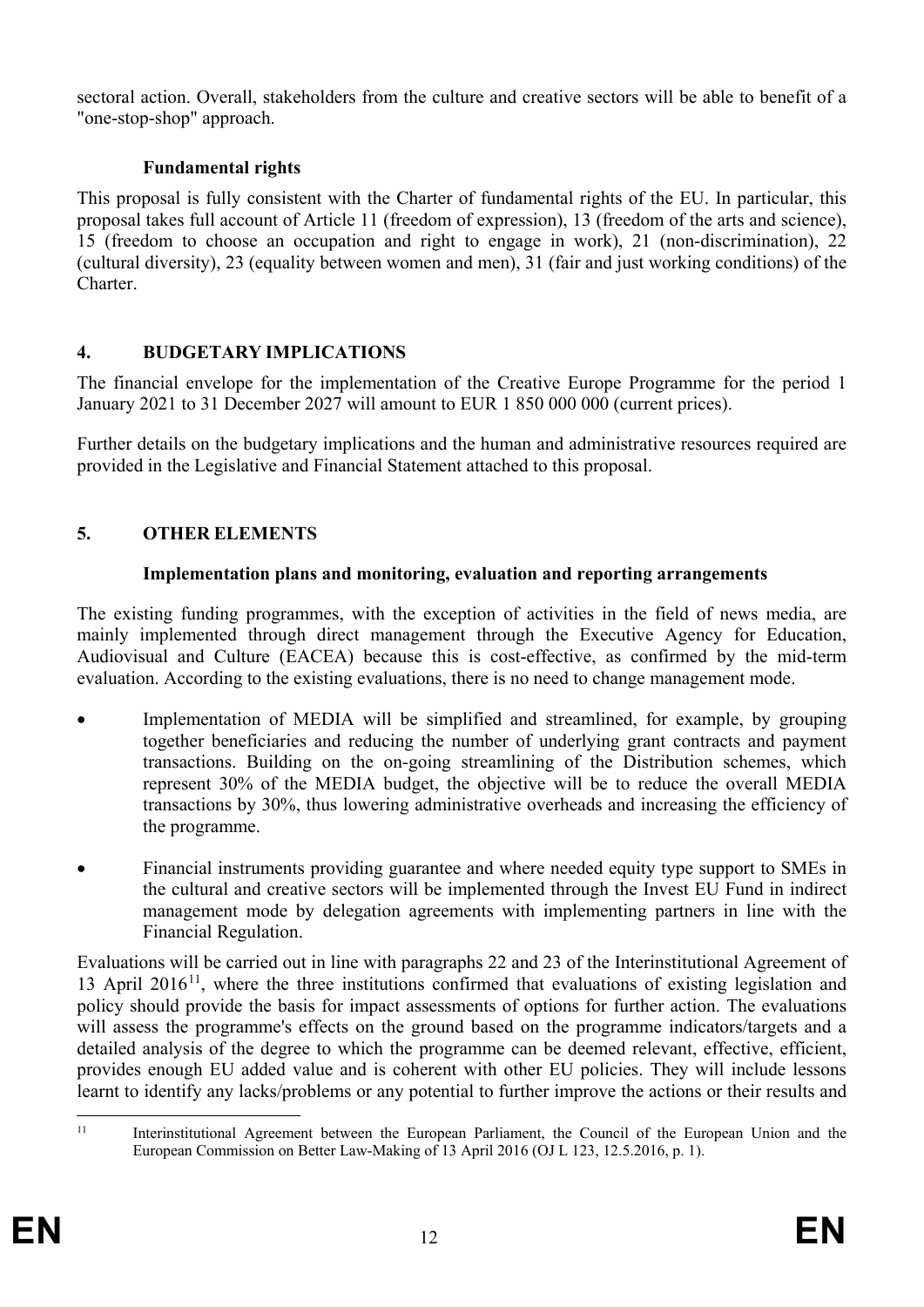to help maximise their exploitation/impact. Work on monitoring and evaluation will build on the revised performance monitoring framework developed for Creative Europe 2014/2020. It will bring together project and beneficiary data (collected via e-forms and e-reports) with additional contextual information from the European Audiovisual Observatory or targeted studies. Indicators will reflect realistically available information for each of the strands. Programme monitoring will take place both continuously (to respond timely to any unforeseen events or exceptional needs) and on a regularly planned basis (to report on key events such as calls for proposals, project reviews, coordination or dissemination events). The monitoring will subsequently feed into:

- An annual monitoring report giving an overview of the progress achieved in meeting the objectives of the programme;
- A mid-term evaluation (to be performed no later than four years after the start of programme implementation);
- A final evaluation to be performed no later than two years after the end of the programming period.

These retrospective evaluations will be carried out in compliance with the latest applicable version of the Better Regulation guidelines (drawing also on its toolbox guidance and best practice), assess the programme's performance based on the key programme indicators/targets and a detailed analysis of the degree to which the programme can be deemed relevant, effective, efficient, provides enough EU added value and is coherent with other EU policies. They will include recommendations to address any lacks/problems identified or any potential to further improve the actions or their results and to help maximise their exploitation/impact.

Reporting to the European Parliament, Council and all other relevant EU institutions will take place regularly, through main monitoring and evaluation reports and a public scoreboard of the key programme indicators.

Subject to the result of the Cost Benefit Analysis that will be performed centrally for the next programming period, a significant part of the programme will likely be implemented by the Executive Agency for Education, Audiovisual and Culture under the supervision of the DGs responsible for the programme.

# **Detailed explanation of the specific provisions of the proposal**

This proposal will build on and continue the existing structure of the Creative Europe Programme with Culture, MEDIA and a reinforced cross-sectoral strand, which will allow for innovative action where cross-over activity provides added value. The architecture and objectives of Creative Europe were confirmed by the mid-term evaluation<sup>[12](#page-14-0)</sup> and other relevant feed-back. However, adaptations are needed to mirror economic, technological, societal and political developments as explained above.

For example, the new programme includes more focussed approaches for existing actions, but also newly developed elements.

The CULTURE strand will continue supporting transnational partnerships, networks and platforms and will develop sector specific initiatives, it will support cultural and creative operators in their efforts to reach audiences in Europe and beyond and it will develop elements which bring to the specific social

<span id="page-14-0"></span> <sup>12</sup> COM(2018) 248 final.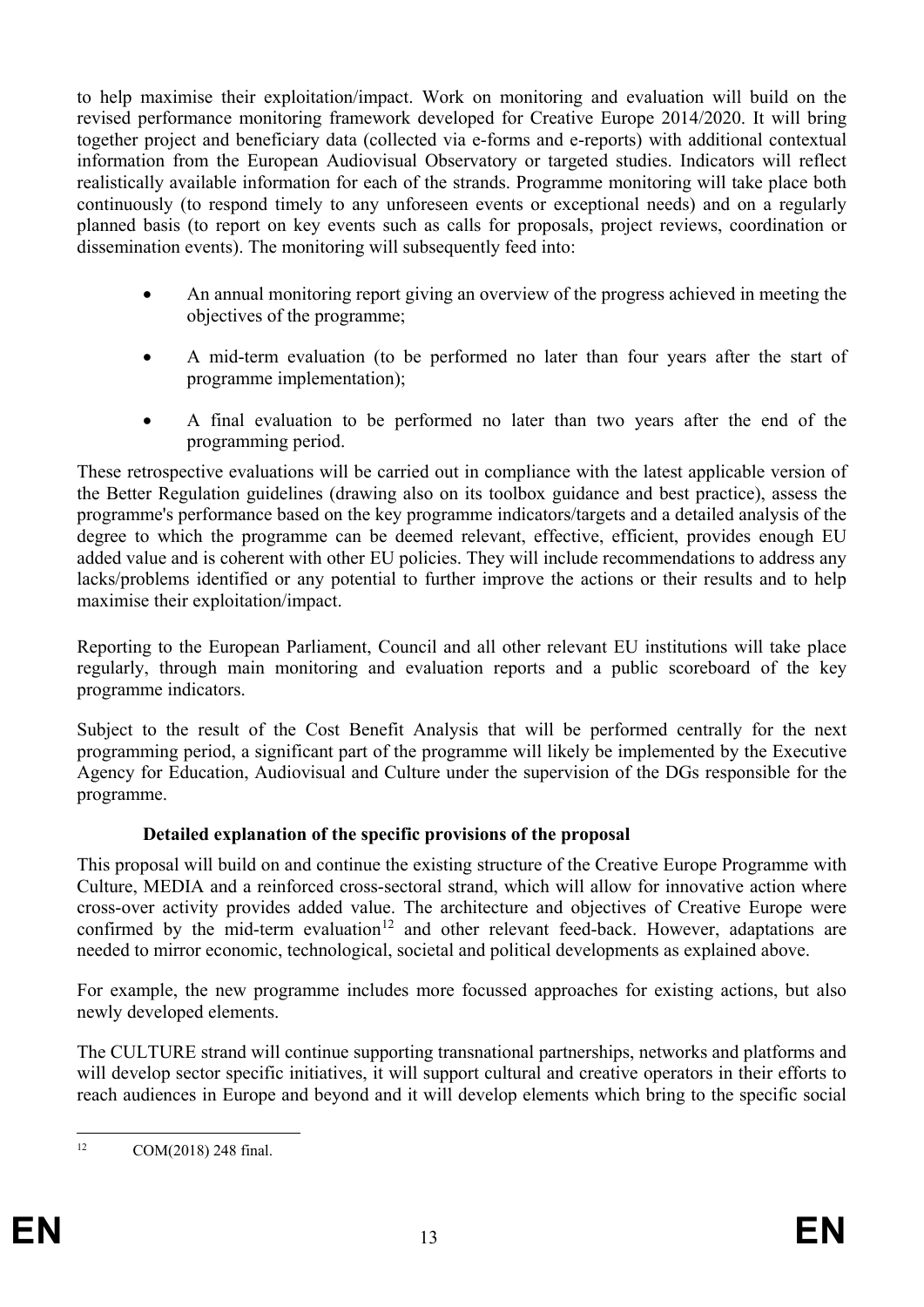benefits of culture for individuals and society to the fore. It will enhance existing special actions such as the European Capital of Culture and the European Heritage Label.

The MEDIA strand will aim at stimulating collaboration, and innovation in the creation and production of European audiovisual works, including through the nurturing of Europe's talents. It will seek to enhance theatrical and online distribution and provide wider access across borders to European audiovisual works, including through innovative business models. It will promote European audiovisual works and support audience development across Europe and beyond. These priorities will be addressed through support to the creation, promotion, access, and dissemination of European works with the potential to reach large audiences within Europe and beyond, thereby supporting the implementation of the Audiovisual Media Services Directive. Furthermore, the MEDIA strand will provide for a more flexible approach, allowing for more cooperation across the different parts of the value-chain. It will also further promote the establishment of structured partnerships and networks to strengthen the overall competitiveness of Europe's audiovisual sector and to reduce the administrative costs related to the managing of the programme.

The CROSS SECTORAL strand will promote cross-cutting activities spanning across audiovisual and other cultural and creative sectors. It will promote the knowledge of the programme and support the transferability of results. It will also encourage innovative approaches to content creation, access, distribution and promotion across cultural and creative sectors. It will promote cross cutting activities covering several sectors aiming at adjusting to the structural changes faced by the media sector, in particular as regards the free and pluralistic nature of the media environment, quality journalism and media literacy. Finally, it will set up and support programme desks to provide information about, and promote, the Programme in their country and to stimulate cross-border cooperation within the cultural and creative sectors.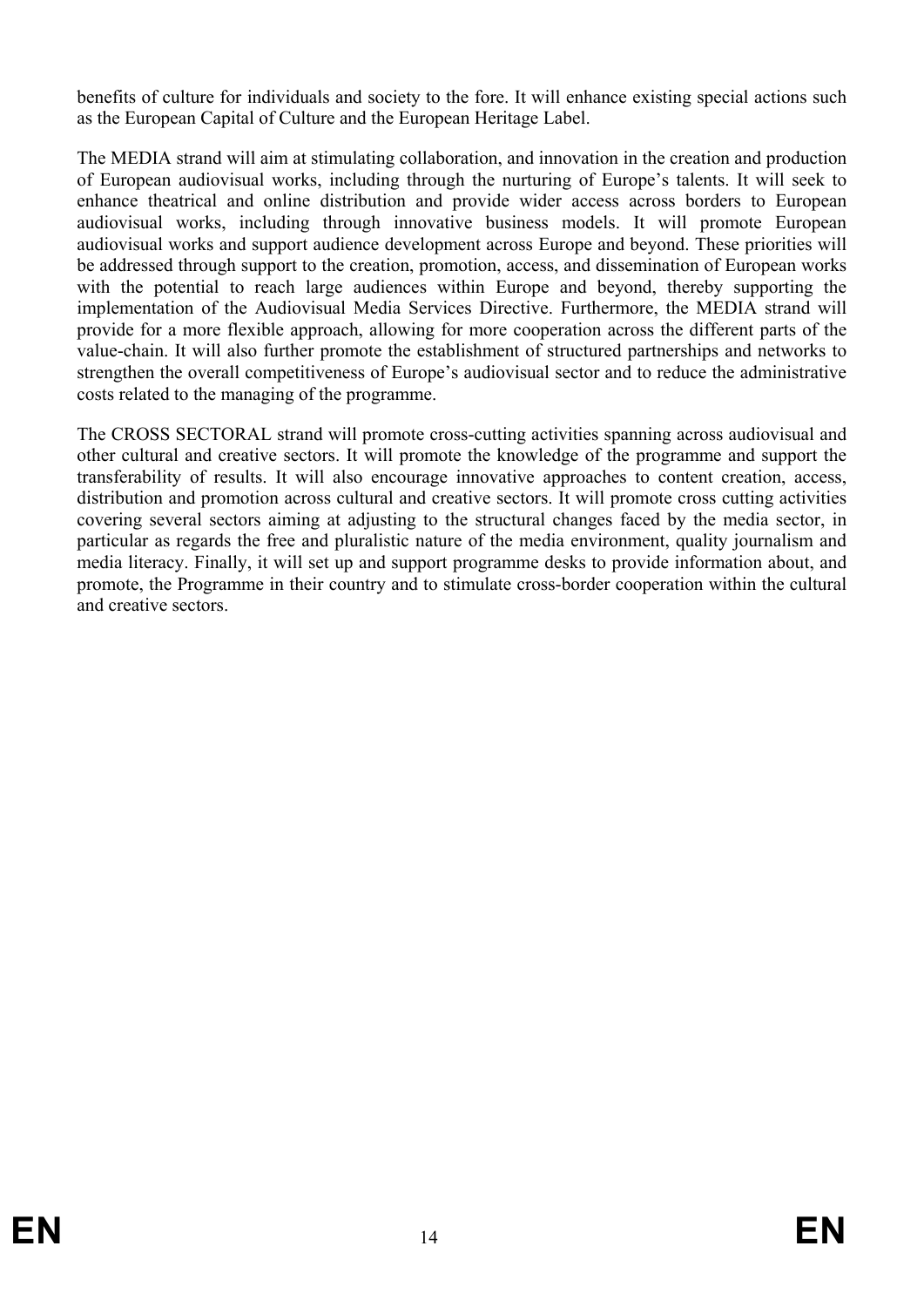## 2018/0190 (COD)

## Proposal for a

## **REGULATION OF THE EUROPEAN PARLIAMENT AND OF THE COUNCIL**

## **establishing the Creative Europe programme (2021 to 2027) and repealing Regulation (EU) No 1295/2013**

(Text with EEA relevance)

## THE EUROPEAN PARLIAMENT AND THE COUNCIL OF THE EUROPEAN UNION,

Having regard to the Treaty on the Functioning of the European Union, and in particular, Article 167(5), and Article 173(3) thereof,

Having regard to the proposal from the European Commission,

After transmission of the draft legislative act to the national parliaments,

Having regard to the opinion of the European Economic and Social Committee<sup>13</sup>,

Having regard to the opinion of the Committee of the Regions<sup>14</sup>,

Acting in accordance with the ordinary legislative procedure

Whereas:

- (1) Culture, cultural heritage and cultural diversity are of great value to European society from a cultural, environmental, social and economic point of view and should be promoted and supported. The Rome Declaration of 25 March 2017 as well as the European Council in December 2017 stated that education and culture are key to building inclusive and cohesive societies for all, and to sustaining European competitiveness.
- (2) According to Article 2 of the Treaty on European Union (TEU), the Union is founded on the values of respect for human dignity, freedom democracy, equality, the rule of law and the respect for human rights, including the rights of the persons belonging to minorities. These values are common to the Member States in a society where pluralism, non-discrimination, tolerance, justice, solidarity and equality between women and men prevail. These values are further reaffirmed and articulated in the rights, freedoms and principles enshrined in the Charter of Fundamental Rights of the European Union, which has the same legal value as the Treaties, as referred to in Article 6 of the TEU.

<span id="page-16-0"></span> $^{13}$  OJ C [...], [...], p. [...].

<span id="page-16-1"></span>OJ C  $[...]$ ,  $[...]$ , p.  $[...]$ .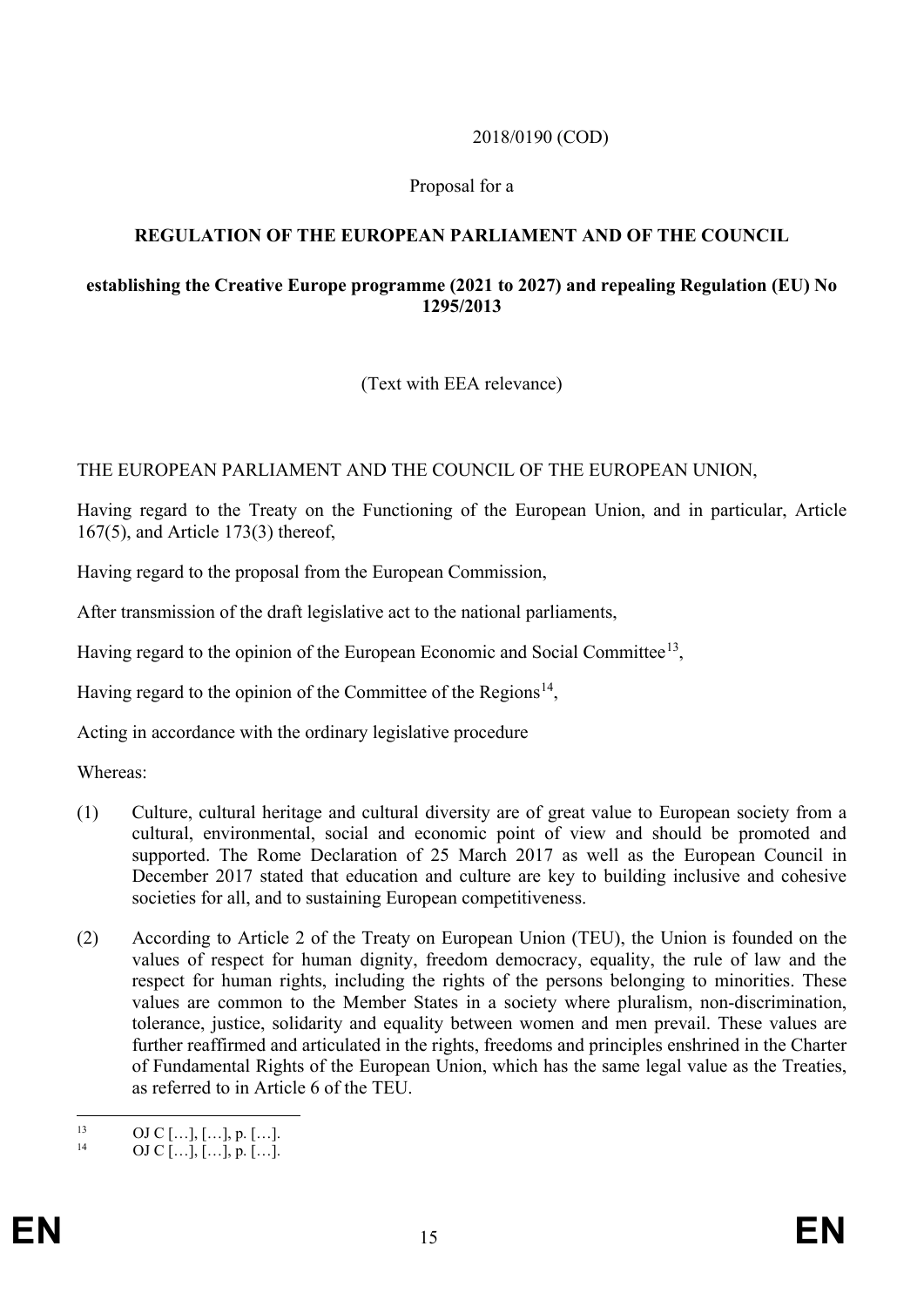- (3) Article 3 of the TEU further specifies that the Union's aim is to promote peace, its values and the well-being of its people and that, among others, it shall respect its rich cultural and linguistic diversity, and shall ensure that Europe's cultural heritage is safeguarded and enhanced.
- (4) The Commission Communication on a New European Agenda for Culture<sup>[15](#page-17-0)</sup> further sets out the objectives of the Union for the cultural and creative sectors. It aims to harness the power of culture and cultural diversity for social cohesion and societal well-being, fostering the crossborder dimension of cultural and creative sectors, supporting their capacity to grow, encouraging culture-based creativity in education and innovation, and for jobs and growth as well as strengthening international cultural relations. Creative Europe, together with other Union programmes, should support the implementation of this New European Agenda for Culture. This is also in line with the 2005 UNESCO Convention for the Protection and Promotion of the Diversity of Cultural Expressions, which entered into force on 18 March 2007 and to which the Union is a party.
- (5) The promotion of European cultural diversity depends on the existence of flourishing and resilient cultural and creative sectors, able to create, produce and distribute their works to a large and diverse European audience. This thereby enlarges their business potential and contributes to sustainable growth and jobs creation. In addition, promotion of creativity contributes to boosting competitiveness and sparkling innovation in the industrial value chains. In spite of recent progress, the European cultural and creative market continues to be fragmented along national and linguistic lines, which do not allow the cultural and creative sectors to fully benefit from the European single market and the digital single market in particular.
- (6) The Programme should take into account the dual nature of the cultural and creative sectors, recognising, on the one hand, the intrinsic and artistic value of culture and, on the other, the economic value of those sectors, including their broader contribution to growth and competitiveness, creativity and innovation. This requires strong European cultural and creative sectors, in particular a vibrant European audiovisual industry, taking into account its capacity to reach large audiences and its economic importance, including for other creative sectors as well as cultural tourism. However, competition in global audiovisual markets has been further intensified by the deepening digital disruption e.g. changes in media production, consumption and the growing position of global platforms in the distribution of content. Therefore, there is a need to step-up the support to the European industry.
- (7) To be effective, the Programme should take into account the specific nature of the different sectors, their different target groups and their particular needs through tailor-made approaches within a strand dedicated to the audiovisual sector, a strand dedicated to the other cultural and creative sectors and a cross-sectoral strand.
- (8) The cross-sectoral strand aims at exploiting the potential of collaboration among different cultural and creative sectors. There are benefits in terms of knowledge-transfer and administrative efficiencies to be gained from a joint transversal approach.
- (9) Union intervention is needed in the audiovisual sector to accompany the Union's Digital Single Market policies. This concerns notably the modernisation of the copyright framework and the

<span id="page-17-0"></span> <sup>15</sup> COM(2018) 267 final.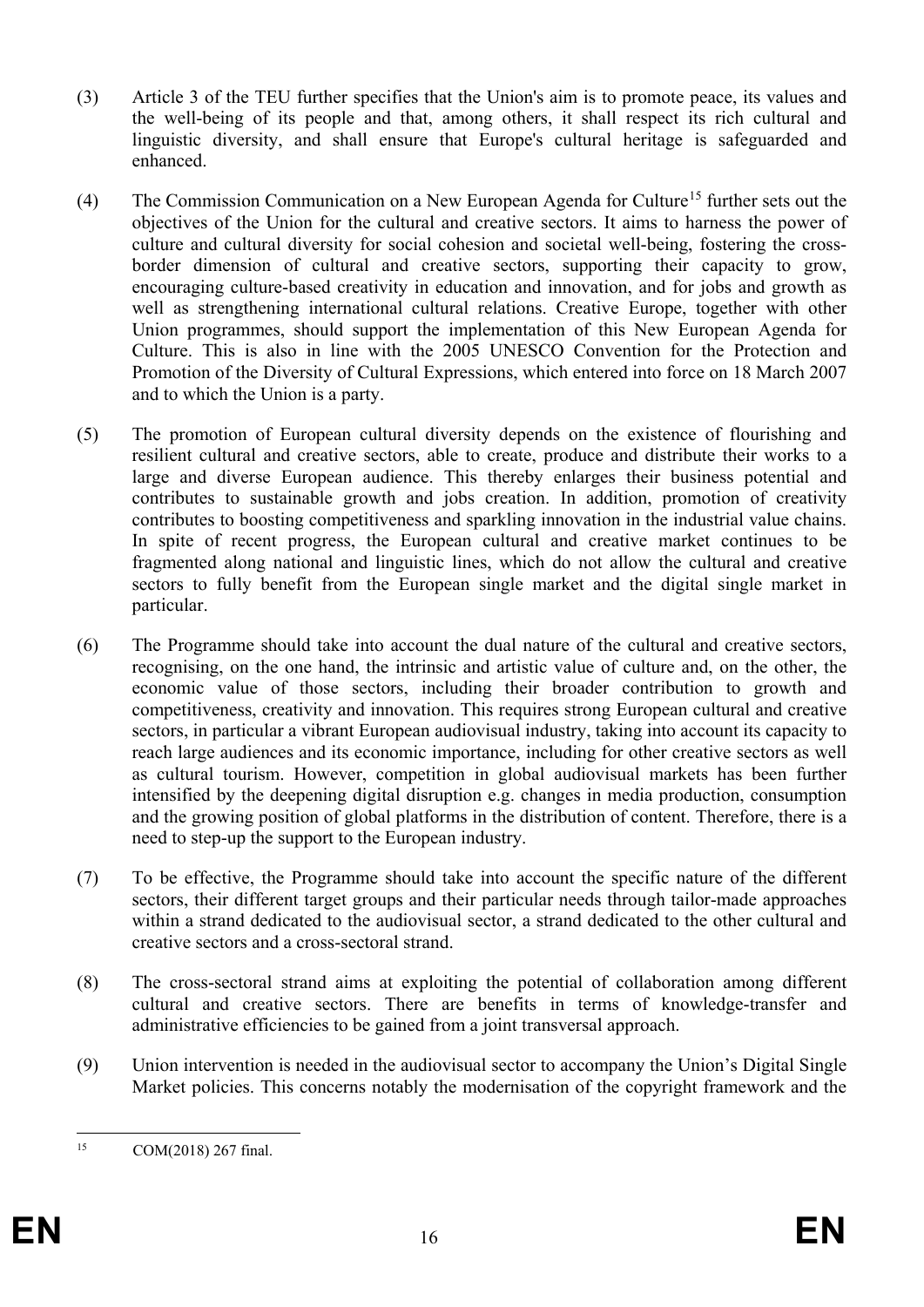proposed Regulation on online transmissions of broadcasting organisations<sup>16</sup>, as well as the proposal to amend Directive  $2010/13/EU$  of the European Parliament and of the Council<sup>17</sup>. They seek to strengthen the capacity of European audiovisual players to finance, produce and disseminate works that can be sufficiently visible on the different media of communication available (e.g. TV, cinema or Video On Demand) and attractive to audiences in a more open and competitive market within Europe and beyond. Support should be scaled up in order to address recent market developments and notably the stronger position of global platforms of distribution in comparison to national broadcasters traditionally investing in the production of European works.

- (10) The special actions under Creative Europe such as the European Heritage Label, the European Heritage Days, the European prizes in the areas of contemporary, rock and pop music, literature, heritage and architecture and the European Capitals of Culture have directly reached millions of European citizens, have demonstrated the social and economic benefits of European cultural policies, and should therefore be continued and whenever possible expanded.
- (11) Culture is key to strengthen inclusive and cohesive communities. In the context of migration pressure, culture has an important role in the integration of migrants to help them feel part of host societies and develop good relations between migrants and new communities.
- (12) Artistic freedom is at the core of vibrant cultural and creative industries, including the news media sector. The programme should promote cross-overs and collaboration between the audiovisual sector and the publishing sector to promote a pluralistic media environment.
- (13) In line with Articles 8 and 10 of the Treaty on the Functioning of the European Union (TFEU), the Programme in all its activities should support gender mainstreaming and the mainstreaming of non-discrimination objectives and, where applicable, should define appropriate gender balance criteria.
- (14) In line with the Joint Communication "Towards an EU strategy for international cultural relations", endorsed by the European Parliament's resolution of 5 July 2017<sup>[18](#page-18-2)</sup>, European funding instruments and in particular this programme should recognize the relevance of culture in international relations and its role in promoting European values by dedicated and targeted actions designed to have a clear Union impact on the global scene.
- (15) In line with the Commission Communication "Towards an integrated approach to cultural heritage for Europe" of 22 July 2014<sup>19</sup>, relevant policies and instruments should draw out the long term and sustainability value of Europe's cultural heritage and develop a more integrated approach to its preservation and valorisation and support.
- (16) In line with the Commission Communication "Investing in a smart, innovative and sustainable Industry – A renewed Industrial Policy strategy" of 13 September  $2017^{20}$  $2017^{20}$ , future actions should contribute to the integration of creativity, design and cutting-edge technologies to generate new industrial value chains and revitalise competitiveness of traditional industries.

- <span id="page-18-1"></span> $\frac{17}{18}$  [COM/2016/0287 final](https://eur-lex.europa.eu/legal-content/EN/TXT/?uri=COM:2016:0287:FIN)
- <span id="page-18-2"></span> $\frac{18}{19}$   $\frac{JON/2016/029}{COM/2014/047}$
- <span id="page-18-3"></span> $\frac{19}{20}$  [COM/2014/0477 final](https://eur-lex.europa.eu/legal-content/EN/TXT/?uri=CELEX:52014DC0477)

<span id="page-18-0"></span> $\frac{16}{17}$  [COM\(2016\) 594 final](https://eur-lex.europa.eu/legal-content/EN/TXT/?uri=COM:2016:0594:FIN)

<span id="page-18-4"></span><sup>20</sup> [COM \(2017\)479 final](https://eur-lex.europa.eu/legal-content/en/ALL/?uri=CELEX%3A52017DC0479)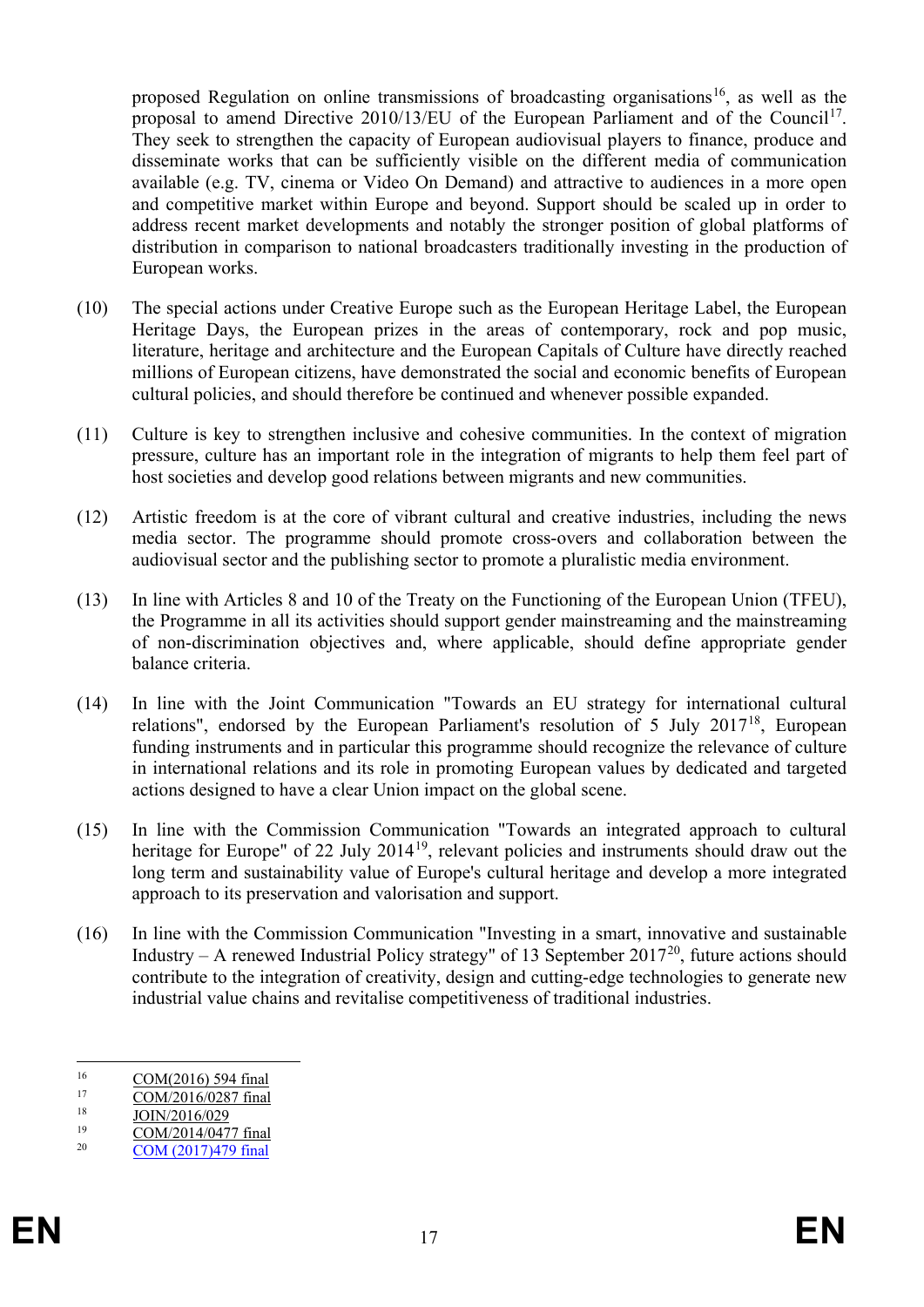- (17) The Programme should be open, subject to certain conditions, to the participation of European Free Trade Association members, acceding countries, candidate countries and potential candidates benefiting from a pre-accession strategy as well as countries covered by the European Neighbourhood Policy and Union's strategic partners.
- (18) Third countries which are members of the European Economic Area (EEA) may participate in Union programmes in the framework of the cooperation established under the EEA agreement, which provides for the implementation of the programmes by a decision under that agreement. Third countries may also participate on the basis of other legal instruments. A specific provision should be introduced in this Regulation to grant the necessary rights for and access to the authorizing officer responsible, the European Anti-Fraud Office (OLAF) as well as the European Court of Auditors to comprehensively exert their respective competences.
- (19) The Programme should foster the cooperation between the Union and international organisations such as the United Nations Educational, Scientific and Cultural Organisation (UNESCO), the Council of Europe, including Eurimages and the European Audiovisual Observatory ("the Observatory"), the Organisation for Economic Co-operation and Development and the World Intellectual Property Organisation. This programme should also support the Union commitments relating to the Sustainable Development Goals, in particular its cultural dimension<sup>[21](#page-19-0)</sup>. As regards the audiovisual sector, the programme should ensure the Union's contribution to the work of the European Audiovisual Observatory.
- (20) Reflecting the importance of tackling climate change in line with the Union's commitments to implement the Paris Agreement and the United Nations Sustainable Development Goals, this Programme will contribute to mainstream climate actions and to the achievement of an overall target of 25 % of the Union budget expenditures supporting climate objectives. Relevant actions will be identified during the Programme's preparation and implementation, and reassessed in the context of the relevant evaluations and review processes.
- (21) Horizontal financial rules adopted by the European Parliament and the Council on the basis of Article 322 of the TFEU apply to this Regulation. These rules are laid down in the Financial Regulation and determine in particular the procedure for establishing and implementing the budget through grants, procurement, prizes, indirect implementation, and provide for checks on the responsibility of financial actors. Rules adopted on the basis of Article 322 TFEU also concern the protection of the Union´s budget in case of generalised deficiencies as regards the rule of law in the member States, as the respect for the rule of law is an essential precondition for sound financial management and effective Union funding.
- (22) Since its creation, the European Film Academy has developed a unique expertise and is in a unique position to create a pan-European community of film creators and professionals, promoting and disseminating European films beyond their national borders and developing truly European audiences. Therefore, it should be eligible for direct Union support.
- (23) Since its creation, the European Union Youth Orchestra has developed a unique expertise in promoting intercultural dialogue, mutual respect and understanding through culture. The particularity of the European Union Youth Orchestra lies in the fact that it is a European orchestra that transcends cultural boundaries and is composed of young musicians selected in accordance with demanding artistic criteria through a rigorous annual audition process in all Member States. Therefore, it should be eligible for direct Union support.

<span id="page-19-0"></span><sup>&</sup>lt;sup>21</sup> 2030 Agenda for Sustainable Development, adopted by the United Nations in September 2015, A/RES/70/1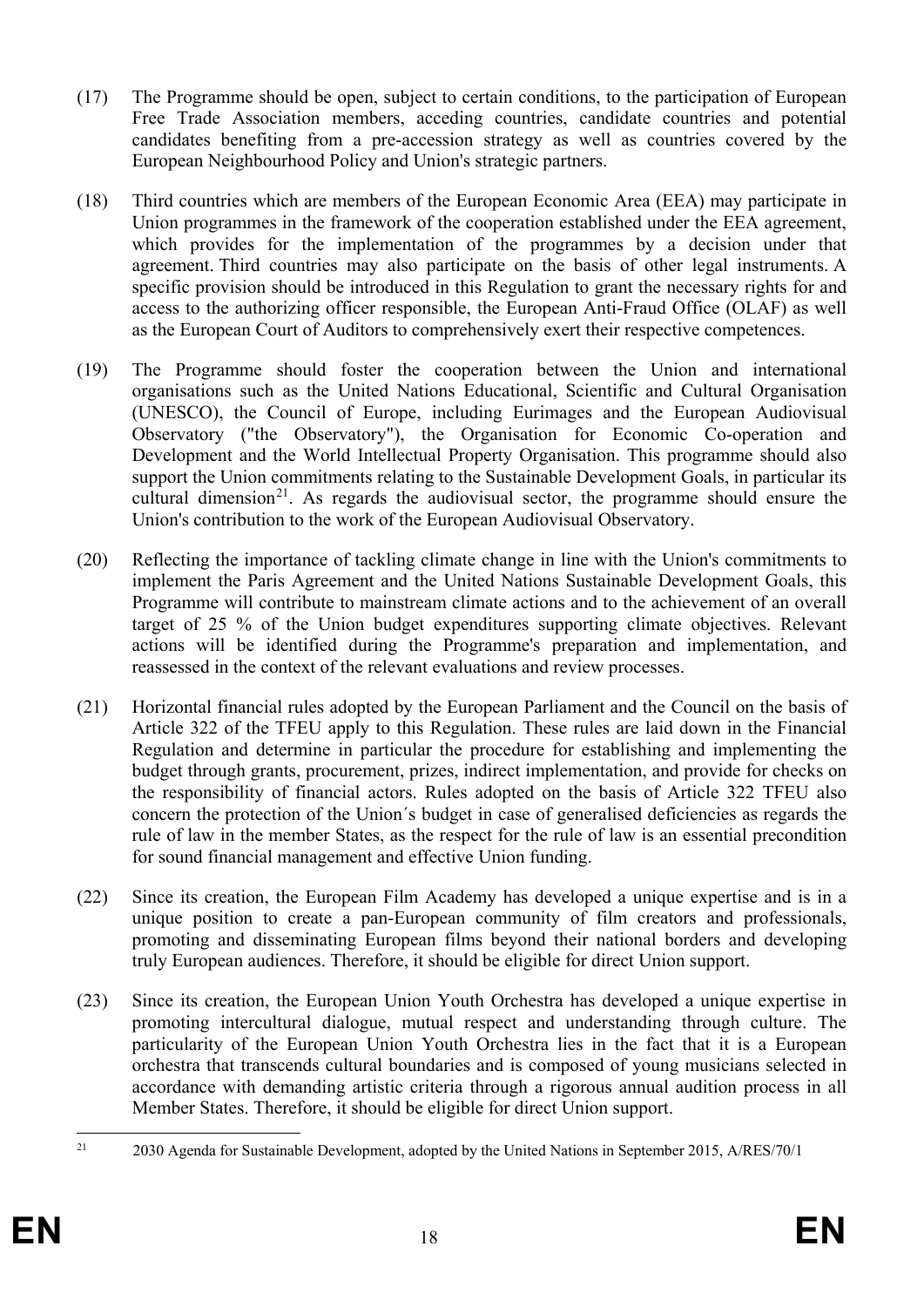- (24) Organisations from the cultural and creative sectors with a large European geographical coverage and whose activities entail delivering cultural services directly to the Union's citizens and that thus have the potential to have direct impact on European identity should be eligible for Union support.
- (25) In order to ensure efficient allocation of funds from the general budget of the Union, it is necessary to ensure the European added value of all actions and activities carried out with the Programme, their complementarity to Member States' activities, while consistency, complementarity and synergies should be sought with funding programmes supporting policy areas with close links to each other as well as with horizontal policies such as Union competition policy.
- (26) Financial support should be used to address market failures or sub-optimal investment situations, in a proportionate manner and actions should not duplicate or crowd out private financing or distort competition in the Internal market. Actions should have a clear European added value.
- (27) One of the greatest challenges of the cultural and creative sectors is their access to finance allowing their activities to grow maintain or increase their competitiveness or internationalise their activities. The policy objectives of this Programme should also be addressed through financial instruments and budgetary guarantee under the policy window(s) of the Invest EU Fund.
- (28) Taking into account the technical expertise required to assess proposals under specific actions of the Programme it should be provided that, where relevant, evaluation committees may be composed of external experts.
- (29) The Programme should include a realistic and manageable system of performance indicators to accompany its actions and monitor its performance on a continuous basis. This monitoring as well as information and communication actions relating to the Programme and its actions should build on the three strands of the programme.
- (30) This Regulation lays down a financial envelope for the Creative Europe programme which is to constitute the prime reference amount, within the meaning of point 17 of the Interinstitutional Agreement of 2 December 2013 between the European Parliament, the Council and the Commission on budgetary discipline, on cooperation in budgetary matters and on sound financial management<sup>[22](#page-20-0)</sup>, for the European Parliament and the Council during the annual budgetary procedure.
- (31) Regulation (EU, Euratom) No […] (the 'Financial Regulation') applies to this Programme. It lays down rules on the implementation of the Union budget, including the rules on grants including those to third parties, prizes, procurement, financial instruments and budgetary guarantees.
- (32) The types of financing and the methods of implementation under this Regulation should be chosen on the basis of their ability to achieve the specific objectives of the actions and to deliver results, taking into account, in particular, the costs of controls, the administrative burden, and the expected risk of non-compliance. This should include consideration of the use

<span id="page-20-0"></span><sup>&</sup>lt;sup>22</sup> OJ C 373, 20.12.2013, p. 1.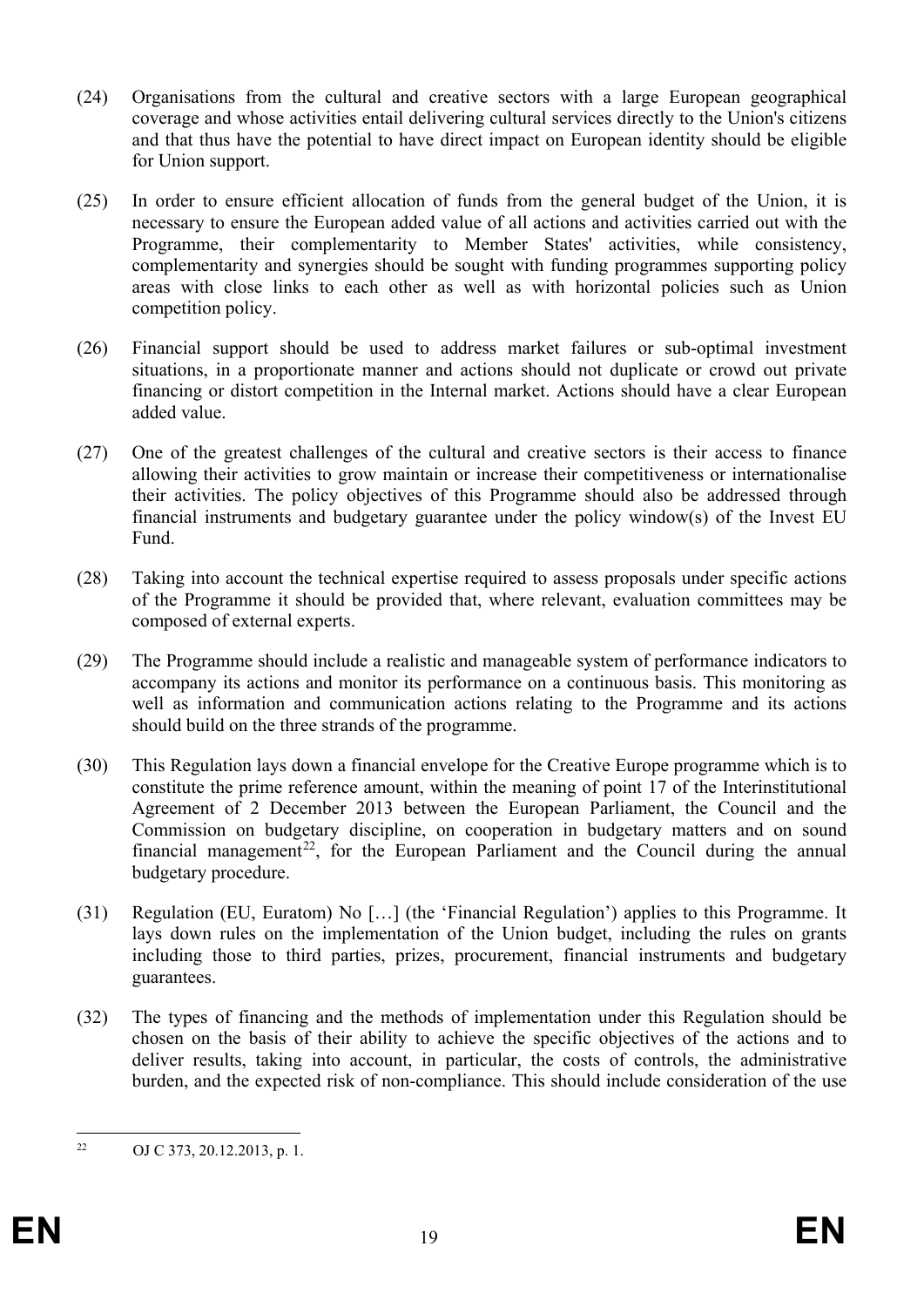of lump sums, flat rates and unit costs, as well as financing not linked to costs as referred to in Article 125(1) of the Financial Regulation.

- (33) In accordance with the Financial Regulation, Regulation (EU, Euratom) No 883/2013 of the European Parliament and of the Council<sup>[23](#page-21-0)</sup>, Council Regulation (Euratom, EC) No 2988/95<sup>24</sup>. Council Regulation (Euratom, EC) No  $2185/96^{25}$  $2185/96^{25}$  $2185/96^{25}$  and Council Regulation (EU)  $2017/1939^{26}$ , the financial interests of the Union are to be protected through proportionate measures, including the prevention, detection, correction and investigation of irregularities and fraud, the recovery of funds lost, wrongly paid or incorrectly used and, where appropriate, the imposition of administrative sanctions. In particular, in accordance with Regulation (EU, Euratom) No 883/2013 and Regulation (Euratom, EC) No 2185/96 the European Anti-Fraud Office (OLAF) may carry out administrative investigations, including on-the-spot checks and inspections, with a view to establishing whether there has been fraud, corruption or any other illegal activity affecting the financial interests of the Union. In accordance with Regulation (EU) 2017/1939, the European Public Prosecutor's Office (EPPO) may investigate and prosecute fraud and other criminal offences affecting the financial interests of the Union as provided for in Directive (EU) 2017/1371 of the European Parliament and of the Council<sup>27</sup>. In accordance with the Financial Regulation, any person or entity receiving Union funds is to fully cooperate in the protection of the Union's financial interests, to grant the necessary rights and access to the Commission, OLAF, the EPPO and the European Court of Auditors (ECA) and to ensure that any third parties involved in the implementation of Union funds grant equivalent rights.
- (34) Pursuant to Article 94 of Council Decision 2013/755/EU[28](#page-21-5), persons and entities established in overseas countries and territories are eligible for funding subject to the rules and objectives of the Programme and possible arrangements applicable to the Member State to which the relevant overseas country or territory is linked.
- (35) In order to amend non-essential elements of this Regulation, the power to adopt acts in accordance with Article 290 of the Treaty on the Functioning of the European Union should be delegated to the Commission in respect of indicators laid down in Article 15 and in Annex II. The Commission should carry out appropriate consultations during its preparatory work, including at expert level. Those consultations should be conducted in accordance with the principles laid down in the Interinstitutional Agreement on Better Law-Making of 13 April 2016. In particular, to ensure equal participation in the preparation of delegated acts, the European Parliament and the Council should receive all documents at the same time as Member States' experts, and their experts should systematically have access to meetings of Commission expert groups dealing with the preparation of delegated acts.

<span id="page-21-0"></span> <sup>23</sup> Regulation (EU, Euratom) No 883/2013 of the European Parliament and of the Council of 11 September 2013 concerning investigations conducted by the European Anti-Fraud Office (OLAF) and repealing Regulation (EC) No 1073/1999 of the European Parliament and of the Council and Council Regulation (Euratom) No 1074/1999 (OJ L248, 18.9.2013, p. 1).

<span id="page-21-1"></span><sup>&</sup>lt;sup>24</sup> Council Regulation (EC, Euratom) No 2988/95 of 18 December 1995 on the protection of the European Communities financial interests (OJ L 312, 23.12.1995, p.1).

<span id="page-21-2"></span><sup>&</sup>lt;sup>25</sup> Council Regulation (Euratom, EC) No 2185/96 of 11 November 1996 concerning on-the-spot checks and inspections carried out by the Commission in order to protect the European Communities' financial interests against fraud and other irregularities (OJ L292, 15.11.1996, p.2).

<span id="page-21-3"></span><sup>&</sup>lt;sup>26</sup> Council Regulation (EU)  $2017/1939$  of 12 October 2017 implementing enhanced cooperation on the establishment of the European Public Prosecutor's Office ('the EPPO') (OJ L283, 31.10.2017, p.1).

<span id="page-21-4"></span><sup>&</sup>lt;sup>27</sup> Directive (EU) 2017/1371 of the European Parliament and of the Council of 5 July 2017 on the fight against fraud to the Union's financial interests by means of criminal law (OJ L 198, 28.7.2017, p. 29).

<span id="page-21-5"></span><sup>&</sup>lt;sup>28</sup> Council Decision 2013/755/EU of 25 November 2013 on the association of the overseas countries and territories with the European Union (Overseas Association Decision) (OJ L 344, 19.12.2013, p. 1).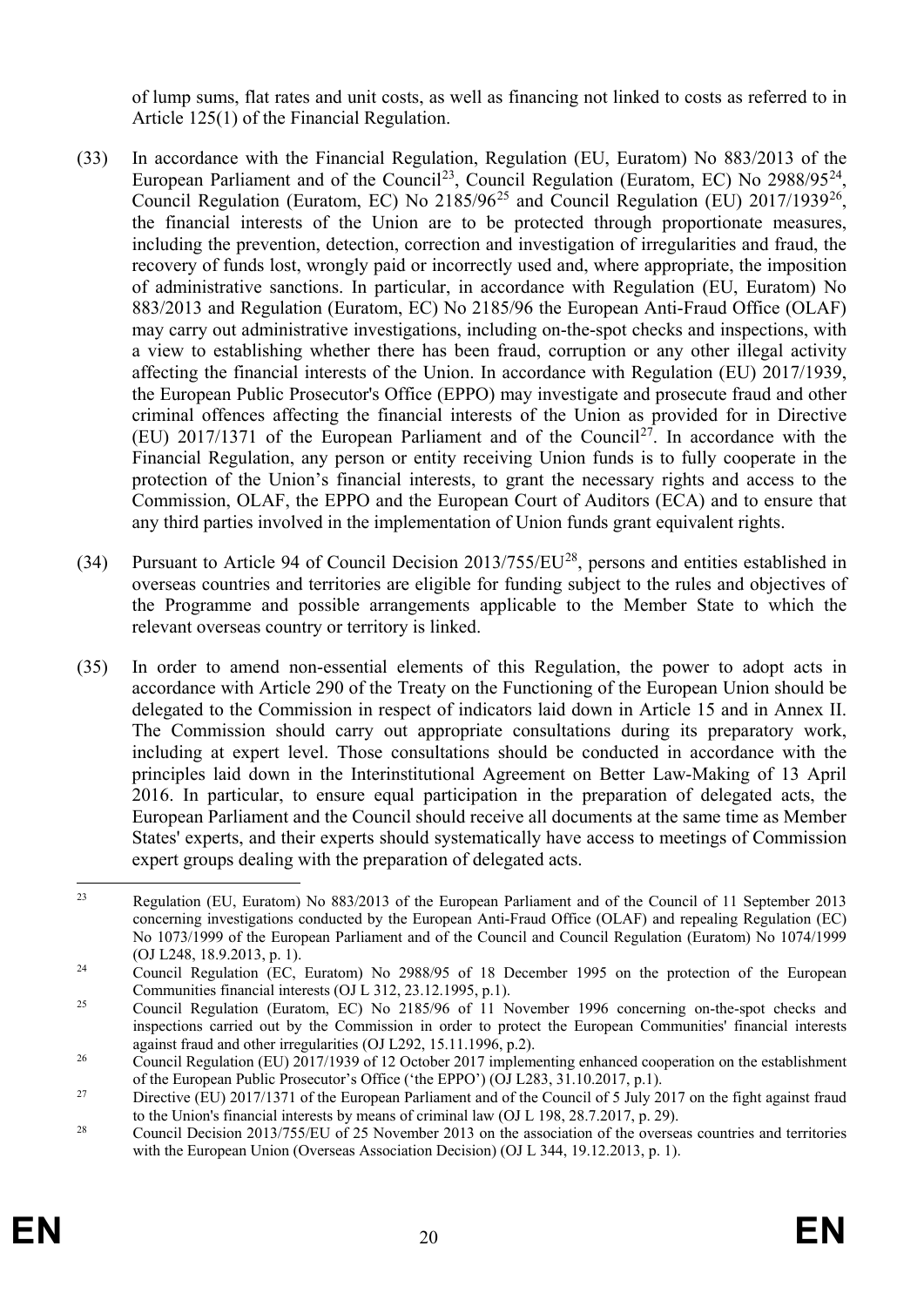- (36) In order to ensure smooth implementation of the Programme, the costs incurred by the beneficiary before the grant application is submitted, in particular costs related to intellectual property rights, may be considered as eligible, provided that they are directly linked to the implementation of the supported actions.
- (37) Pursuant to paragraph 22 and 23 of the Inter-institutional agreement for Better Law-Making of 13 April 2016, there is a need to evaluate this Programme on the basis of information collected through specific monitoring requirements, while avoiding overregulation and administrative burdens, in particular on Member States. These requirements, where appropriate, can include measurable indicators, as a basis for evaluating the effects of the Programme on the ground.
- (38) In order to ensure uniform conditions for the implementation of this Regulation, implementing powers should be conferred on the Commission to adopt the work programmes. Those powers should be exercised in accordance with Regulation (EU) No 182/2011 of the European Parliament and of the Council<sup>[29](#page-22-0)</sup>. It is necessary to ensure the correct closure of the predecessor programme, in particular as regards the continuation of multi-annual arrangements for its management, such as the financing of technical and administrative assistance. As from [1 January 2021], the technical and administrative assistance should ensure, if necessary, the management of actions that have not yet been finalised under the predecessor programme by [31 December 2020].
- (39) This Regulation respects the fundamental rights and observes the principles recognised in particular by the Charter of Fundamental Rights of the European Union. In particular, this Regulation seeks to ensure full respect for the right to equality between men and women and the right to non-discrimination based on sex, racial or ethnic origin, religion or belief, disability, age or sexual orientation, and to promote the application of Articles 21 and 23 of the Charter of Fundamental Rights of the European Union. It is also in line with the United Nations Convention on the Rights or Persons with Disabilities.
- (40) Since the objectives of this Regulation cannot be sufficiently achieved by the Member States but can rather, by reason of their transnational character, the high volume and wide geographical scope of the mobility and cooperation activities funded, their effects on access to learning mobility and more generally on Union integration, as well as their reinforced international dimension, be better achieved at Union level, the Union may adopt measures, in accordance with the principle of subsidiarity, as set out in Article 5 of the Treaty on European Union. In accordance with the principle of proportionality, as set out in that Article, this Regulation does not go beyond what is necessary in order to achieve that objective.
- (41) Regulation (EU) No 1295/2013 should therefore be repealed with effect from [1 January 2021].
- (42) In order to ensure continuity in the funding support provided under the Programme, this Regulation should apply from [1 January 2021].

<span id="page-22-0"></span><sup>&</sup>lt;sup>29</sup> Regulation (EU) No 182/2011 of the European Parliament and of the Council of 16 February 2011 laying down the rules and general principles concerning mechanisms for control by the Member States of the Commission's exercise of implementing powers (OJ L 55, 28.2.2011, p. 13).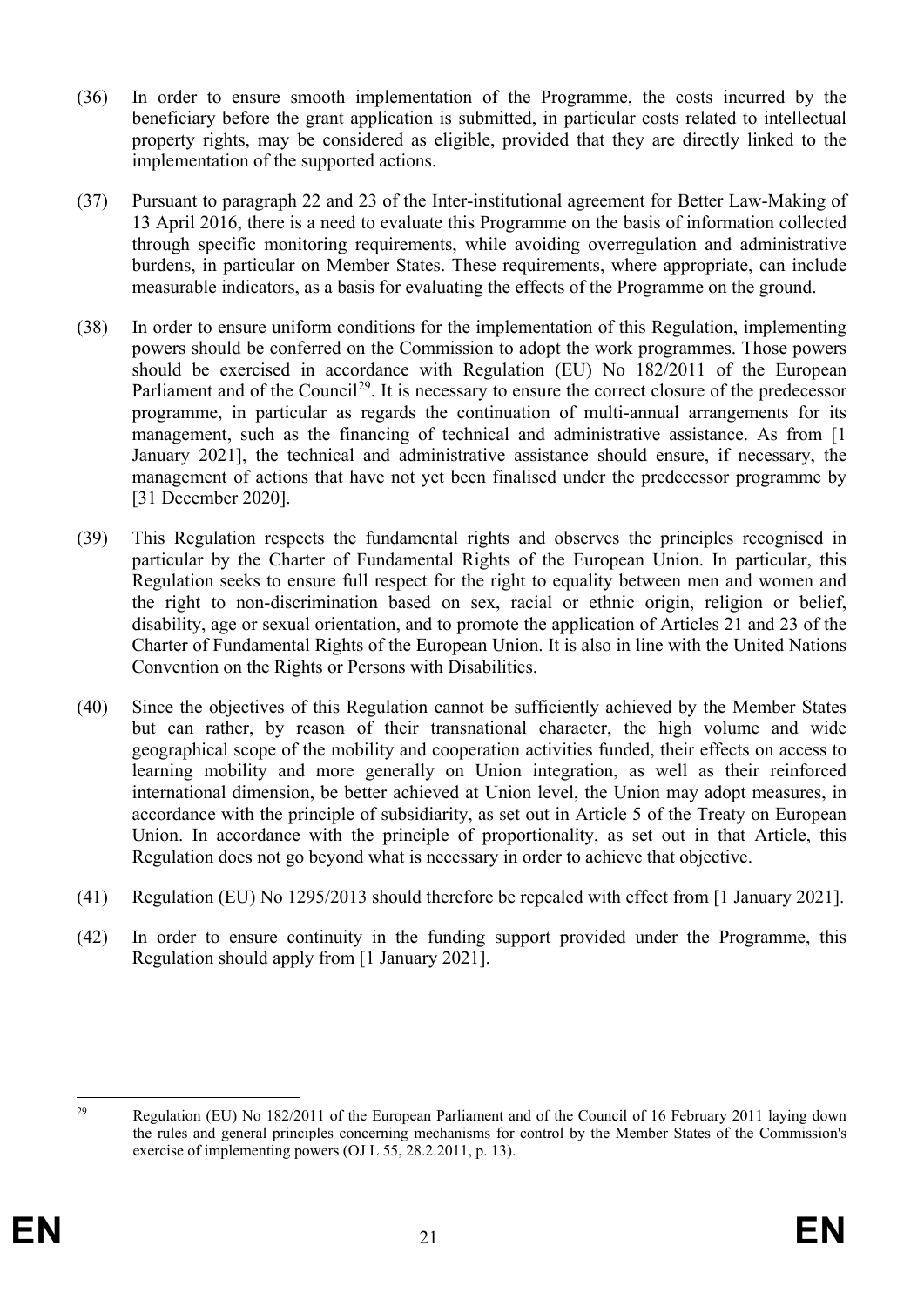## HAVE ADOPTED THIS REGULATION:

# **Chapter I General Provisions**

## *Article 1 Subject matter*

This Regulation establishes the Creative Europe programme (the 'Programme').

It lays down the objectives of the Programme, the budget for the period  $2021 - 2027$ , the forms of Union funding and the rules for providing such funding.

#### *Article 2 Definitions*

For the purposes of this Regulation, the following definitions apply:

- (1) 'blending operation' means actions supported by the EU budget, including within blending facilities pursuant to Article 2(6) of the Financial Regulation, combining non-repayable forms of support and financial instruments from the EU budget with repayable forms of support from development or other public finance institutions, as well as from commercial finance institutions and investors;
- (2) 'cultural and creative sectors' means all sectors whose activities are based on cultural values or artistic and other individual or collective creative expressions. The activities may include the development, the creation, the production, the dissemination and the preservation of goods and services which embody cultural, artistic or other creative expressions, as well as related functions such as education or management. They will have a potential to generate innovation and jobs in particular from intellectual property. The sectors include architecture, archives, libraries and museums, artistic crafts, audiovisual (including film, television, video games and multimedia), tangible and intangible cultural heritage, design (including fashion design), festivals, music, literature, performing arts, books and publishing, radio, and visual arts;
- (3) 'small and medium enterprises (SMEs)' means micro, small and medium-sized enterprises, as defined in Commission Recommendation 2003/361/EC<sup>[30](#page-23-0)</sup>
- (4) 'legal entity' means any natural or legal person created and recognised as such under national law, Union law or international law, which has legal personality and which may, acting in its own name, exercise rights and be subject to obligations, or an entity without a legal personality in accordance with [Article 197(2)(c)] of the Financial Regulation;

<span id="page-23-0"></span> <sup>30</sup> OJ L 124, 20.5.2003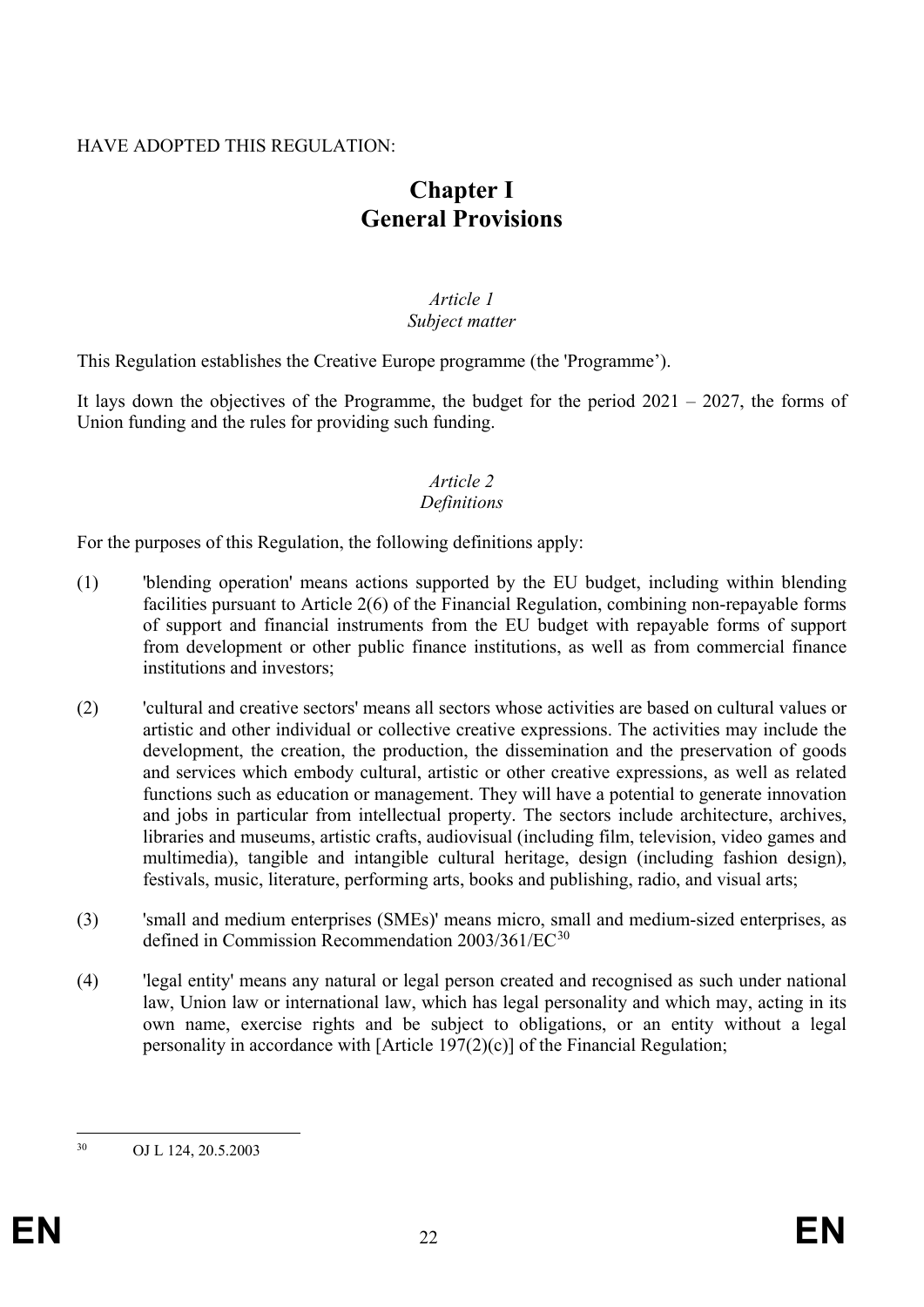(5) 'the Seal of Excellence' is the high-quality label awarded to projects submitted to Creative Europe which are deemed to deserve funding but do not receive it due to budget limits. It recognises the value of the proposal and supports the search for alternative funding.

#### *Article 3 Programme objectives*

- (1) The general objectives of the Programme are:
	- (a) to promote European cooperation on cultural and linguistic diversity and heritage;
	- (b) to increase the competitiveness of the cultural and creative sectors, in particular the audiovisual sector.
- (2) The programme has the following specific objectives:
	- (a) enhancing the economic, social and external dimension of European level cooperation to develop and promote European cultural diversity and Europe's cultural heritage and strengthening the competitiveness of the European cultural and creative sectors and reinforcing international cultural relations;
	- (b) promoting the competitiveness and scalability of the European audiovisual industry;
	- (c) promoting policy cooperation and innovative actions supporting all strands of the programme, including the promotion of a diverse and pluralistic media environment, media literacy and social inclusion**.**
- (3) The Programme shall cover the following strands:
	- (a) "CULTURE" covers cultural and creative sectors with the exception of the audiovisual sector;
	- (b) "MEDIA" covers the audiovisual sector;
	- (c) "CROSS SECTORAL strand" covers activities across all cultural and creative sectors.

#### *Article 4 Strand CULTURE*

In line with the objectives referred to in Article 3, the strand "CULTURE" shall have the following priorities:

- (a) to strengthen the cross-border dimension and circulation of European cultural and creative operators and works;
- (b) to increase cultural participation across Europe;
- (c) to promote societal resilience and social inclusion through culture and cultural heritage;
- (d) to enhance the capacity of European cultural and creative sectors to prosper and to generate jobs and growth;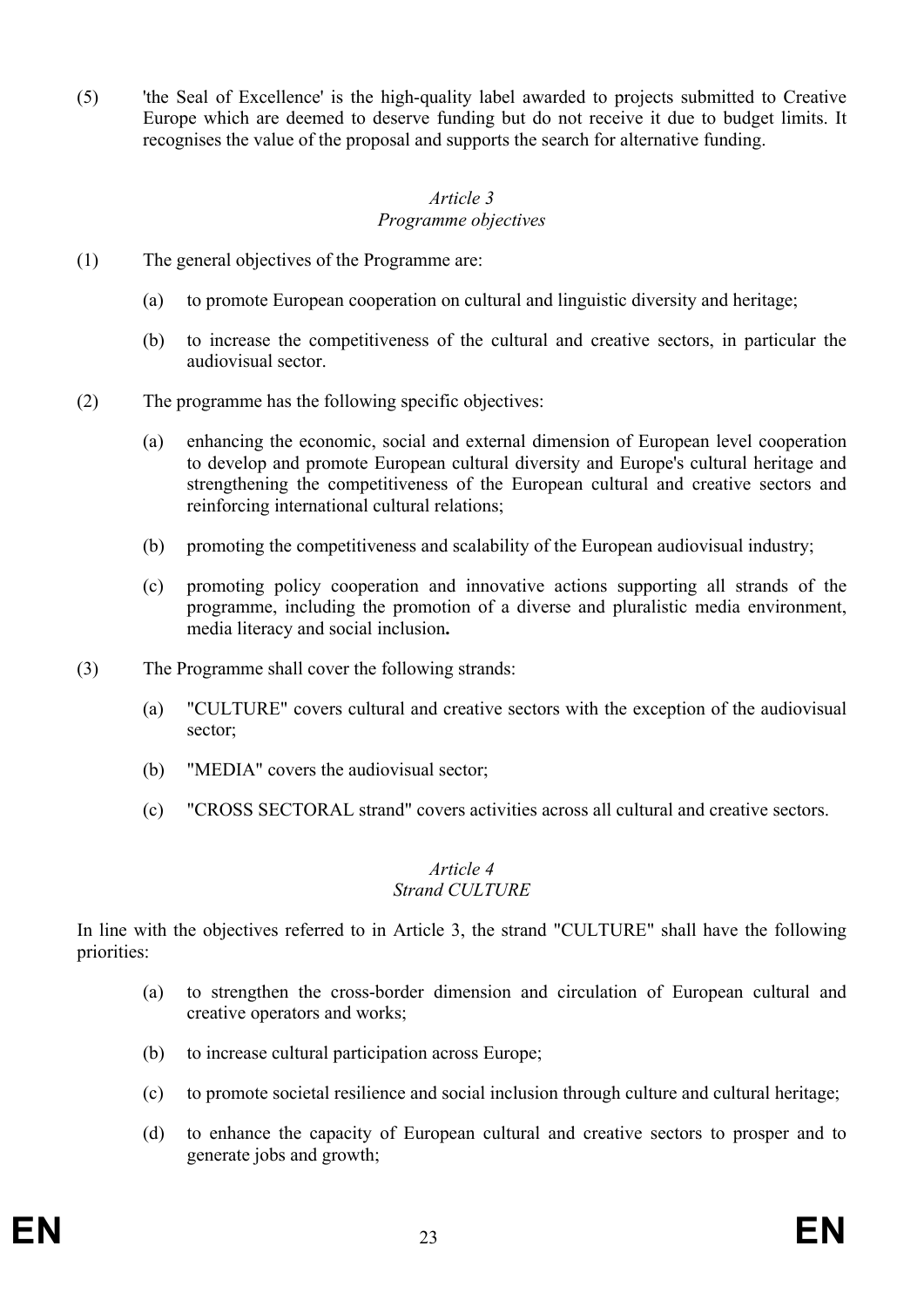- (e) to strengthen European identity and values through cultural awareness, arts education and culture-based creativity in education;
- (f) to promote international capacity building of European cultural and creative sectors to be active at the international level;
- (g) to contribute to the Union 's global strategy for international relations through cultural diplomacy.

The priorities are further detailed in Annex I.

## *Article 5 Strand MEDIA*

In line with the objectives referred to in Article 3, the strand "MEDIA" shall have the following priorities:

- (a) to nurture talents and skills and to stimulate collaboration, and innovation in the creation and production of European audiovisual works;
- (b) to enhance theatrical and online distribution and provide wider access across borders to European audiovisual works, including through innovative business models and the use of new technologies;
- (c) to promote European audiovisual works and support audience development across Europe and beyond.

These priorities shall be addressed through support to the creation, promotion, access, and dissemination of European works with the potential to reach large audiences within Europe and beyond, thereby adapting to new market developments and accompanying the Audiovisual Media Services Directive.

The priorities are further detailed in Annex I.

#### *Article 6 CROSS SECTORAL strand*

In line with the objectives of the Programme referred to in Article 3, the "CROSS SECTORAL strand" shall have the following priorities:

- (a) to support cross-sectoral transnational policy cooperation including on the role of culture for social inclusion and promote the knowledge of the programme and support the transferability of results;
- (b) to promote innovative approaches to content creation, access, distribution and promotion across cultural and creative sectors;
- (c) to promote cross cutting activities covering several sectors aiming at adjusting to the structural changes faced by the media sector, including enhancing a free, diverse, and pluralistic media environment, quality journalism and media literacy;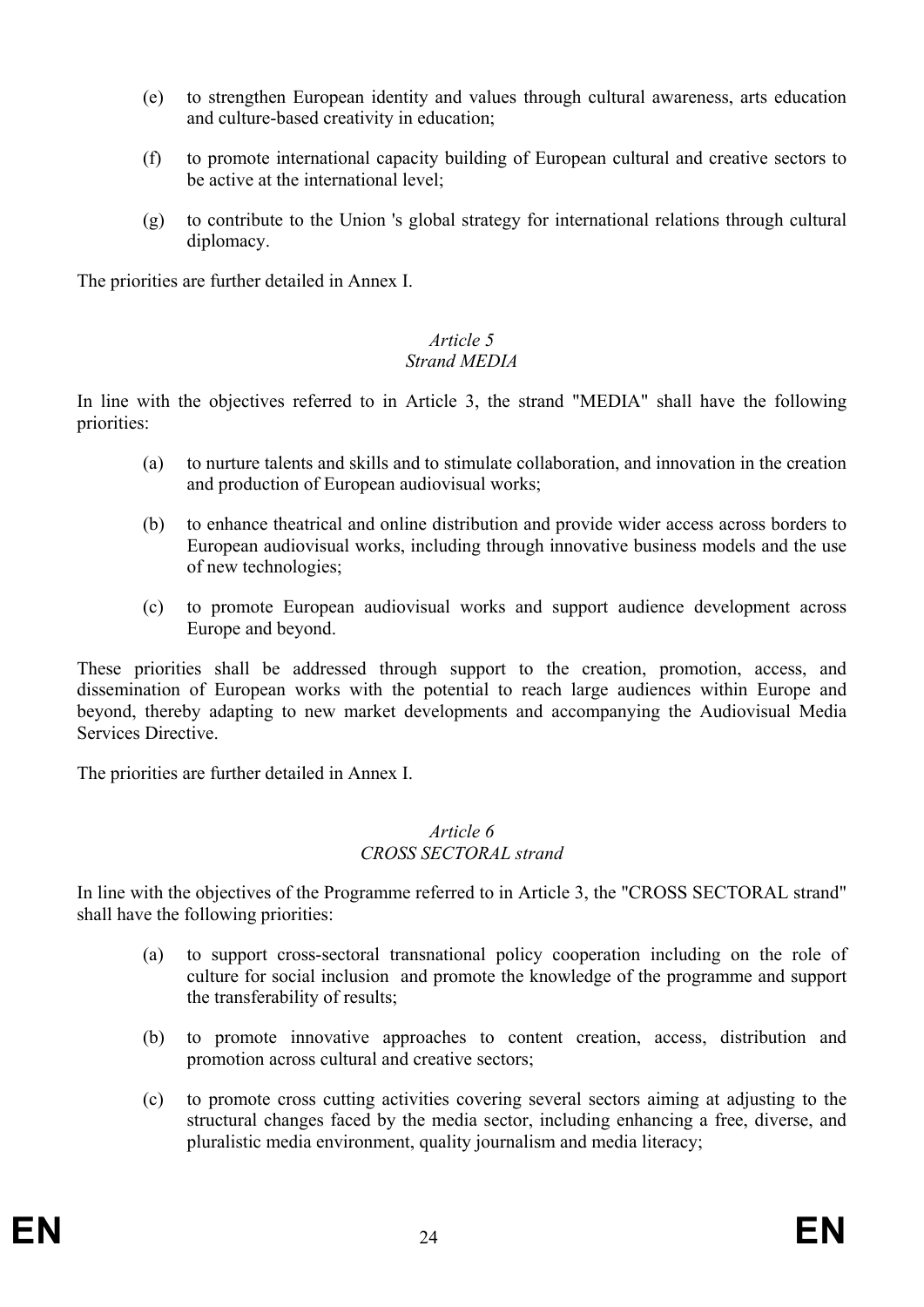(d) to set up and support programme desks to promote, the Programme in their country and to stimulate cross-border cooperation within the cultural and creative sectors.

The priorities are further detailed in Annex I.

#### *Article 7 Budget*

1. The financial envelope for the implementation of the Programme for the period 2021 – 2027 shall be EUR 1 850 000 000 in current prices.

The programme shall be implemented according to the following indicative financial distribution:

- up to EUR 609 000 000 for the objective referred to in Article 3 (2)(a) (strand CULTURE);
- up to EUR 1 081 000 000 for the objective referred to in Article 3(2)(b) (strand MEDIA);
- up to EUR 160 000 000 for the activities referred to in Article  $3(2)(c)$  (CROSS SECTORAL strand).
- 2. The amount referred to in paragraph 1 may be used for technical and administrative assistance for the implementation of the Programme, such as preparatory, monitoring, control, audit and evaluation activities including corporate information technology systems.
- 3. In addition to the financial envelope as indicated in paragraph 1, and in order to promote the international dimension of the Programme, additional financial contributions may be made available from the external financing instruments [Neighbourhood, Development and International Cooperation Instrument, the Instrument for Pre-accession Assistance (IPA III)], to support actions implemented and managed in accordance with this Regulation. This contribution shall be financed in accordance with the Regulations establishing those instruments.
- 4. Resources allocated to Member States under shared management may, at their request, be transferred to the Programme. The Commission shall implement those resources directly in accordance with  $[Article 62(1)(a)]$  of the Financial Regulation or indirectly in accordance with [Article 62(1)(c)] of that Regulation. Where possible those resources shall be used for the benefit of the Member State concerned.

## *Article 8*

## *Third countries associated to the Programme*

- 1. The Programme shall be open to the following third countries:
- (a) European Free Trade Association (EFTA) members which are members of the European Economic Area (EEA), in accordance with the conditions laid down in the EEA agreement;
- (b) acceding countries, candidate countries and potential candidates, in accordance with the general principles and general terms and conditions for the participation of those countries in Union programmes established in the respective framework agreements and Association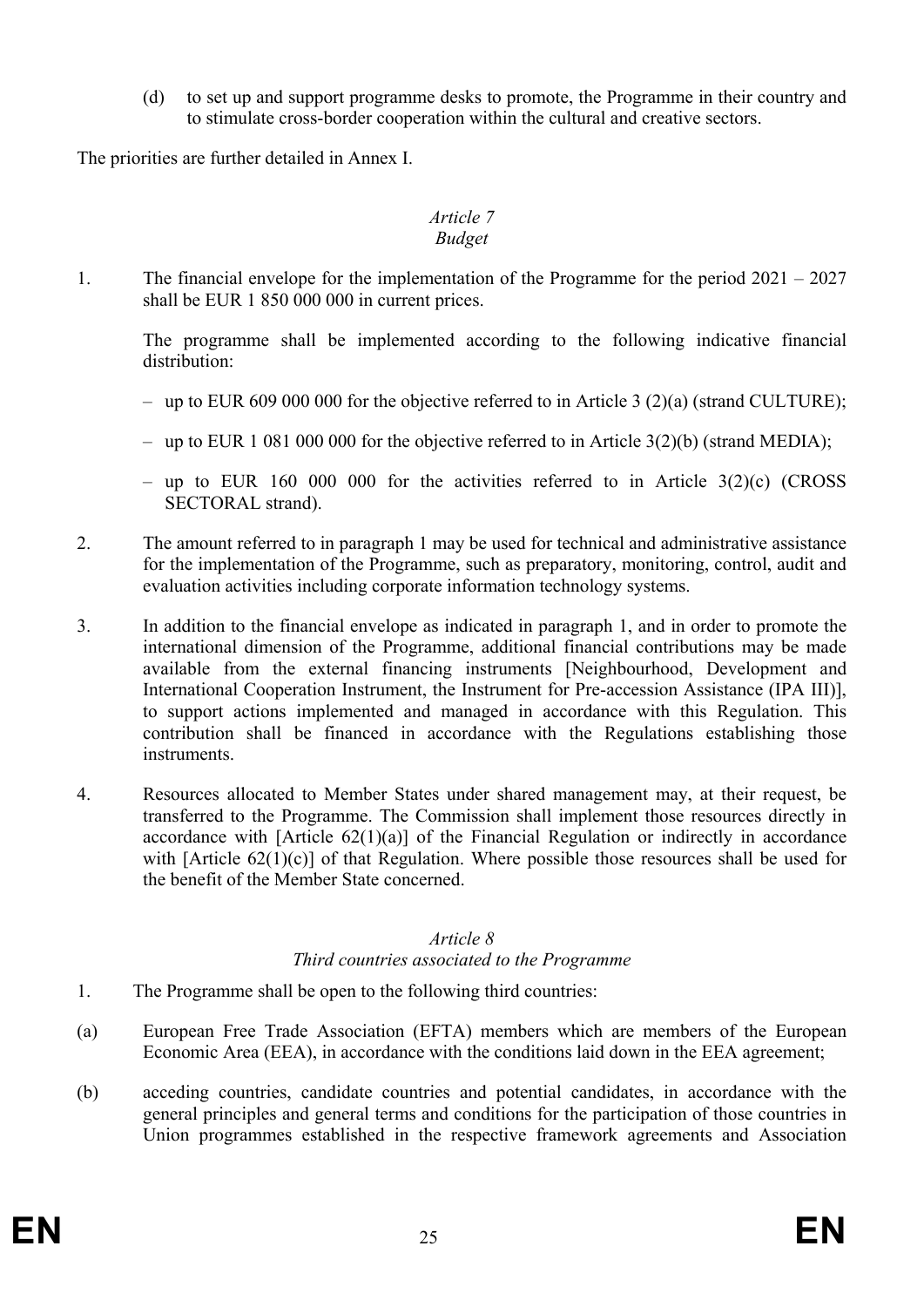Council decisions, or similar agreements, and in accordance with the specific conditions laid down in agreements between the Union and those countries;

- (c) countries covered by the European Neighbourhood Policy, in accordance with the general principles and general terms and conditions for the participation of those countries in Union programmes established in the respective framework agreements and association Council decisions, or similar agreements, and in accordance with the specific conditions laid down in agreements between the Union and those countries;
- (d) other countries, in accordance with the conditions laid down in a specific single agreement covering the participation of the third country to any Union programme, provided that the agreement:
	- (a) ensures a fair balance as regards the contributions and benefits of the third country participating in the Union programmes;
	- (b) lays down the conditions of participation in the programmes, including the calculation of financial contributions to individual programmes and their administrative costs. These contributions shall constitute assigned revenues in accordance with Article  $[21(5)]$  of [the new Financial Regulation];
	- (c) does not confer to the third country a decisional power on the programme;
	- (d) guarantees the rights of the Union to ensure sound financial management and to protect its financial interests.

2. The participation to the MEDIA and CROSS SECTORAL strands by the countries referred to in points (a), (b) and (c) of paragraph 1 shall be subject to fulfilment of the conditions set out in Directive 2010/13/EU.

3. The agreements concluded with countries specified in point (c) of paragraph 1 may derogate from the obligations set out in paragraph 2 in duly justified cases.

# *Article 8 bis*

## *Other third countries*

The Programme may support cooperation with third countries other than those referred to in Article 8 with regard to actions financed through additional contributions from the external financing instruments according to Article 7(3) if it is in the Union's interest.

## *Article 9*

# *Cooperation with international organisations and the European Audiovisual Observatory*

- 1. Access to the Programme shall be open to international organisations active in the areas covered by the Programme in accordance with the Financial Regulation.
- 2. The Union shall be a member of the European Audiovisual Observatory for the duration of the Programme. The Union's participation in the Observatory shall contribute to the achievement of the priorities of the MEDIA strand. The Commission shall represent the Union in its dealings with the Observatory. The MEDIA strand shall support the payment of the contribution fee for Union membership of the Observatory to foster data collection and analysis in the audiovisual sector.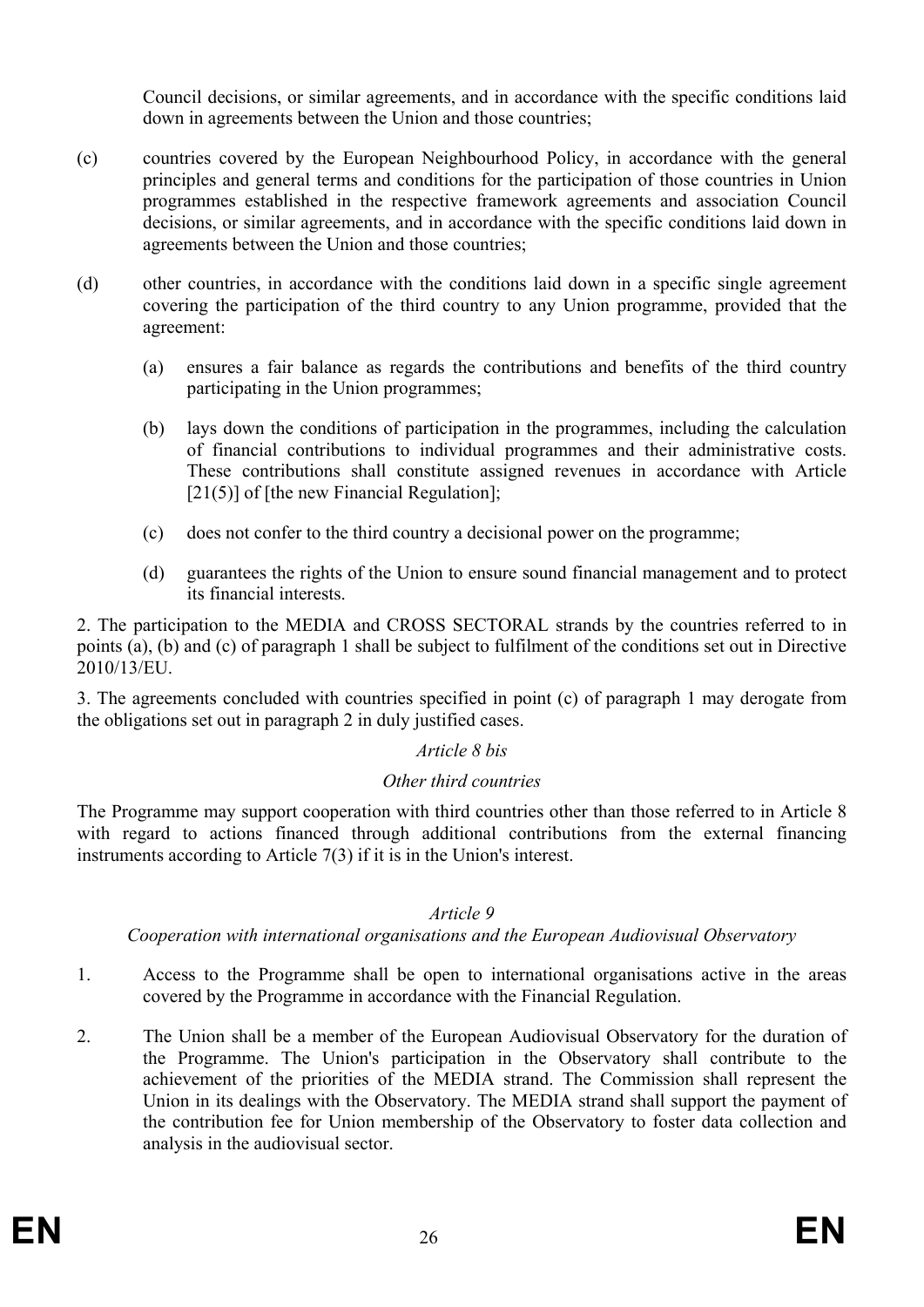#### *Article 10 Implementation and forms of EU funding*

- 1. The Programme shall be implemented in direct management in accordance with the Financial Regulation or in indirect management with bodies referred to in Article 61(1)(c) of the Financial Regulation.
- 2. The Programme may provide funding in any of the forms laid down in the Financial Regulation, in particular grants, prizes, and procurement. It may also provide financing in the form of financial instruments within blending operations.
- 3. Blending operations under this Programme shall be implemented in accordance with the [InvestEU regulation] and Title X of the Financial Regulation.
- 4. Contributions to a mutual insurance mechanism may cover the risk associated with the recovery of funds due by recipients and shall be considered a sufficient guarantee under the Financial Regulation. The provisions laid down in [Article X of] Regulation XXX [*successor of the Regulation on the Guarantee Fund*] shall apply.

## *Article 11*

## *Protection of Financial Interest of the Union*

Where a third country participates in the programme by a decision under an international agreement or by virtue of any other legal instrument, the third country shall grant the necessary rights and access required for the authorizing officer responsible, the European Anti-Fraud Office (OLAF), the European Court of Auditors to comprehensively exert their respective competences. In the case of OLAF, such rights shall include the right to carry out investigations, including on-the-spot checks and inspections, provided for in Regulation (EU, Euratom) No 883/2013.

# *Article 12*

# *Work programmes*

- 1. The Programme shall be implemented by work programmes referred to in Article 110 of the Financial Regulation. Work programmes shall set out, where applicable, the overall amount reserved for blending operations.
- 2. The work programme shall be adopted by the Commission by means of an implementing act.

# **Chapter II Grants and eligible entities**

#### *Article 13 Grants*

- 1. Grants under the Programme shall be awarded and managed in accordance with Title VIII of the Financial Regulation.
- 2. The evaluation committee may be composed of external experts.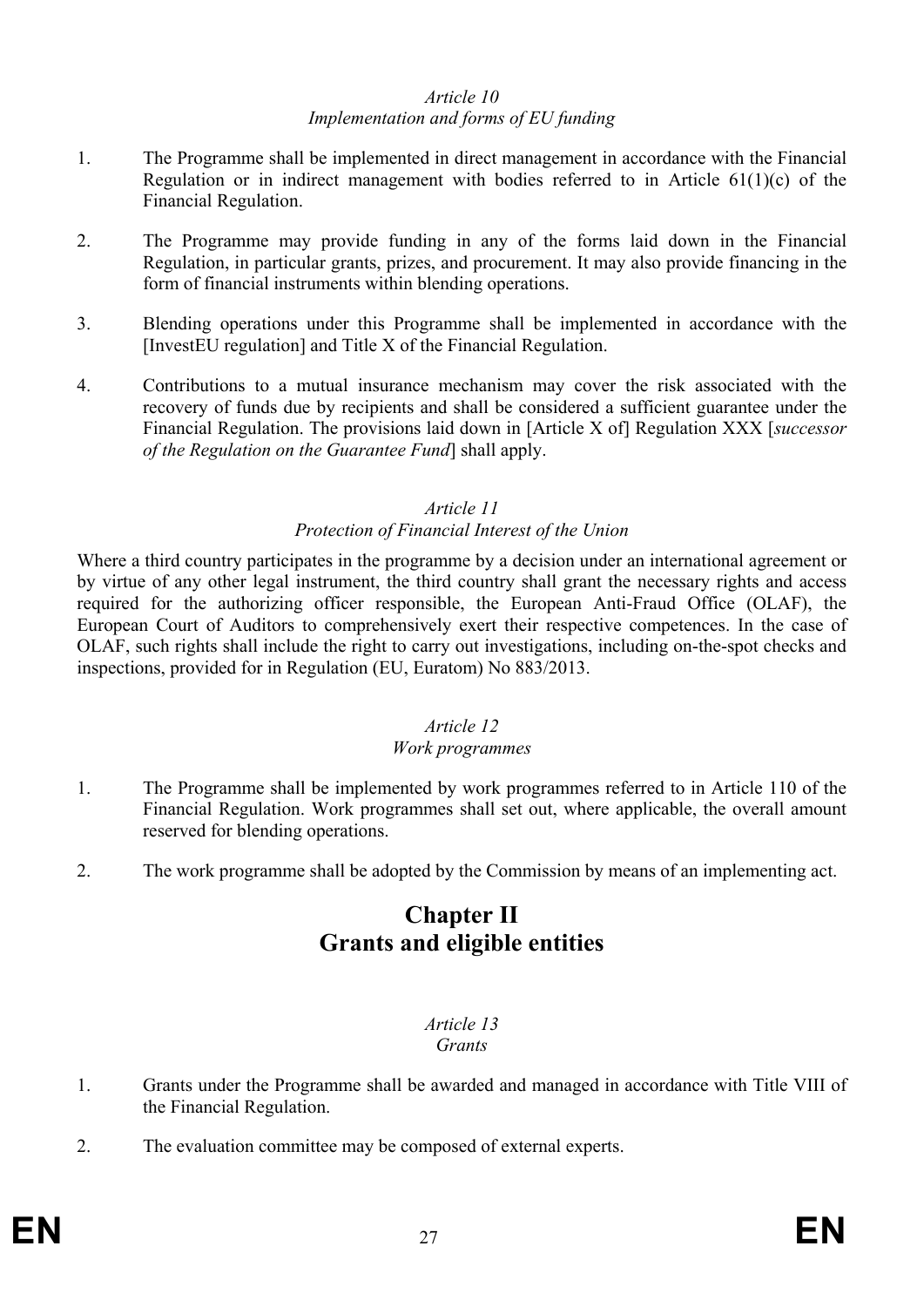- 3. By way of derogation from Article [130(2)] of the Financial Regulation, and in duly justified cases, costs incurred by the beneficiary before the submission of the grant application, may be considered eligible, provided that they are directly linked to the implementation of the supported actions and activities.
- 4. Where applicable, the actions of the Programme shall define appropriate non-discrimination criteria, including on gender balance.

#### *Article 14 Eligible entities*

- 1. The eligibility criteria set out in paragraphs 2 to 4 shall apply in addition to the criteria set out in [Article 197] of the Financial Regulation.
- 2. The following entities are eligible:
	- (a) legal entities established in any of the following countries:
		- (1) a Member State or an overseas country or territory linked to it;
		- (2) third countries associated to the Programme;
		- (3) third country listed in the work programme under the conditions specified in paragraphs 3 and 4;
	- (b) any legal entity created under Union law or any international organisation.
- 3. Legal entities established in a third country, which is not associated to the Programme are exceptionally eligible to participate where this is necessary for the achievement of the objectives of a given action.
- 4. Legal entities established in a third country, which is not associated to the programme should in principle bear the cost of their participation. Additional contributions from the external financing instruments according to Article 7(3) may cover the costs of their participation if it is in the Union's interest.
- 5. The following entities may be awarded grants without a call for proposal:
	- (a) The European Film Academy;
	- (b) The European Union Youth Orchestra.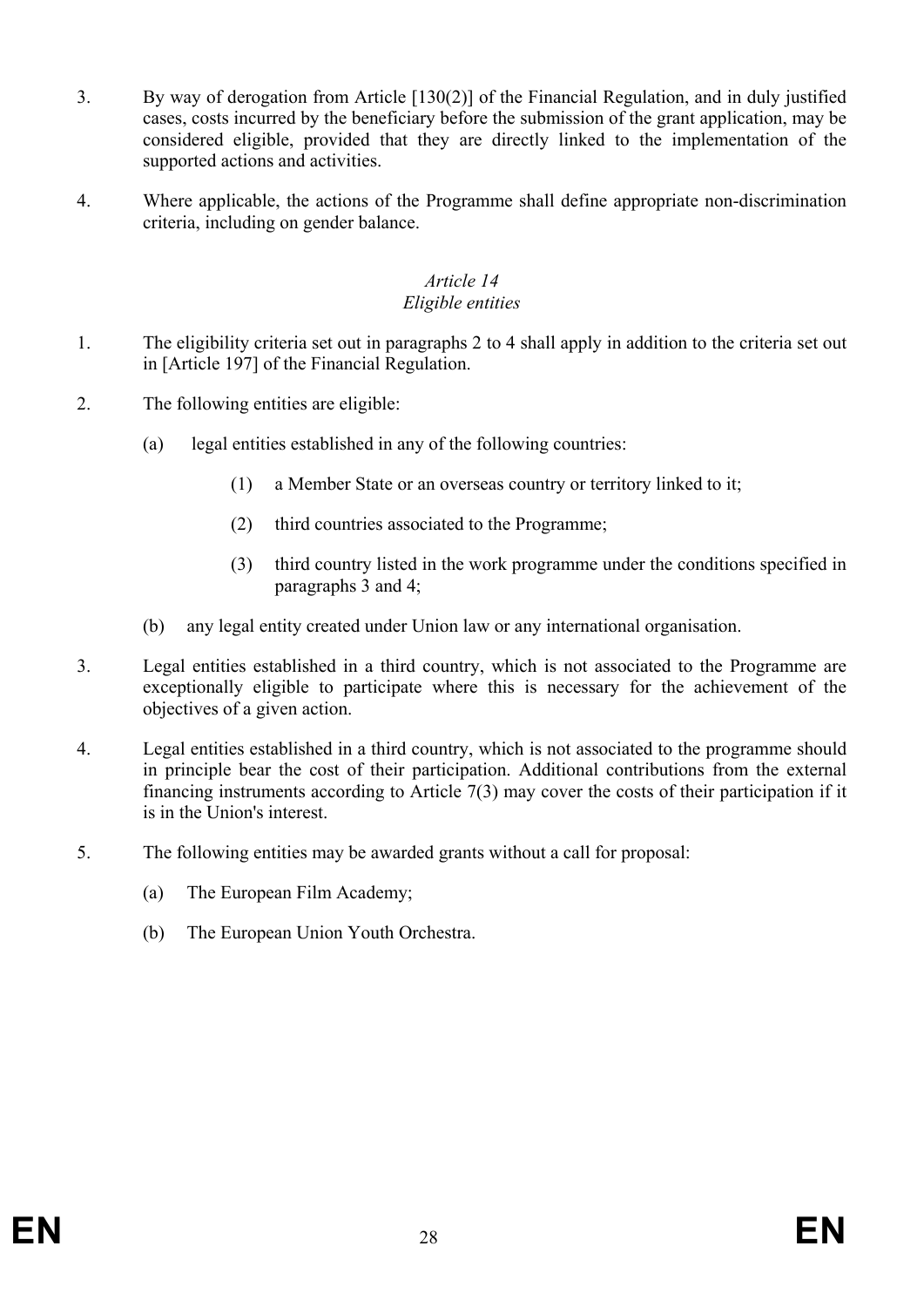# **Chapter III Synergies and complementarity**

### *Article 15 Complementarity*

The Commission, in cooperation with the Member States, shall ensure the overall consistency and complementarity of the Programme with the relevant policies and programmes, in particular those relating to gender balance, education, youth and solidarity, employment and social inclusion, research and innovation, industry and enterprise, agriculture and rural development, environment and climate action, cohesion, regional and urban policy, State aid and international cooperation and development.

## *Article 16*

## *Cumulative and combined funding*

- 1. An action that has received a contribution under the Programme may also receive a contribution from any other Union programme, including Funds under Regulation (EU) No XX/XXXX [CPR], provided that the contributions do not cover the same costs. The cumulative financing shall not exceed the total eligible costs of the action and the support from different Union programmes may be calculated on a pro-rata basis.
- 2. A proposal eligible under the Programme may be awarded a Seal of Excellence provided that it complies with the following cumulative conditions:
	- (a) it has been assessed in a call for proposals under the Programme;
	- (b) it complies with the minimum quality requirements of that call for proposals;
	- (c) it may not be financed under that call for proposals due to budgetary constraints.

# **Chapter IV Monitoring, Evaluation and Control**

## *Article 17 Monitoring and reporting*

- 1. Indicators to report on progress of the Programme towards the achievement of the objectives laid down in Article 3 are set in Annex II.
- 2. To ensure effective assessment of progress of the programme towards the achievement of its objectives, the Commission is empowered to adopt delegated acts in accordance with Article 19 to develop the provisions for a monitoring and evaluation framework, including amendments to Annex II in order to review or supplement the indicators where necessary for monitoring and evaluation.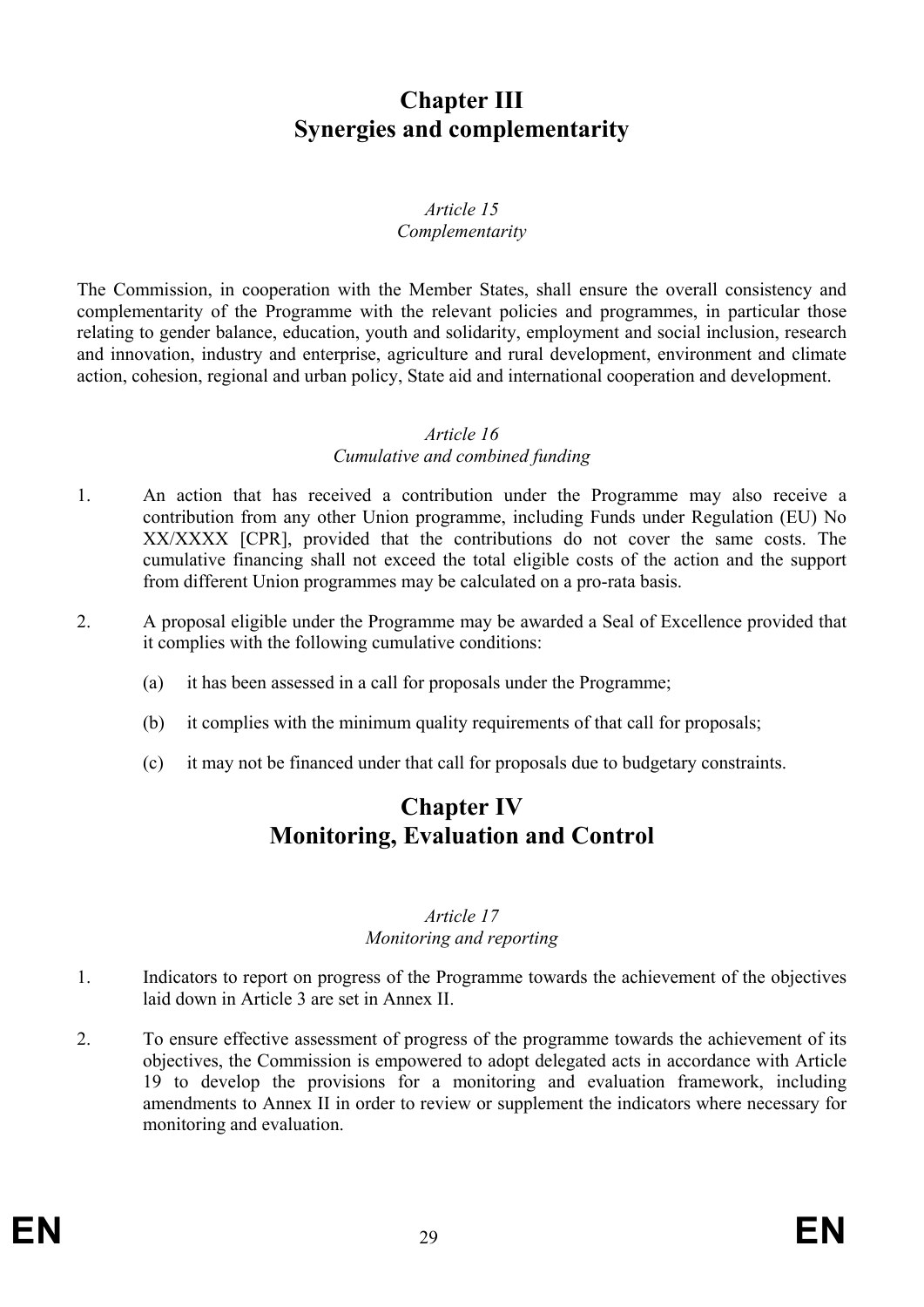3. The performance reporting system shall ensure that data for monitoring programme implementation and results are collected efficiently, effectively, and in a timely manner. To that end, proportionate reporting requirements shall be imposed on recipients of Union funds and, where relevant, Member States.

#### *Article 18 Evaluation*

- 1. Evaluations shall be carried out in a timely manner to feed into the decision-making process.
- 2. The interim evaluation of the Programme shall be performed once there is sufficient information available about the implementation of the Programme, but no later than four years after the start of the programme implementation.
- 3. At the end of the implementation of the Programme, but no later than two years after the end of the period specified in Article 1, a final evaluation of the Programme shall be carried out by the Commission.
- 4. The Commission shall communicate the conclusions of the evaluations accompanied by its observations, to the European Parliament, the Council, the European Economic and Social Committee and the Committee of the Regions.
- 5. The evaluation reporting system shall ensure that data for programme evaluation are collected efficiently, effectively, in a timely manner and at the appropriate level of granularity. Such data and information shall be communicated to the Commission, in a way that complies with other legal provisions; for instance, when necessary, personal data shall be made anonymous. To that end, proportionate reporting requirements shall be imposed on recipients of Union funds.

# *Article 19 Exercise of the delegation*

- 1. The power to adopt delegated acts shall be conferred on the Commission subject to the conditions laid down in this Article.
- 2. The power to adopt delegated acts referred to in Article 17 shall be conferred on the Commission until 31 December 2028.
- 3. The delegation of power referred to in Article 17 may be revoked at any time by the European Parliament or by the Council. A decision to revoke shall put an end to the delegation of power specified in that decision. It shall take effect the day following the publication of the decision in the *Official Journal* of the European Union or at a later date specified therein. It shall not affect the validity of any delegated acts already in force.
- 4. Before adopting a delegated act, the Commission shall consult experts designated by each Member State in accordance with the principles laid down in the Interinstitutional Agreement on Better Law-Making of 13 April 2016.
- 5. As soon as it adopts a delegated act, the Commission shall notify it simultaneously to the European Parliament and to the Council.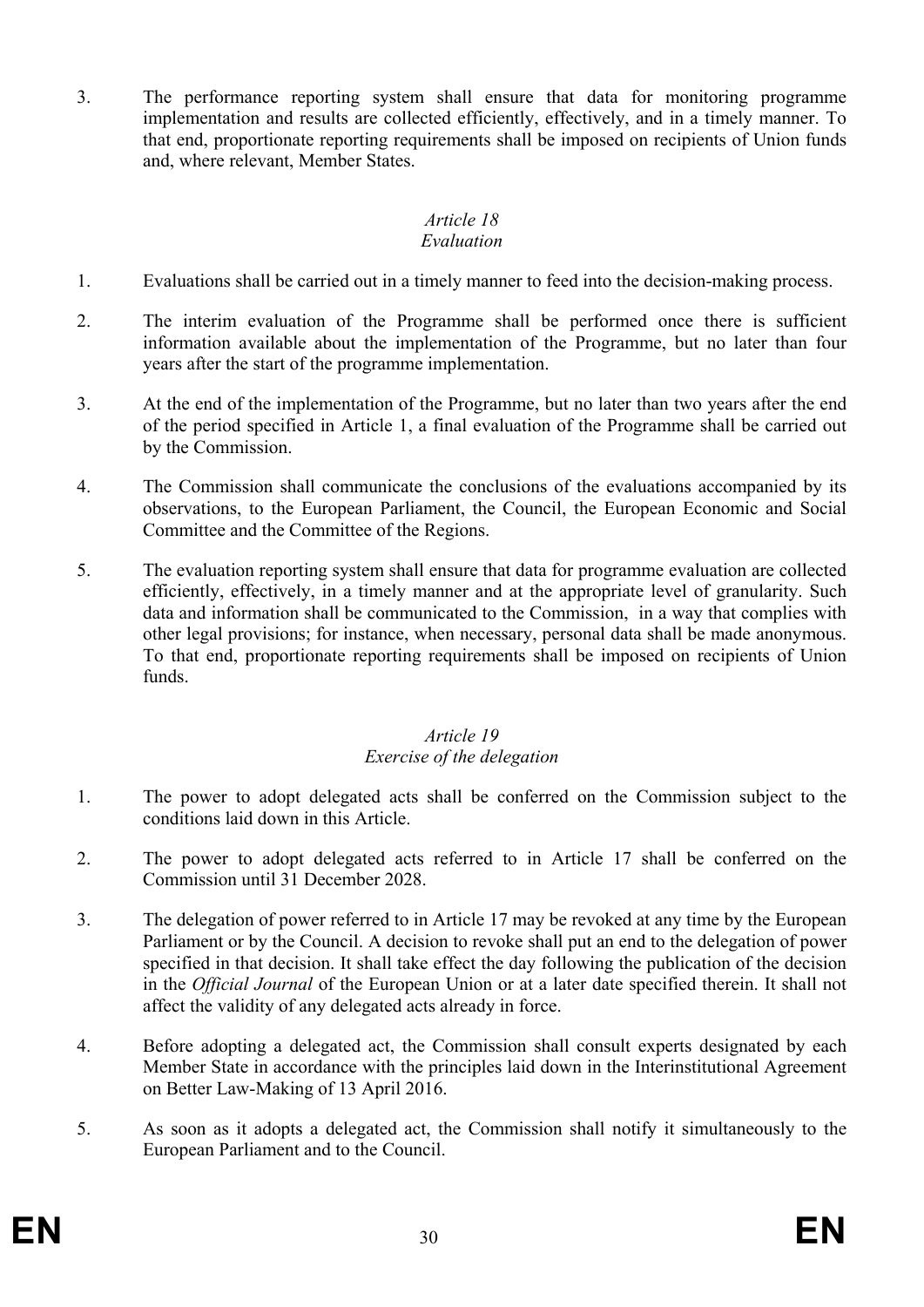6. A delegated act adopted pursuant to Article 17 shall enter into force if no objection has been expressed either by the European Parliament or by the Council within a period of two months of notification of that act to the European Parliament and the Council or if, before the expiry of that period, the European Parliament and the Council have both informed the Commission that they will not object. That period shall be extended by two months at the initiative of the European Parliament or of the Council.

# **Chapter V Transitional and Final Provisions**

# *Article 20 Information, communication and publicity*

- 1. The recipients of Union funding shall acknowledge the origin and ensure the visibility of the Union funding (in particular when promoting the actions and their results) by providing coherent, effective and proportionate targeted information to multiple audiences, including the media and the public.
- 2. The Commission shall implement information and communication actions relating to the Programme, and its actions and results supported through its strands. Financial resources allocated to the Programme shall also contribute to the corporate communication of the political priorities of the Union, as far as they are related to the objectives referred to in Article 3.

# *Article 21*

*Repeal* 

Regulation (EU) No 1295/2013 is repealed with effect from 1 January 2021.

## *Article 22 Transitional provisions*

- 1. This Regulation shall not affect the continuation or modification of the actions concerned, until their closure, under Regulation (EU) No 1295/2013 which shall continue to apply to the actions concerned until their closure.
- 2. The financial envelope for the Programme may also cover technical and administrative assistance expenses necessary to ensure the transition between the Programme and the measures adopted under Regulation (EU) No 1295/2013.
- 3. If necessary, appropriations may be entered in the budget beyond 2027 to cover the expenses provided for in Article 7(4), to enable the management of actions not completed by 31 December 2027.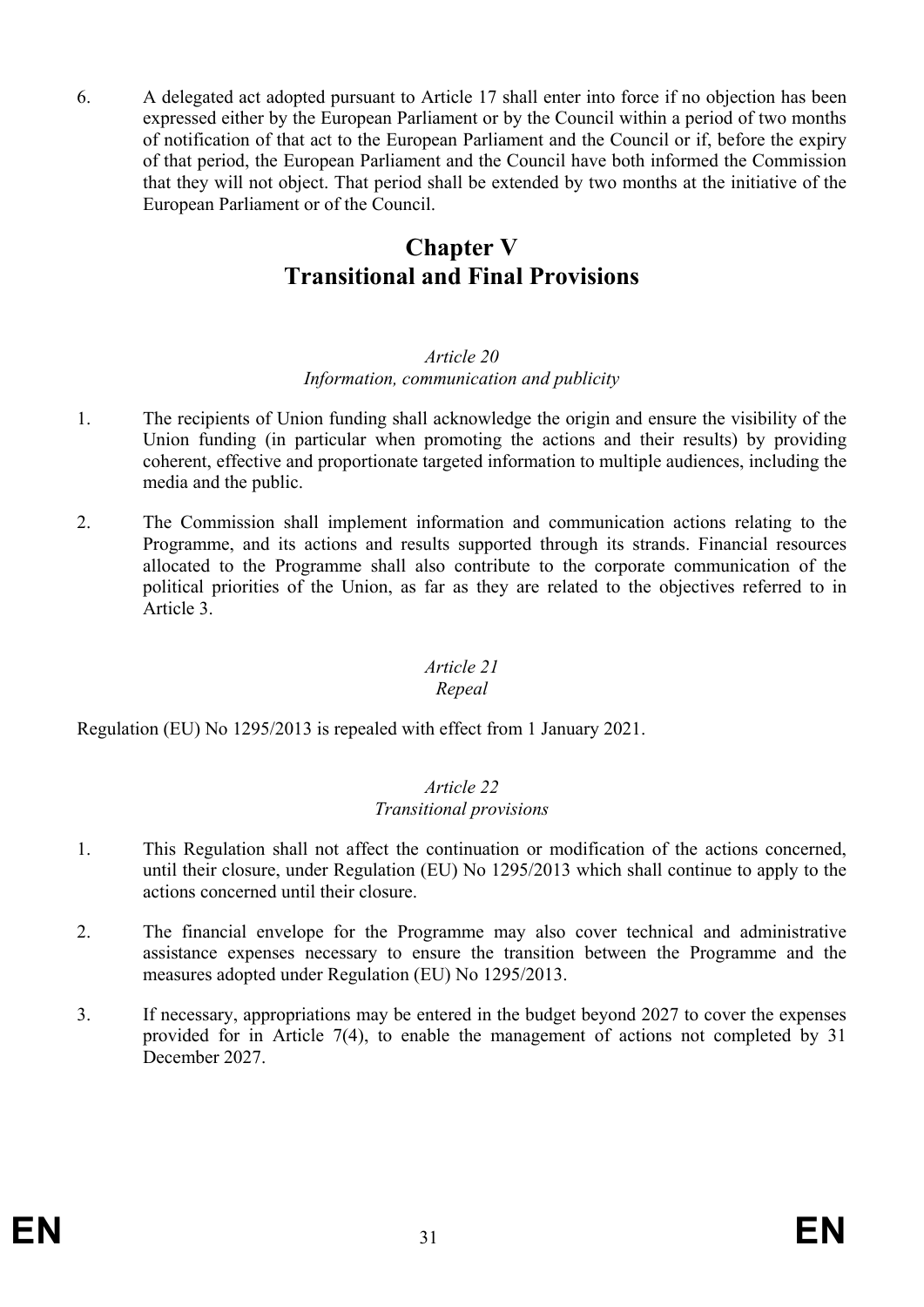#### *Article 23 Entry into force*

This Regulation shall enter into force on the twentieth day following that of its publication in the *Official Journal of the European Union*.

This Regulation shall be binding in its entirety and directly applicable in all Member States.

Done at Brussels,

*For the European Parliament For the Council For the Council The President The President The President*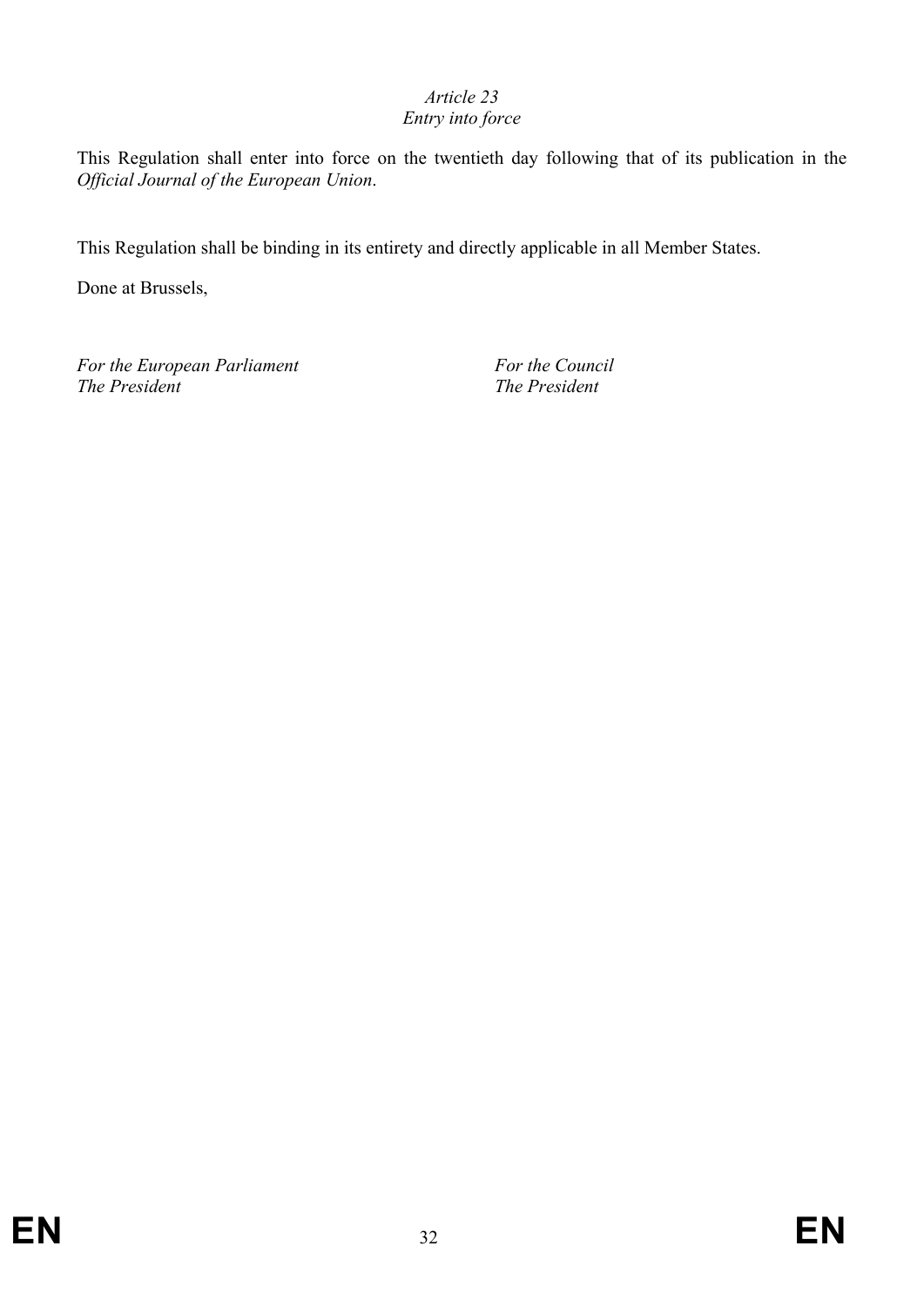# **LEGISLATIVE FINANCIAL STATEMENT**

# **1. FRAMEWORK OF THE PROPOSAL/INITIATIVE**

- 1.1. Title of the proposal/initiative
- 1.2. Policy area(s) concerned *(programme cluster)*
- 1.3. Nature of the proposal/initiative
- 1.4. Grounds for the proposal/initiative
- 1.5. Duration and financial impact
- 1.6. Management mode(s) planned

## **2. MANAGEMENT MEASURES**

- 2.1. Monitoring and reporting rules
- 2.2. Management and control system
- 2.3. Measures to prevent fraud and irregularities

# **3. ESTIMATED FINANCIAL IMPACT OF THE PROPOSAL/INITIATIVE**

3.1. Heading(s) of the multiannual financial framework and expenditure budget line(s) affected

- 3.2. Estimated impact on expenditure
- *3.2.1. Summary of estimated impact on expenditure*
- *3.2.2. Estimated impact on appropriations of an administrative nature*
- *3.2.3. Third-party contributions*
- 3.3. Estimated impact on revenue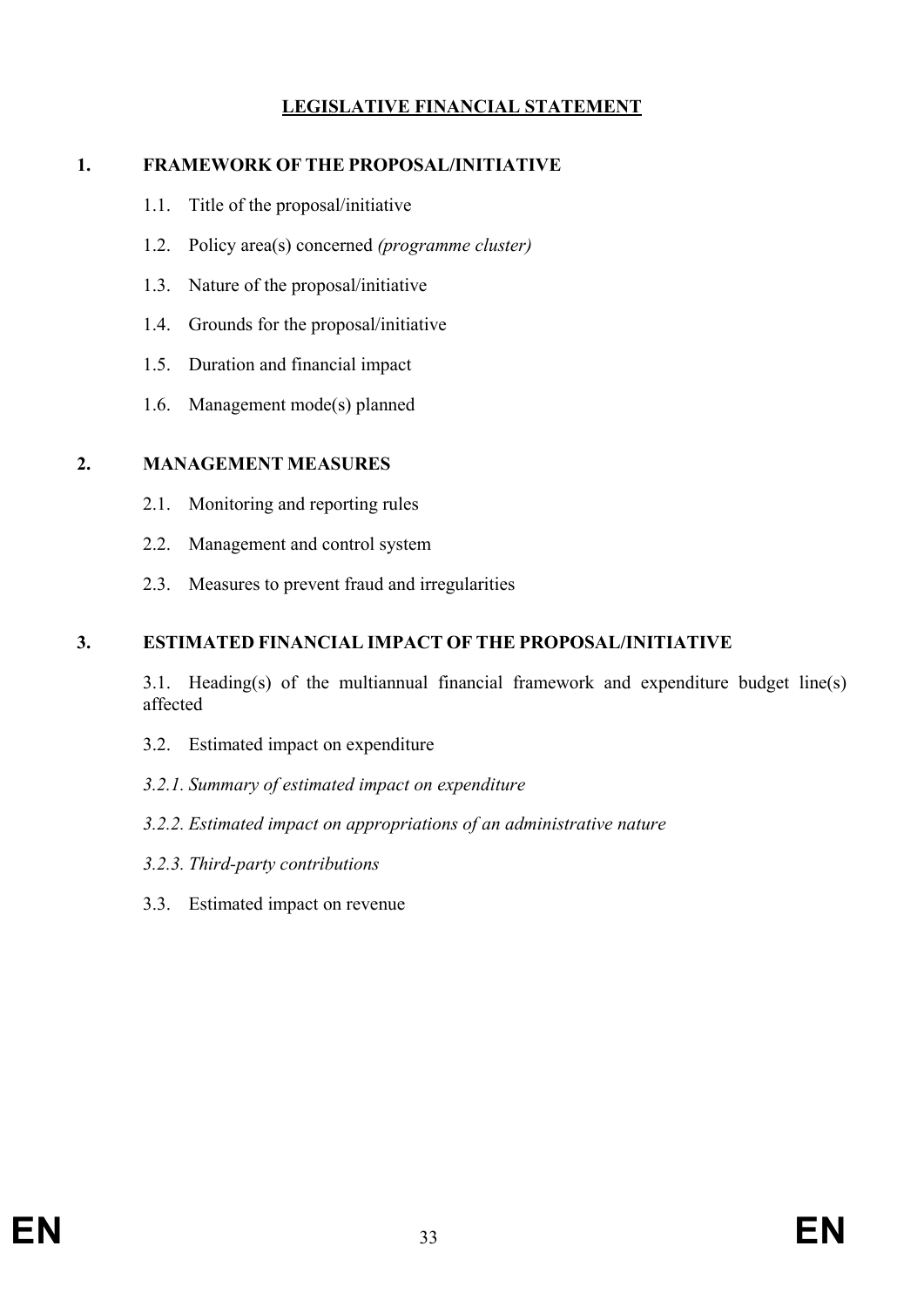# **LEGISLATIVE FINANCIAL STATEMENT**

## **1. FRAMEWORK OF THE PROPOSAL/INITIATIVE**

### **1.1. Title of the proposal/initiative**

Proposal for a REGULATION OF THE EUROPEAN PARLIAMENT AND OF THE COUNCIL establishing the Creative Europe programme and repealing Regulation (EU) No 1295/2013

#### **1.2. Policy area(s) concerned** *(Programme cluster)*

Investing in People, Social Cohesion and Values, Creative Europe (Culture and audiovisual (MEDIA)

#### **1.3. The proposal/initiative relates to:**

**a new action**

**a new action following a pilot project/preparatory action[31](#page-35-0)**

**the extension of an existing action**

**a merger or redirection of one or more actions towards another/a new action**

## **1.4. Grounds for the proposal/initiative**

*1.4.1. Requirement(s) to be met in the short or long term including a detailed timeline for roll-out of the implementation of the initiative.*

The new Creative Europe 2021-2027 will allow further exploiting and bring to the fore the potential to tackle common challenges and creating common opportunities as built up in the first generation (2014-2020) of a joint programme for the cultural and creative sectors. This concerns in particular the opportunities of a common, crosssectoral strand where innovation will be in the focus. Maintaining the wellestablished brand of the Creative Europe programme will help to ensure continued engagement as well as the visibility of EU support.

*1.4.2. Added value of Union involvement (it may result from different factors, e.g. coordination gains, legal certainty, greater effectiveness or complementarities). For the purposes of this point 'added value of Union involvement' is the value resulting from Union intervention which is additional to the value that would have been otherwise created by Member States alone.*

## **Reasons for action at European level (ex-ante)**

The mid-term evaluation of the predecessor programme showed that its objectives and priorities were overall coherent and complementary with those of national

<span id="page-35-0"></span><sup>&</sup>lt;sup>31</sup> As referred to in Article 58(2)(a) or (b) of the Financial Regulation.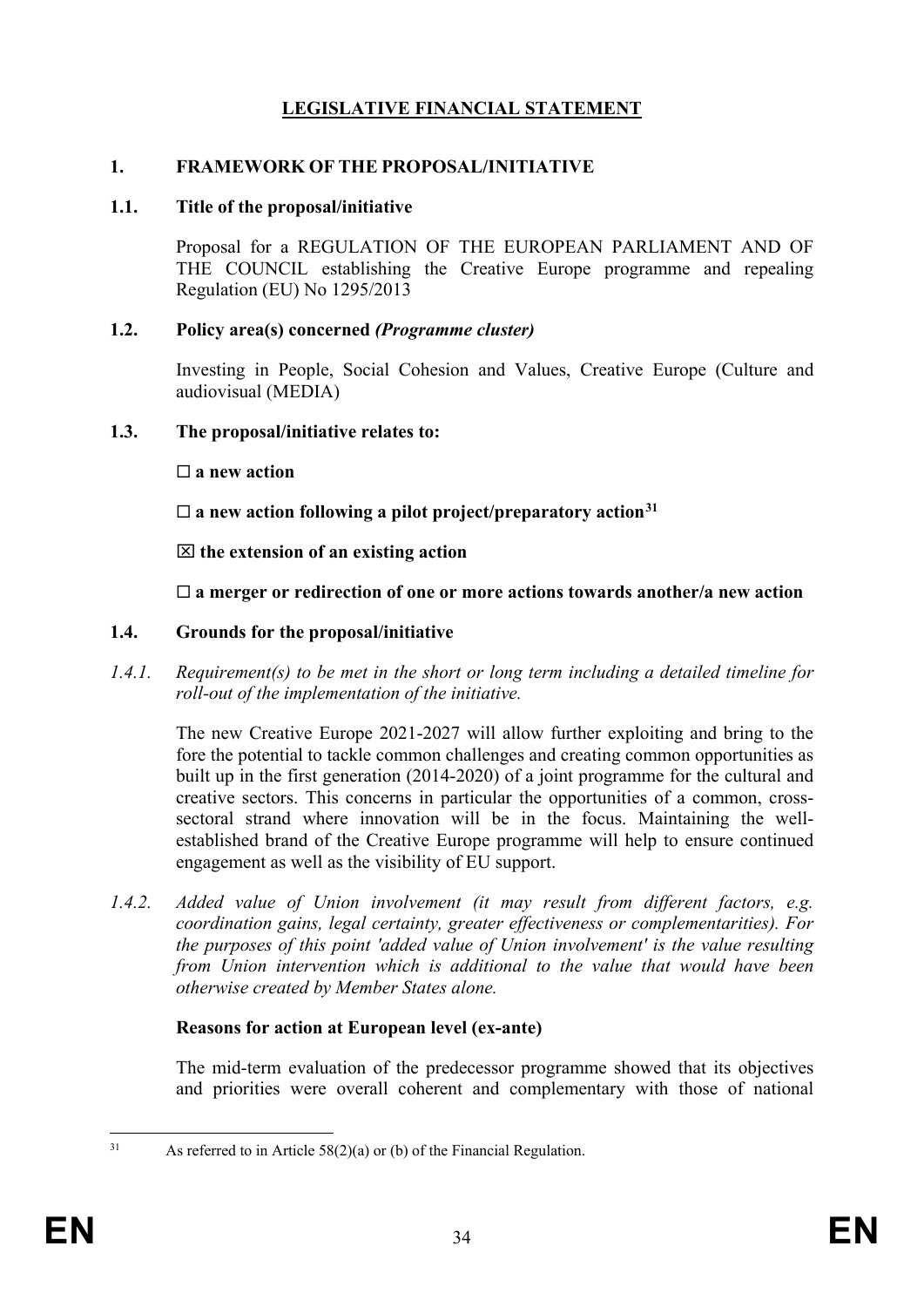policies and programmes, thus respecting the principle of subsidiarity. In particular, the multilateral transnational nature of Creative Europe provides a distinctive offer that is rarely matched by national funding. It also showed that the programme addresses the major challenges for these sectors, notably the access to finance, the market fragmentation for cultural works as well as digitization and globalization. The Creative Europe Programme was also found to deliver on the strategic EU priorities such as the EU2020 employment targets, stimulating job creation and a fairer internal market with a strengthened industrial base and sectoral strategies at EU-level such as the Digital Single Market. An open public consultation accompanying the mid-term review as well as a more encompassing one implemented from January to March 2018 confirmed that a substantial majority of respondents agreed that the respective challenges were fairly well addressed by Creative Europe. These findings were confirmed by other external expertise and feed-back collected, inter alia, via the Open Method of Coordination, the structured dialogue with the sector and other fora such as the European Film Forum.

## **Expected generated Union added value (ex-post)**

The cross-border circulation of works, including audiovisual works;

The creation of international networks and cross-border partnerships, which constitute the main and the most durable structuring elements of Creative Europe;

Transnational networks also increase the capability of the cultural and creative operators overall and especially for those working in niche fields and in the Member States where such capabilities are less developed;

Cross-border mobility for cultural and creative operators in a project and resultoriented approach leads to skills development and will reinforce the sectors' capacity;

The support of organisations in taking (calculated) risks, which allows them to focus on operating with a European dimension;

The reputational effect for programmes' beneficiaries that increases the potential interest of partners and financial intermediaries and their trust in supported projects. This reputational aspect was also reported to facilitate access to additional funding;

The programme has a strong societal focus as by supporting cultural and linguistic diversity, as well as artistic and creative freedom, the EU sends and receives meaningful and relevant messages to and from the European citizens, thus contributing to European social well-being;

At the same time, Creative Europe also has a positive impact on the economy of the Union as a whole by supporting creation, promotion and circulation of cultural goods and access to cultural services as well as the competitiveness of Europe's cultural and creative sectors While film support schemes at national level focus primarily on the production of works, EU support intervenes on actions upstream (training, development) and downstream (distribution, promotion, exhibition) with the exception of TV co-productions in order to ensure that European works circulate better across borders, are visible and thrive in all distribution channels including online;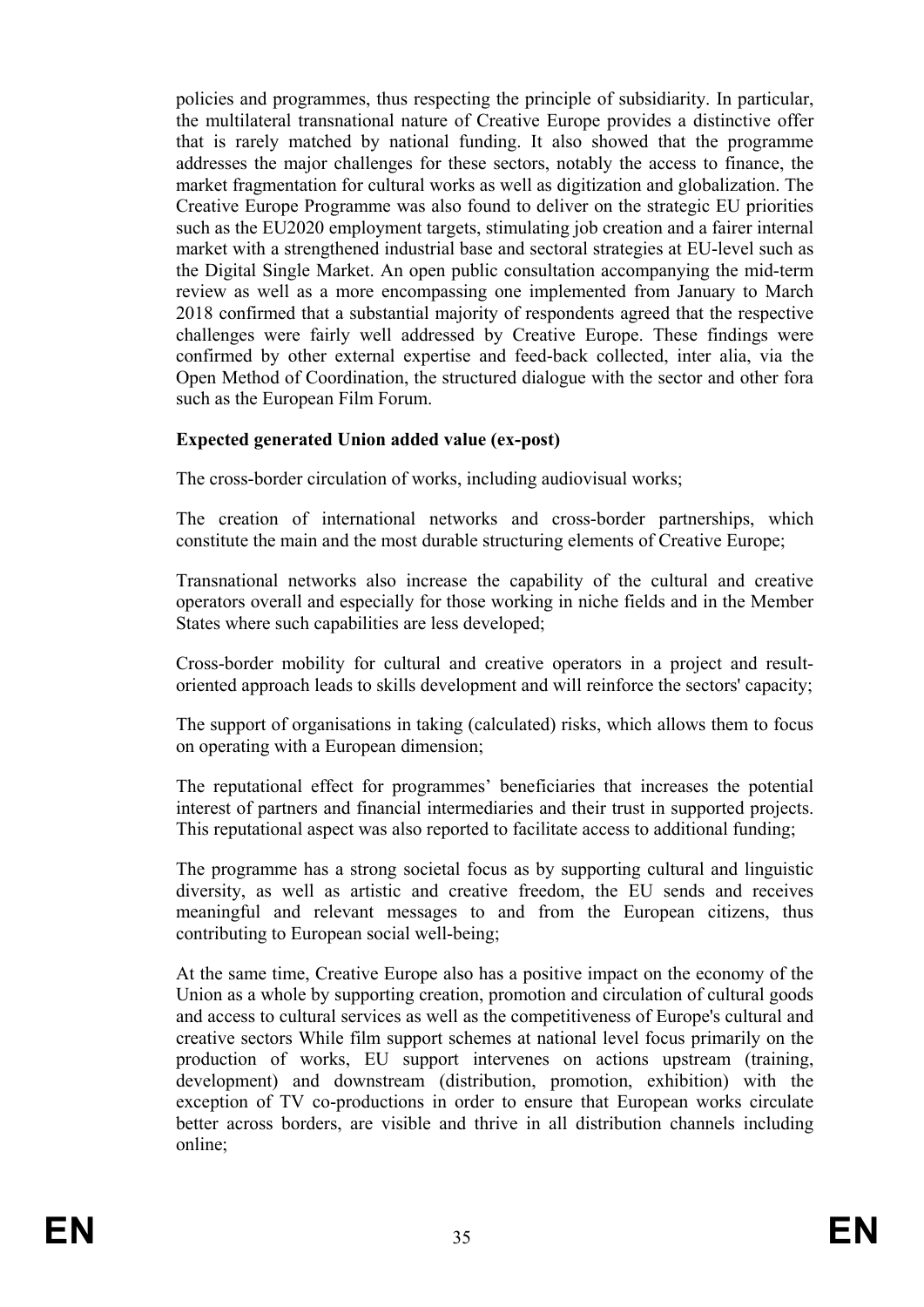EU support accompanies the free circulation of audiovisual media services enhanced by the Audiovisual Media Services Directive and in particular, the prominence of European works in catalogues of Video on Demand services.

# *1.4.3. Lessons learned from similar experiences in the past*

According to both the mid-term evaluation and the open public consultations, the main obstacles identified by the respondents that could prevent the current programmes/funds from achieving their objectives are "Lack of budget of the programmes to satisfy demand"; "Insufficient support provided to small-scale stakeholders"; "Lack of support to first-time applicants" are identified as the main three obstacles.

Respondents with experience in one or more of the EU Programmes, agree that "the use of more simplified application forms", "facilitating structured network and partnerships", "facilitating funding for actions cutting across the sectors of action" as well as "better coordination between different programmes/funds" are the main steps to be taken to simplify and reduce the administrative burdens for beneficiaries.

In terms of simplification, the following elements shall be introduced:

Greater flexibility will be imbedded within the programme in order to adapt work programmes to unforeseen circumstances or new technological or societal developments, and reward performance.

Greater effectiveness and efficiency is required, including increased use of framework partnership agreements and cascading grants to provide financial stability and facilitate access to smaller players. The already successful exchange of learning during the implementation of projects and the dissemination of results of this learning will be further enhanced.

The future music sectorial actions, as well as the translation scheme will include award criteria rewarding market success and past performance.

Effective transitions arrangements will be designed to facilitate the association to the new programme of the third countries which were previously associated to Creative Europe 2014/2020.

Greater clarity will be provided within its guidelines, and processes and procedures will involve systematic use of e-forms and e-reports and lighter reporting requirements. A coherent set of rules (single rulebook) will be introduced, while leaving room for differentiated approaches when needed.

Substantial simplification measures such as lump sums, unit costs and flat rates have already been successfully introduced by other programmes and could be introduced in the new Creative Europe.

The complexity of funding rules of the current programmes, as well as their heterogeneity represents an obstacle for applicants. The use of a single entry point for external users to participate in the grants life cycle (i.e. a participant portal), including an overall grant management system has an important role to play in simplifying the access to the programme.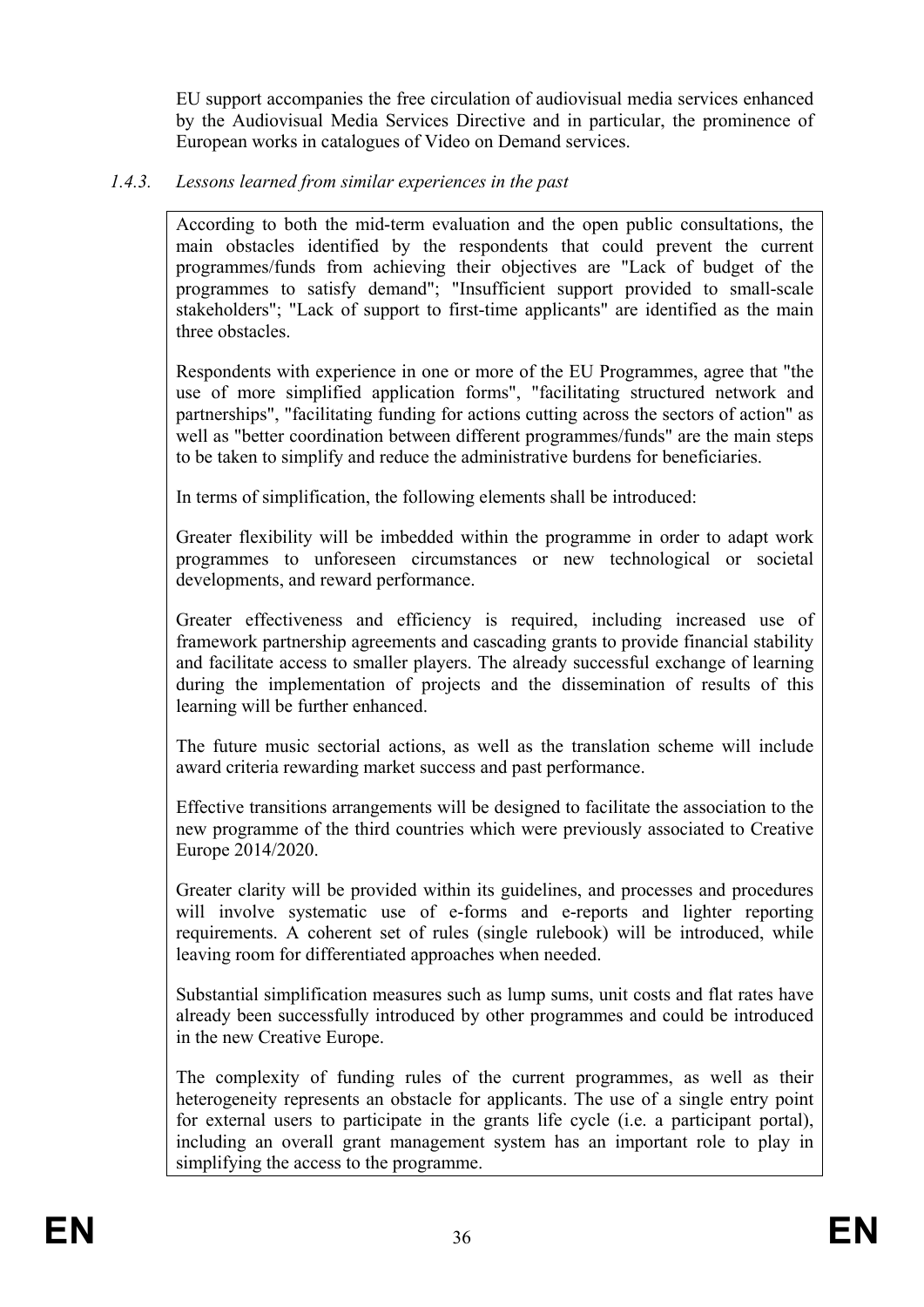## *1.4.4. Compatibility and possible synergy with other appropriate instruments*

The Programme will be consistent and complementary to other Union instruments, in particular Erasmus+, the European Structural and Investment Funds (ESIF), including the European Social Fund and the European Regional Development Funds, the next Research and Innovation Framework Programme as well as the external cooperation instruments (NDICI, IPA III and OCT's). Based on the Treaty's mainstreaming provision and the new political approach based on cultural crossovers, as set out in the New European Agenda for Culture, the programme aims at developing synergies with the following policy areas: Education and Youth Policies, Employment and Social Policies, Cohesion and Rural Policies, the Single Market Programme, Strategic Infrastructure such as Digital Europe, Horizon Europe, the Research Programmes as well as External and Development Cooperation Policies.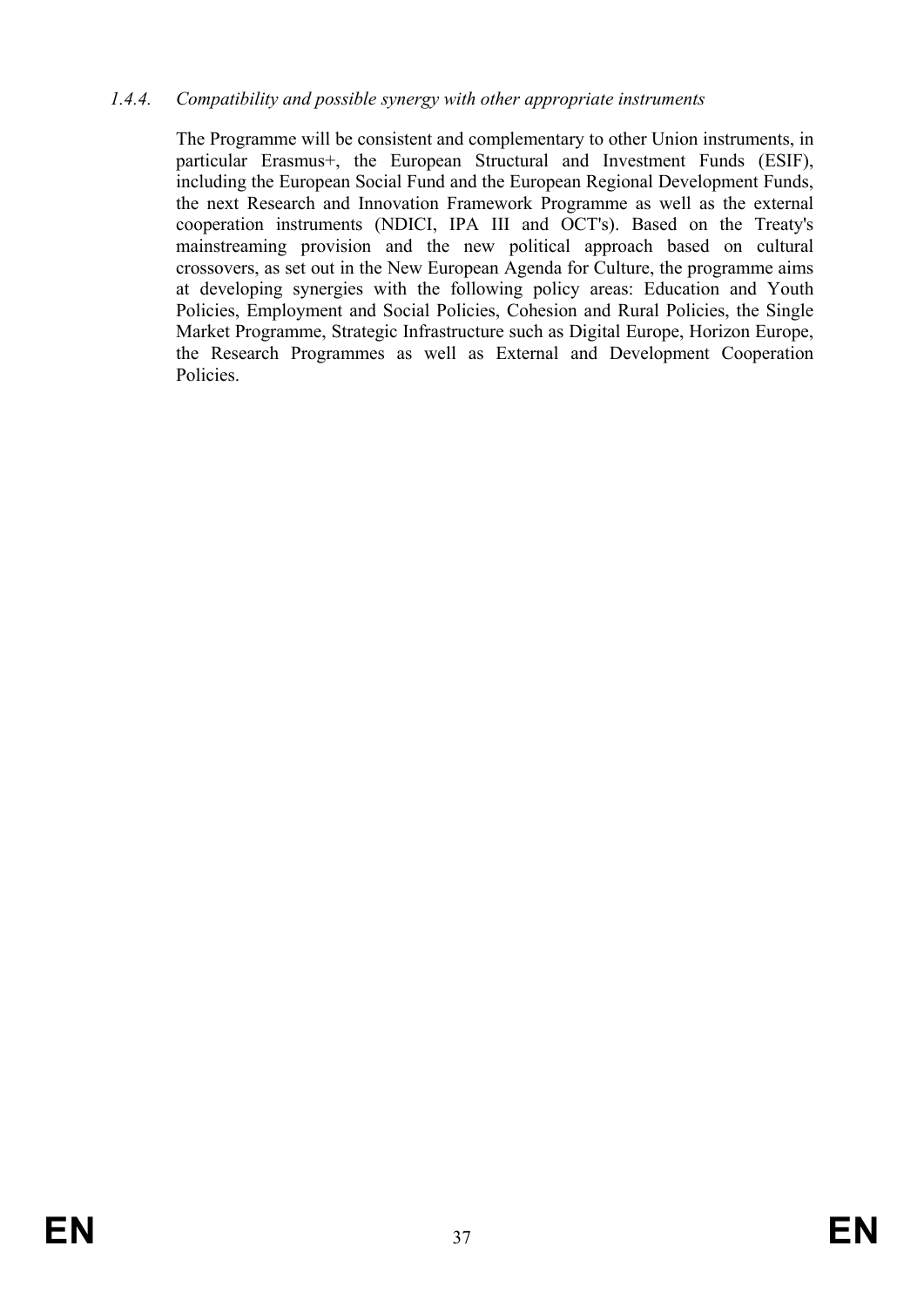# **1.5. Duration and financial impact**

# **limited duration**

- $\boxtimes$  in effect from [01/01/2021] to [31/12/2027]
- $\boxtimes$  Financial impact from 2021 to 2027 for commitment appropriations and from 2021 to 2027 for payment appropriations and to post-2027 for payments.

# **unlimited duration**

Implementation with a start-up period from YYYY to YYYY, followed by full-scale operation.

# **1.6. Management mode(s) planned[32](#page-39-0)**

**Direct management** by the Commission

- $-\nabla$  by its departments, including by its staff in the Union delegations;
- $\boxtimes$  by the executive agencies

**Shared management** with the Member States

**Indirect management** by entrusting budget implementation tasks to:

- $\Box$  third countries or the bodies they have designated;
- $\boxtimes$  international organisations and their agencies (to be specified);
- $\Box$  the EIB and the European Investment Fund;
- $\square$  bodies referred to in Articles 70 and 71 of the Financial Regulation;
- $\boxtimes$  public law bodies;
- $-\Box$  bodies governed by private law with a public service mission to the extent that they provide adequate financial guarantees;
- $\Box$  bodies governed by the private law of a Member State that are entrusted with the implementation of a public-private partnership and that provide adequate financial guarantees;
- $\Box$  persons entrusted with the implementation of specific actions in the CFSP pursuant to Title V of the TEU, and identified in the relevant basic act.
- *If more than one management mode is indicated, please provide details in the 'Comments' section.*

# **Comments**

<span id="page-39-0"></span><sup>32</sup> Details of management modes and references to the Financial Regulation may be found on the BudgWeb site: <https://myintracomm.ec.europa.eu/budgweb/EN/man/budgmanag/Pages/budgmanag.aspx>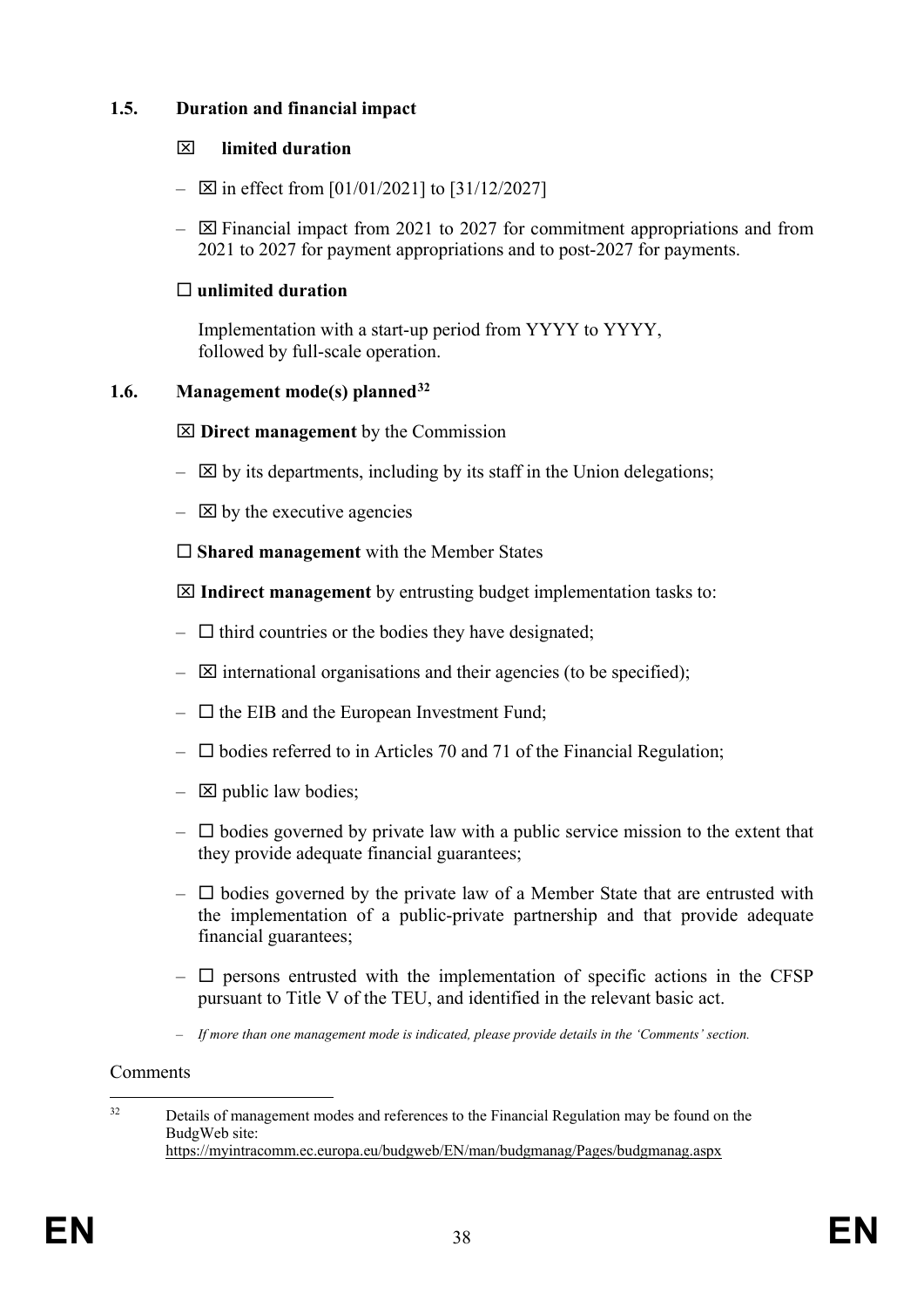| $\vert$ []               |  |  |  |
|--------------------------|--|--|--|
| $\lfloor \ldots \rfloor$ |  |  |  |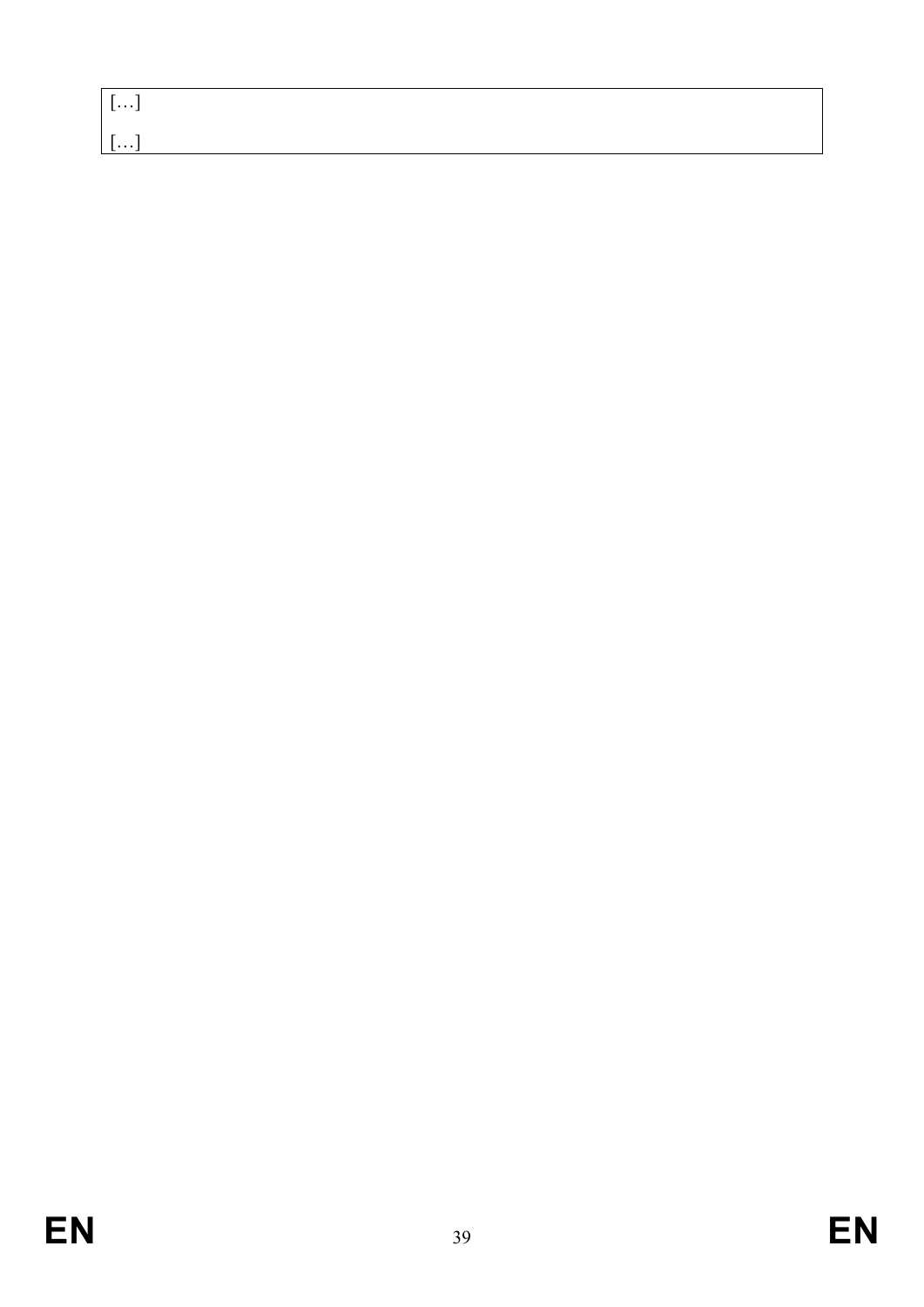# **2. MANAGEMENT MEASURES**

## **2.1. Monitoring and reporting rules**

*Specify frequency and conditions.*

A set of indicators which report on progress of the Programme towards the achievements of the general objectives is set out in the Legal Base. These will be reported upon regularly.

A mid-term evaluation will take place by 31 December 2024. A final evalution shall be implemented by 31 December 2029.

Monitoring will take place in accordance with the requirements agreed in the Memorandum of understanding with EACEA.

## **2.2. Management and control system(s)**

*2.2.1. Justification of the management mode(s), the funding implementation mechanism(s), the payment modalities and the control strategy proposed*

The majority of the programme's actions will probably continue to be implemented by EACEA for cost-efficiency reasons. The current implementing mode so far has also proven to be effective, and the error rates are currently less than 2%, based on preliminary results for the current MFF. The majority of funding will be implemented in particular through grants. These grants will usually be in the form of actual costs but may also be in the form of lump sums, flat rates, unit costs or a combination of these.

The use of scales of units costs and other simplified measures will reduce the scope for error in cost claims. Several measures to allow better access for example for smaller organisations, simplification of guidelines and procedures on the basis of the Financial Regulation will be applied (see above). MEDIA will streamline its relatively high number of different actions for better focus.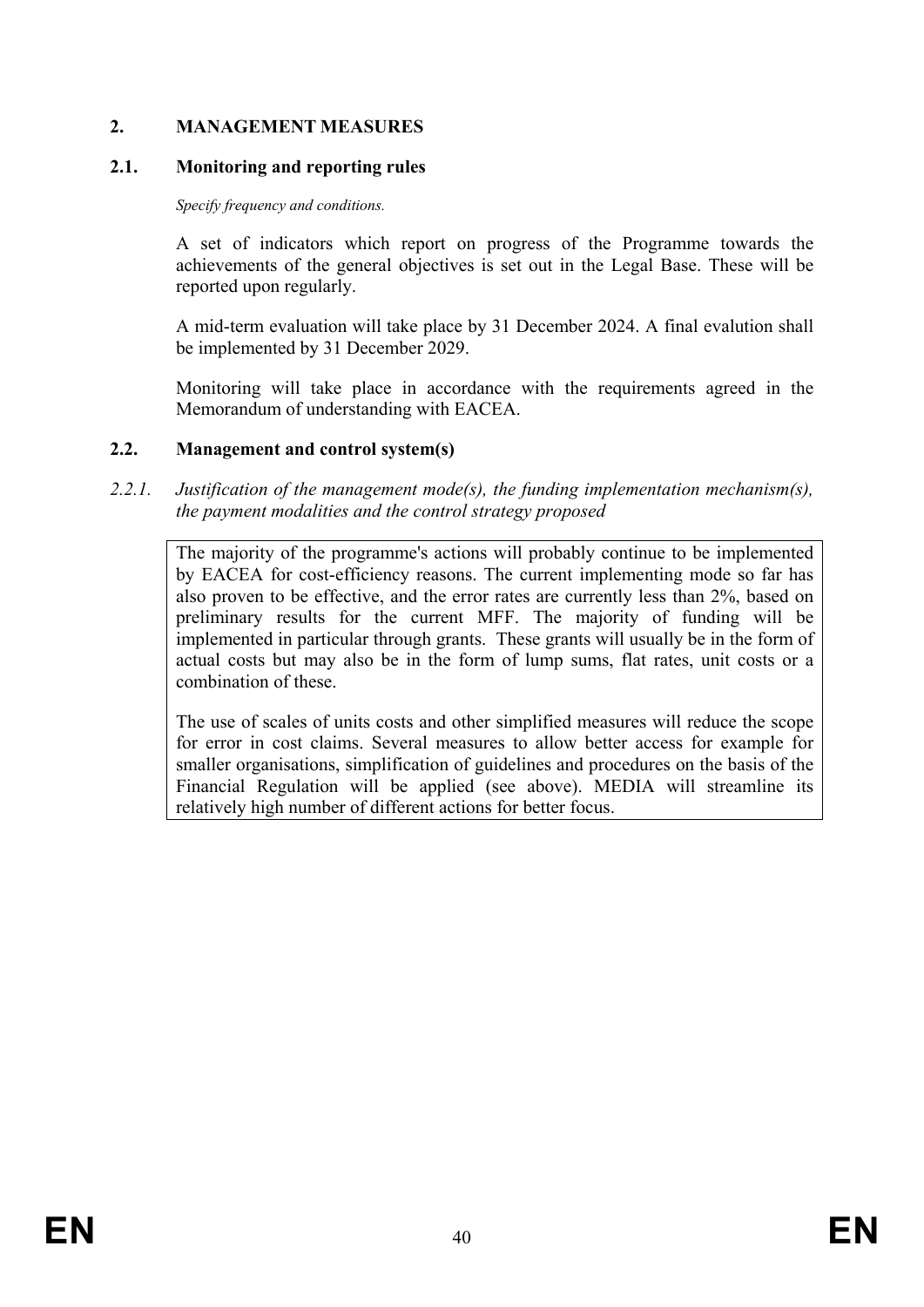*2.2.2. Information concerning the risks identified and the internal control system(s) set up to mitigate them*

Creative Europe faces the sames risks as other Commission programmes which target smaller beneficiaries which are diverse in nature. In particular, many beneficiaries are not recurring or do not have extensive administrative structures.

The majority of Creative Europe will probably continue to be implemented by the EACEA. In 2018 an Internal Audit Service audit of the EACEA on grant management – phase I (from the call to the signature of contracts), demonstrated internal control system weaknesses, especially in the component III "Control Activities" and IV "Information and Communication". In particular, the role of the evaluatoin committees as well as the management of external experts in the award of grants needed to be strengthened.

In response, the Agency has set up an action plan focusing on the revision of procedures, guidelines and templates. It contains immediate actions (e.g. proper documentation of procedures and immediate changes of procedures applied immediately for the first calls of 2018) and other changes in the EACEA way of working to be implemented by 2018. In particular, adapted procedures regarding the evaluation of calls for proposals were put in place the consequences of which in terms of cost of control are yet to be assessed.

The action plan is the responsibility of EACEA, with the support of the parent DGs. Nonetheless, supervision of the EACEA by the parent DGs was reinforced.

*2.2.3. Estimation and justification of the cost-effectiveness of the controls (ratio of "control costs ÷ value of the related funds managed"), and assessment of the expected levels of risk of error (at payment & at closure)* 

Following the IAS audit on the EACEA in 2017/18, adapted procedures regarding the evaluation of calls for proposals were put in place the consequences of which in terms of cost of control are yet to be assessed. Monitoring between the parent DGs and EACEA was increased in order to allow for reinforced supervision on behalf of the Commission.

# **2.3. Measures to prevent fraud and irregularities**

*Specify existing or envisaged prevention and protection measures, e.g. from the Anti-Fraud Strategy.*

Anti-fraud strategies of both EACEA (updated 2018) and the Commission will enable fraud risk to be addressed, mainly via measures to prevent irregularity which are then escalated in the event of fraud detection.

The following measures will continue to be implemented, both at the parent DG as in EACEA: Desk monitoring, monitoring missions in accordance with a defined monitoring strategy, clear reporting requirements in the grant agreements with beneficiaries, kick-off meetings with new beneficiaries, possibility to cut grants upon non-delivery of results or non-compliance with certain funding conditions such as those linked to communication.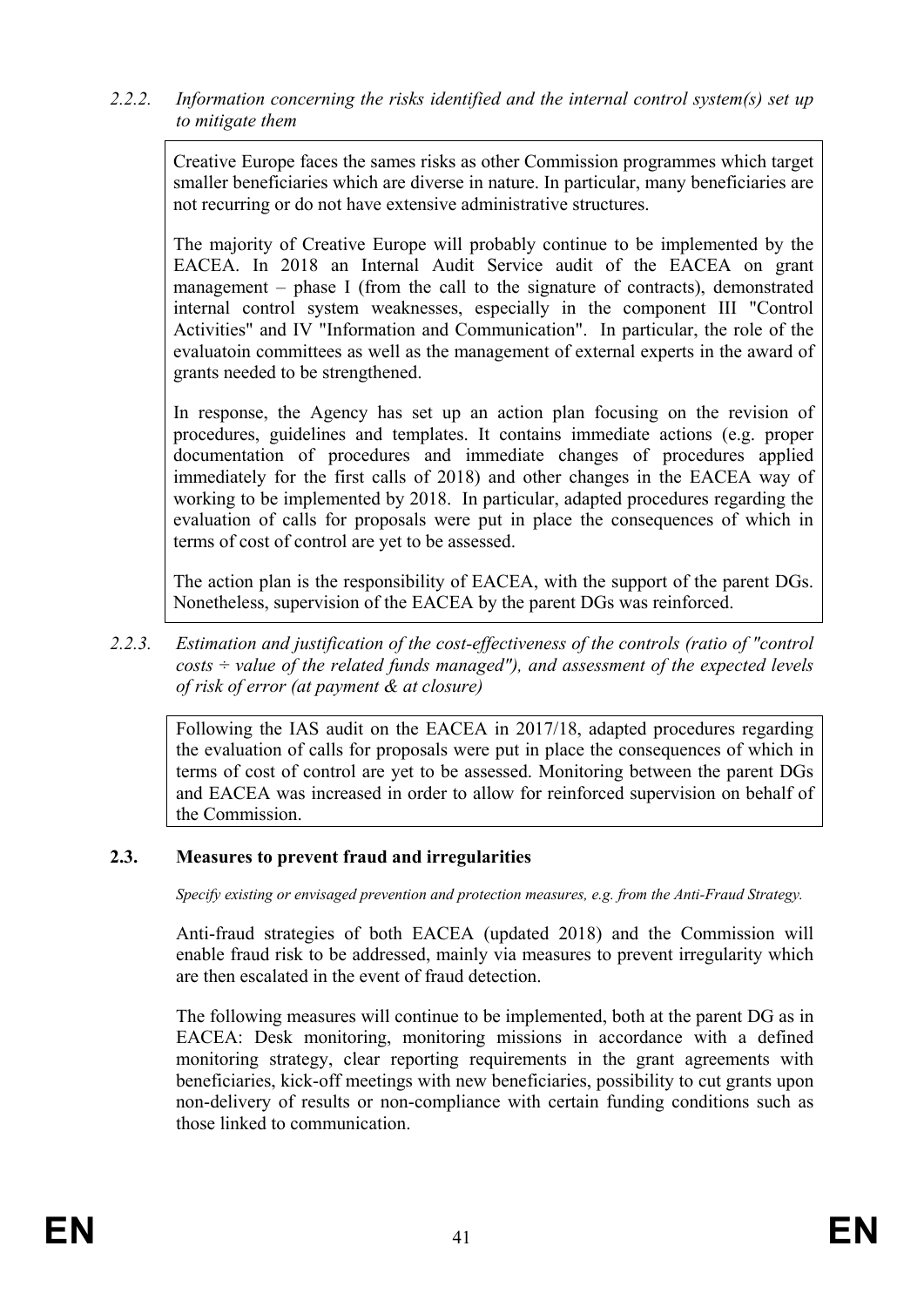# **3. ESTIMATED FINANCIAL IMPACT OF THE PROPOSAL/INITIATIVE**

#### **3.1. Heading of the multiannual financial framework and new expenditure budget line(s) proposed**

|                                                     | Budget line                                                                                                                    | Type of<br>expenditure           | Contribution                           |                                     |                         |                                                                                    |  |  |
|-----------------------------------------------------|--------------------------------------------------------------------------------------------------------------------------------|----------------------------------|----------------------------------------|-------------------------------------|-------------------------|------------------------------------------------------------------------------------|--|--|
| Heading of<br>multiannual<br>financial<br>framework | Heading 2 'Cohesion and Values'<br>Title 07 'Investing in People, Social Cohesion<br>& Values'<br>Chapter 05 'Creative Europe' | Diff./Non-<br>diff <sup>33</sup> | from<br><b>EFTA</b><br>countries<br>34 | from<br>candidate<br>countries $35$ | from third<br>countries | within the<br>meaning of<br>Article $[21(2)(b)]$<br>of the Financial<br>Regulation |  |  |
| $\overline{2}$                                      | 07<br>Administrative<br>XX<br>01<br>04<br>$expenditure - Creative Europe$                                                      | Non diff.                        | <b>YES</b>                             | <b>YES</b>                          | <b>YES</b>              | NO.                                                                                |  |  |
| 2                                                   | $070501 - \text{CULTURE}$                                                                                                      | Diff.                            | <b>YES</b>                             | <b>YES</b>                          | <b>YES</b>              | NO.                                                                                |  |  |
| 2                                                   | $070502 - \text{MEDIA}$                                                                                                        | Diff.                            | <b>YES</b>                             | <b>YES</b>                          | <b>YES</b>              | N <sub>O</sub>                                                                     |  |  |
| 2                                                   | $070503 -$ CROSS SECTORAL<br><b>STRAND</b>                                                                                     | Diff.                            | <b>YES</b>                             | <b>YES</b>                          | <b>YES</b>              | NO                                                                                 |  |  |

#### **3.2. Indicative Allocation Within the Cross-sectoral Strand for the financial period 2021-2027**

A) Cross-sectoral transnational policy cooperation, promotion of the knowledge of the programme and support the transferability of results: EUR 5 million

B) Prromotion of innovative approaches to content creation, access, distribution and promotion across cultural and creative sectors: EUR 52 million

C) Promotion of cross cutting activities covering several sectors aiming at adjusting to the structural changes faced by the media sector, including enhancing a free, diverse, and pluralistic media environment, quality journalism and media literacy: EUR 61 million

D) Setting up and support of programme desks to provide information about, and promote, the Programme in their country and stimulation of cross-border cooperation within the cultural and creative sectors: EUR 42 million

<span id="page-43-0"></span> $33$  Diff. = Differentiated appropriations / Non-diff. = Non-differentiated appropriations.

<span id="page-43-2"></span><span id="page-43-1"></span><sup>&</sup>lt;sup>34</sup> EFTA: European Free Trade Association.<br><sup>35</sup> Candidate countries and, where applicable, potential candidates from the Western Balkans.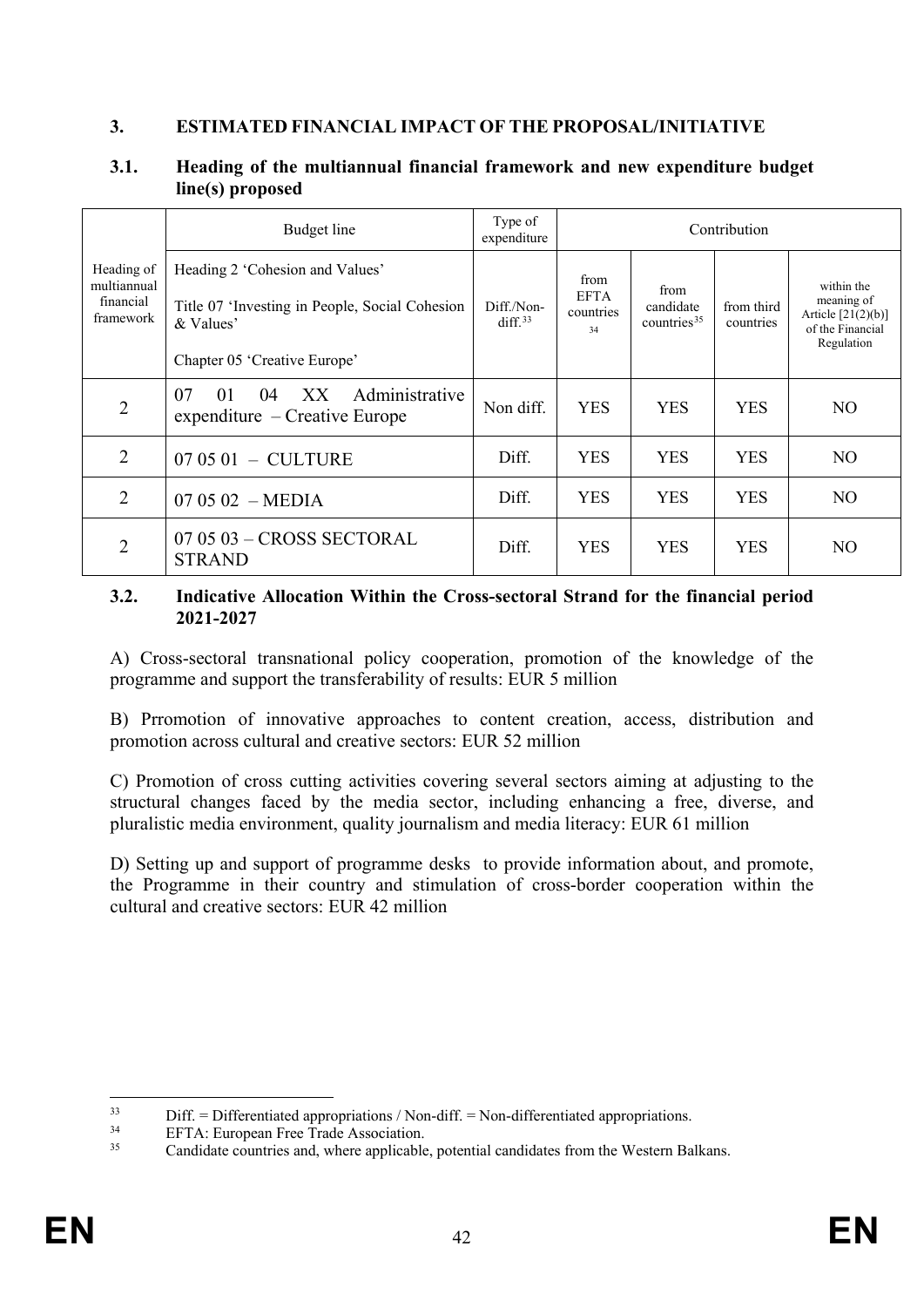## **3.3. Estimated impact on expenditure**

## *3.3.1. Summary of estimated impact on expenditure*

| Heading of multiannual financial<br>framework                                                |                             | $\boldsymbol{2}$ | Cohesion & Values |         |         |         |         |         |         |              |              |
|----------------------------------------------------------------------------------------------|-----------------------------|------------------|-------------------|---------|---------|---------|---------|---------|---------|--------------|--------------|
|                                                                                              |                             |                  | 2021              | 2022    | 2023    | 2024    | 2025    | 2026    | 2027    | Post<br>2027 | <b>TOTAL</b> |
| Operational appropriations <sup>36</sup>                                                     | Commitments                 | (1)              |                   |         |         |         |         |         |         |              |              |
|                                                                                              | Payments                    | (2)              |                   |         |         |         |         |         |         |              |              |
| 07 05 01 - CULTURE                                                                           | Commitments                 | (1)              | 75,862            | 77,382  | 78,929  | 80,505  | 82,120  | 83,756  | 84,947  |              | 563,500      |
|                                                                                              | Payments                    | (2)              | 40,558            | 54,101  | 68,138  | 72,858  | 75,386  | 77,563  | 79,217  | 95,678       | 563,500      |
| $070502 - \text{MEDIA}$                                                                      | Commitments                 | (1)              | 134,221           | 136,912 | 139,640 | 142,439 | 145,287 | 148,188 | 150,313 |              | 997,000      |
|                                                                                              | Payments                    | (2)              | 70,740            | 94,534  | 119,185 | 127,480 | 131,902 | 135,723 | 138,639 | 178,798      | 997,000      |
| 07 05 03 - CROSS SECTORAL STRAND                                                             | Commitments                 | (1)              | 21,539            | 21,970  | 22,409  | 22,857  | 23,314  | 23,781  | 24,131  |              | 160,000      |
|                                                                                              | Payments                    | (2)              | 12,730            | 16,457  | 20,319  | 21,642  | 22,365  | 22,997  | 23,487  | 20,003       | 160,000      |
| Appropriations of an administrative<br>nature financed from the envelope of the<br>programme | $Commitments =$<br>Payments | (3)              |                   |         |         |         |         |         |         |              |              |
| 07 01 04 XX - Administrative support to<br>Creative Europe                                   | $Commitments =$<br>Payments | (3)              | 17,420            | 17,760  | 18,125  | 18,485  | 18,850  | 19,239  | 19,621  |              | 129,500      |
| <b>TOTAL</b> appropriations for the                                                          | <b>Commitments</b>          | $=1+3$           | 249,042           | 254,023 | 259,103 | 264,286 | 269,571 | 274,963 | 279,012 |              | 1.850,000    |
| envelope of the programme <sup>37</sup>                                                      | <b>Payments</b>             | $=2+3$           | 141,448           | 182,852 | 225,767 | 240,465 | 248,504 | 255,522 | 260,963 | 294,479      | 1.850,000    |

<span id="page-44-1"></span><span id="page-44-0"></span>EUR million (to three decimal places)

<sup>37</sup> The programme might be (partially) delegated to an executive agency, subject to the outcome of the cost-benefit analysis and related decisions to be taken.

 <sup>36</sup> Totals do not tally due to rounding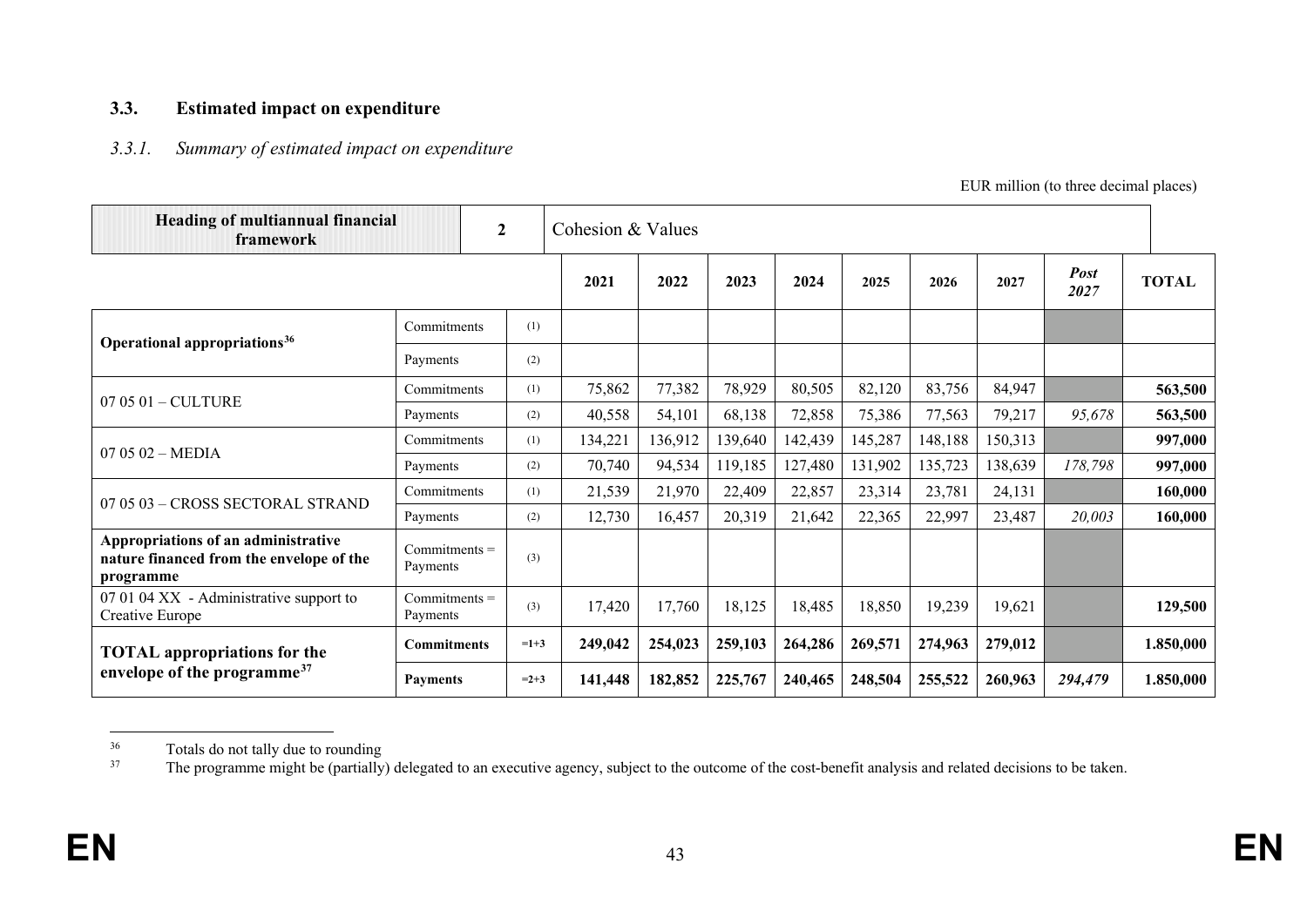| Heading of multiannual financial<br>tramework |  | ministrative expenditure.<br>Adm |
|-----------------------------------------------|--|----------------------------------|
|-----------------------------------------------|--|----------------------------------|

This section should be filled in using the 'budget data of an administrative nature' to be firstly introduced in the Annex to the Legislative Financial Statement , which is uploaded to DECIDE for interservice consultation purposes.

<span id="page-45-0"></span>EUR million (to three decimal places)

|                                                                                       |                                           | 2021   | 2022   | 2023   | 2024   | 2025   | 2026   | 2027   | <b>Post 2027</b> | <b>TOTAL</b> |
|---------------------------------------------------------------------------------------|-------------------------------------------|--------|--------|--------|--------|--------|--------|--------|------------------|--------------|
| Human resources <sup>38</sup>                                                         |                                           |        | 15.601 | 16,745 | 16,745 | 16,745 | 16.745 | 16.745 |                  | 113,627      |
| Other administrative expenditure                                                      |                                           |        | 0.888  | 0.888  | 0,888  | 0,888  | 0.888  | 0.888  |                  | 6,213        |
| <b>TOTAL appropriations under HEADING</b><br>7 of the multiannual financial framework | $(Total$ commitments =<br>Total payments) | 15,189 | 16,489 | 17,633 | 17,633 | 17,633 | 17,633 | 7,633  |                  | 119,840      |

EUR million (to three decimal places)

|                                                           |             | 2021    | 2022    | 2023                                                    | 2024          | 2025    | 2026    | 2027                        | <b>Post</b><br>2027 | <b>TOTAL</b> |
|-----------------------------------------------------------|-------------|---------|---------|---------------------------------------------------------|---------------|---------|---------|-----------------------------|---------------------|--------------|
| <b>TOTAL</b> appropriations                               | Commitments | 264,231 |         | $\vert$ 270,512 $\vert$ 276,736 $\vert$ 281,919 $\vert$ |               | 287,204 | 292,596 | 296.645                     |                     | ,969,840     |
| across HEADINGS<br>of the multiannual financial framework | Payments    | 156,637 | 199.341 |                                                         | 243,4 258,098 |         |         | 266,137   273,155   278,596 | 294.479             | ,969,840     |

<sup>&</sup>lt;sup>38</sup> Staff estimates based on 2018 level of staff the Commission (Executive Agency excluded) with progressive phasing in. Amounts based on average costs annually increased as of 2019 by 2 % for the indexation and by 1.5 % for the impact of career evolution (FP+TA). Does not include the estimated necessary staff that will be needed for decentralised bodies, not including additional staff paid from the contributions of the future associated countries.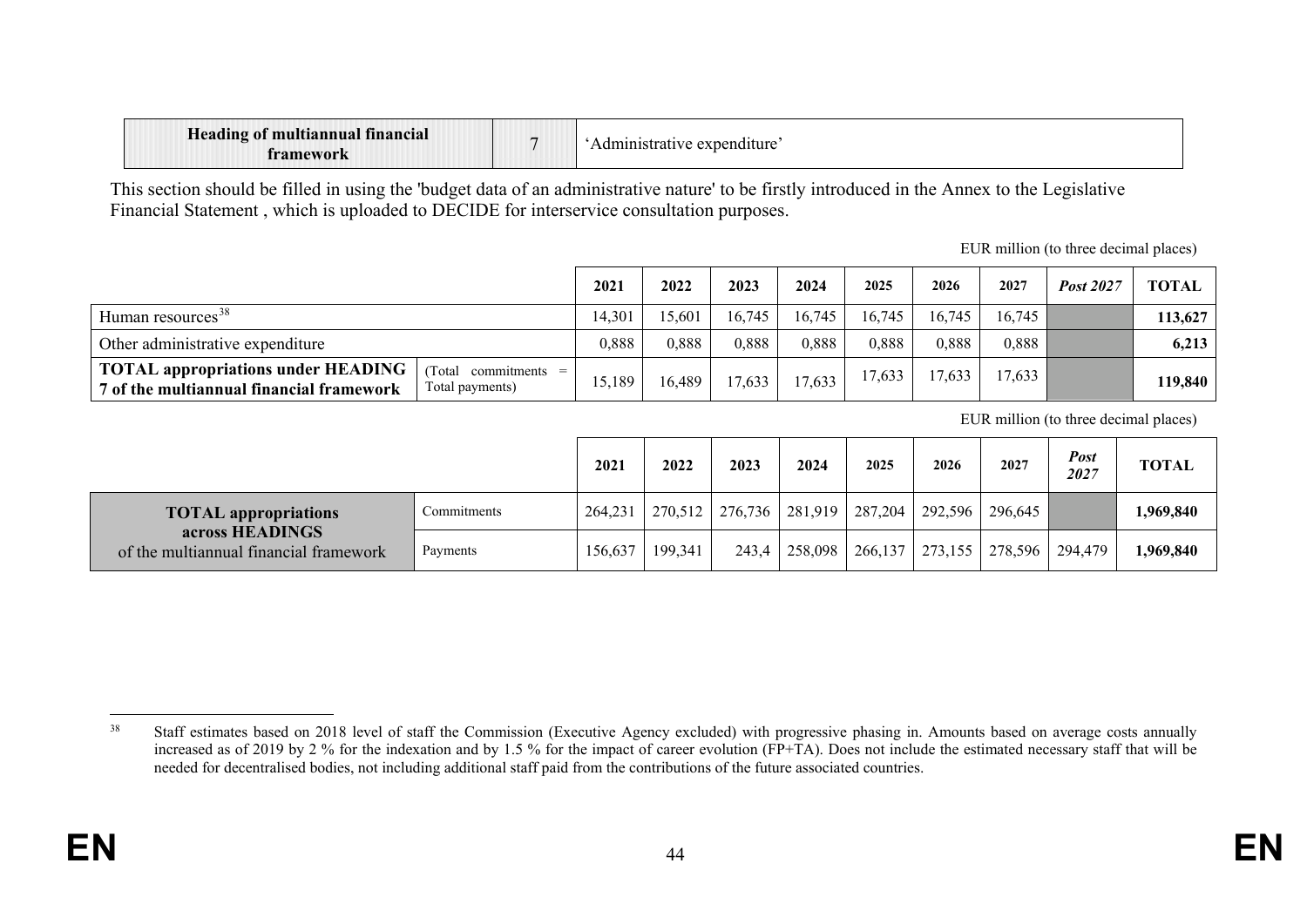## *3.3.2. Summary of estimated impact on appropriations of an administrative nature*

 $\Box$  The proposal/initiative does not require the use of appropriations of an administrative nature

 $\boxtimes$  The proposal/initiative requires the use of appropriations of an administrative nature, as explained below:

EUR million (to three decimal places)

| Years | 2021 | 2022 | 2023 | 2024 | 2025 | 2026 | 2027 | <b>TOTAL</b> |
|-------|------|------|------|------|------|------|------|--------------|
|-------|------|------|------|------|------|------|------|--------------|

| <b>HEADING 7</b><br>of the multiannual<br>financial framework          |        |        |        |        |        |        |        |         |
|------------------------------------------------------------------------|--------|--------|--------|--------|--------|--------|--------|---------|
| Human resources                                                        | 14,301 | 15,601 | 16,745 | 16,745 | 16,745 | 16,745 | 16,745 | 113,627 |
| Other administrative<br>expenditure                                    | 0,888  | 0,888  | 0,888  | 0,888  | 0,888  | 0,888  | 0,888  | 6,213   |
| <b>Subtotal HEADING 7</b><br>of the multiannual<br>financial framework | 15,189 | 16,489 | 17,633 | 17,633 | 17,633 | 17,633 | 17,633 | 119,840 |

| <b>Outside HEADING 739</b><br>of the multiannual<br>financial framework           |        |        |        |        |        |        |        |         |
|-----------------------------------------------------------------------------------|--------|--------|--------|--------|--------|--------|--------|---------|
| Human resources                                                                   |        |        |        |        |        |        |        |         |
| Other expenditure<br>of an administrative<br>nature                               | 17,420 | 17,760 | 18,125 | 18,485 | 18,850 | 19,239 | 19,621 | 129,500 |
| <b>Subtotal</b><br>outside HEADING 7<br>of the multiannual<br>financial framework | 17,420 | 17,760 | 18,125 | 18,485 | 18,850 | 19,239 | 19,621 | 129,500 |

| <b>TOTAL</b> | 32,609 | 34,249 | 35,758 | 36,118 | 36,483 | 36,872 | 37,254 | 249,340 |
|--------------|--------|--------|--------|--------|--------|--------|--------|---------|
|--------------|--------|--------|--------|--------|--------|--------|--------|---------|

<span id="page-46-0"></span> <sup>39</sup> Technical and/or administrative assistance and expenditure in support of the implementation of EU programmes and/or actions (former 'BA' lines), indirect research, direct research.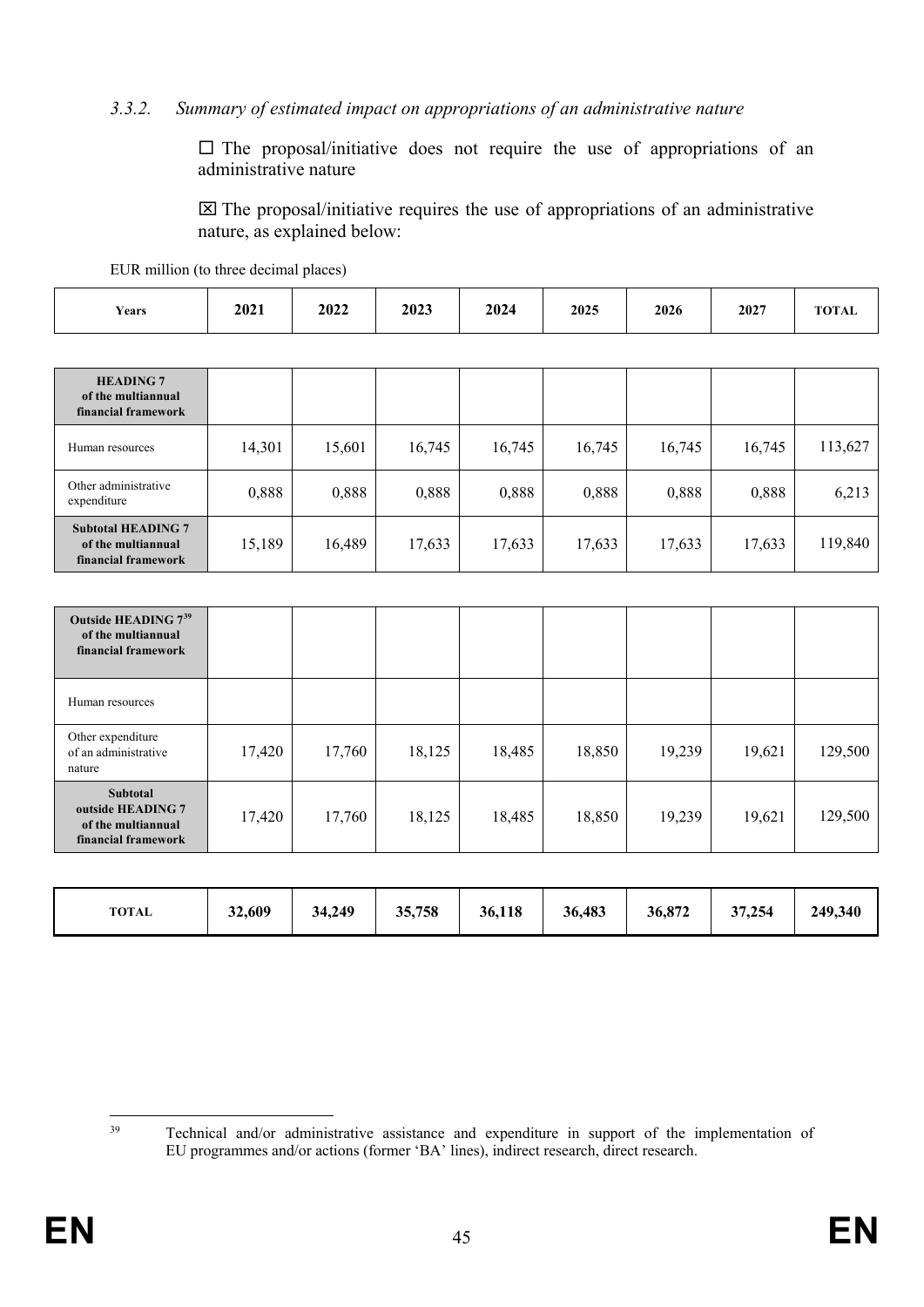## 3.3.2.1. Estimated requirements of human resources

 $\Box$  The proposal/initiative does not require the use of human resources.

 $\Sigma$  The proposal/initiative requires the use of human resources, as explained below:

|                                                                                           |                                                                                               |      |      |      | Louinaire to be explosive in fair anno equivalent anno |      |      |      |
|-------------------------------------------------------------------------------------------|-----------------------------------------------------------------------------------------------|------|------|------|--------------------------------------------------------|------|------|------|
|                                                                                           | Years                                                                                         | 2021 | 2022 | 2023 | 2024                                                   | 2025 | 2026 | 2027 |
|                                                                                           | • Establishment plan posts (officials and temporary staff)                                    |      |      |      |                                                        |      |      |      |
| Headquarters and Commission's<br>93<br>101<br>109<br>109<br>109<br>Representation Offices |                                                                                               |      |      |      | 109                                                    | 109  |      |      |
| Delegations                                                                               |                                                                                               |      |      |      |                                                        |      |      |      |
| Research                                                                                  |                                                                                               |      |      |      |                                                        |      |      |      |
| Heading 7                                                                                 | • External staff (in Full Time Equivalent unit: FTE) - AC, AL, END, INT and JED <sup>40</sup> |      |      |      |                                                        |      |      |      |
| Financed from<br>HEADING 7 of                                                             | - at Headquarters                                                                             | 13   | 15   | 15   | 15                                                     | 15   | 15   | 15   |
| the multiannual<br>financial<br>framework                                                 | - in Delegations                                                                              |      |      |      |                                                        |      |      |      |
| Financed from the<br>envelope of the                                                      | - at Headquarters                                                                             |      |      |      |                                                        |      |      |      |
| programme <sup>41</sup>                                                                   | - in Delegations                                                                              |      |      |      |                                                        |      |      |      |
| Research                                                                                  |                                                                                               |      |      |      |                                                        |      |      |      |
| Other (specify)                                                                           |                                                                                               |      |      |      |                                                        |      |      |      |
| <b>TOTAL</b>                                                                              |                                                                                               | 106  | 116  | 124  | 124                                                    | 124  | 124  | 124  |

*Estimate to be expressed in full time equivalent units*

The human resources required will be met by staff from the DG who are already assigned to management of the action and/or have been redeployed within the DG, together if necessary with any additional allocation which may be granted to the managing DG under the annual allocation procedure and in the light of budgetary constraints.

Description of tasks to be carried out:

| Officials and temporary staff |  |
|-------------------------------|--|
| External staff                |  |

<span id="page-47-0"></span><sup>&</sup>lt;sup>40</sup> AC= Contract Staff; AL = Local Staff; END = Seconded National Expert; INT = agency staff; JPD= Junior Professionals in Delegations.

<span id="page-47-1"></span><sup>&</sup>lt;sup>41</sup> Sub-ceiling for external staff covered by operational appropriations (former 'BA' lines).